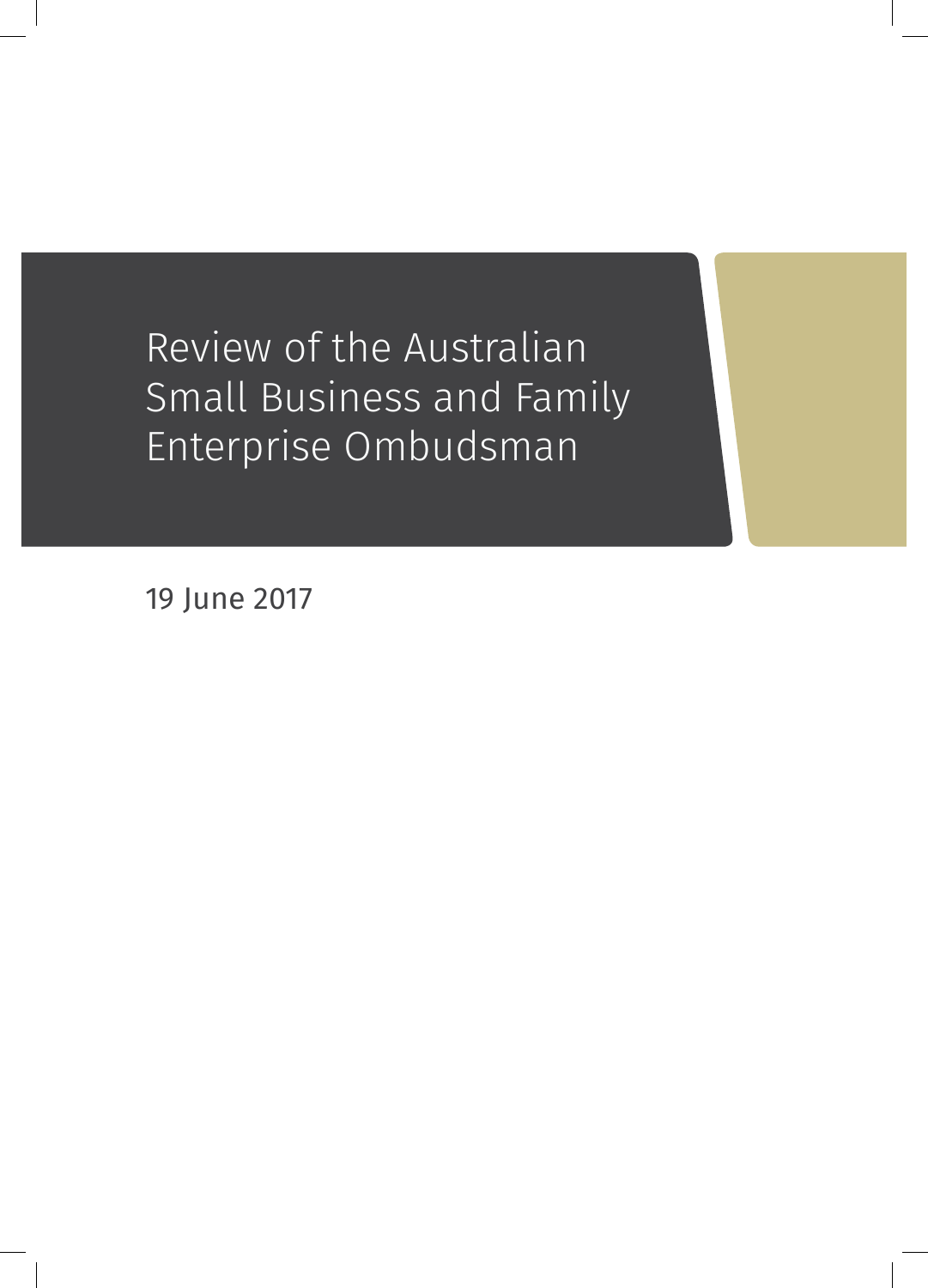© Commonwealth of Australia 2017

ISBN: 978-1-925504-60-6

This publication is available for your use under a Creative Commons BY Attribution 3.0 Australia licence, with the exception of the Commonwealth Coat of Arms, the Treasury logo, photographs, images, signatures and where otherwise stated. The full licence terms are available from **[http://creativecommons.org/licenses/by/3.0/](http://creativecommons.org/licenses/by/3.0/au/legalcode) [au/legalcode](http://creativecommons.org/licenses/by/3.0/au/legalcode)**.



Use of Treasury material under a Creative Commons BY Attribution 3.0 Australia licence requires you to attribute the work (but not in any way that suggests that the Treasury endorses you or your use of the work).

#### **Treasury material used 'as supplied'**

Provided you have not modified or transformed Treasury material in any way including, for example, by changing the Treasury text; calculating percentage changes; graphing or charting data; or deriving new statistics from published Treasury statistics — then Treasury prefers the following attribution:

*Source: The Australian Government the Treasury*

#### **Derivative material**

If you have modified or transformed Treasury material, or derived new material from those of the Treasury in any way, then Treasury prefers the following attribution:

*Based on The Australian Government the Treasury data*

#### **Other uses**

Enquiries regarding this licence and any other use of this document are welcome at:

Manager **Communications** The Treasury Langton Crescent Parkes ACT 2600 Email: **[medialiaison@treasury.gov.au](mailto:medialiaison@treasury.gov.au)**

#### **Credits**

The report was authored by Su McCluskey and Nous Group.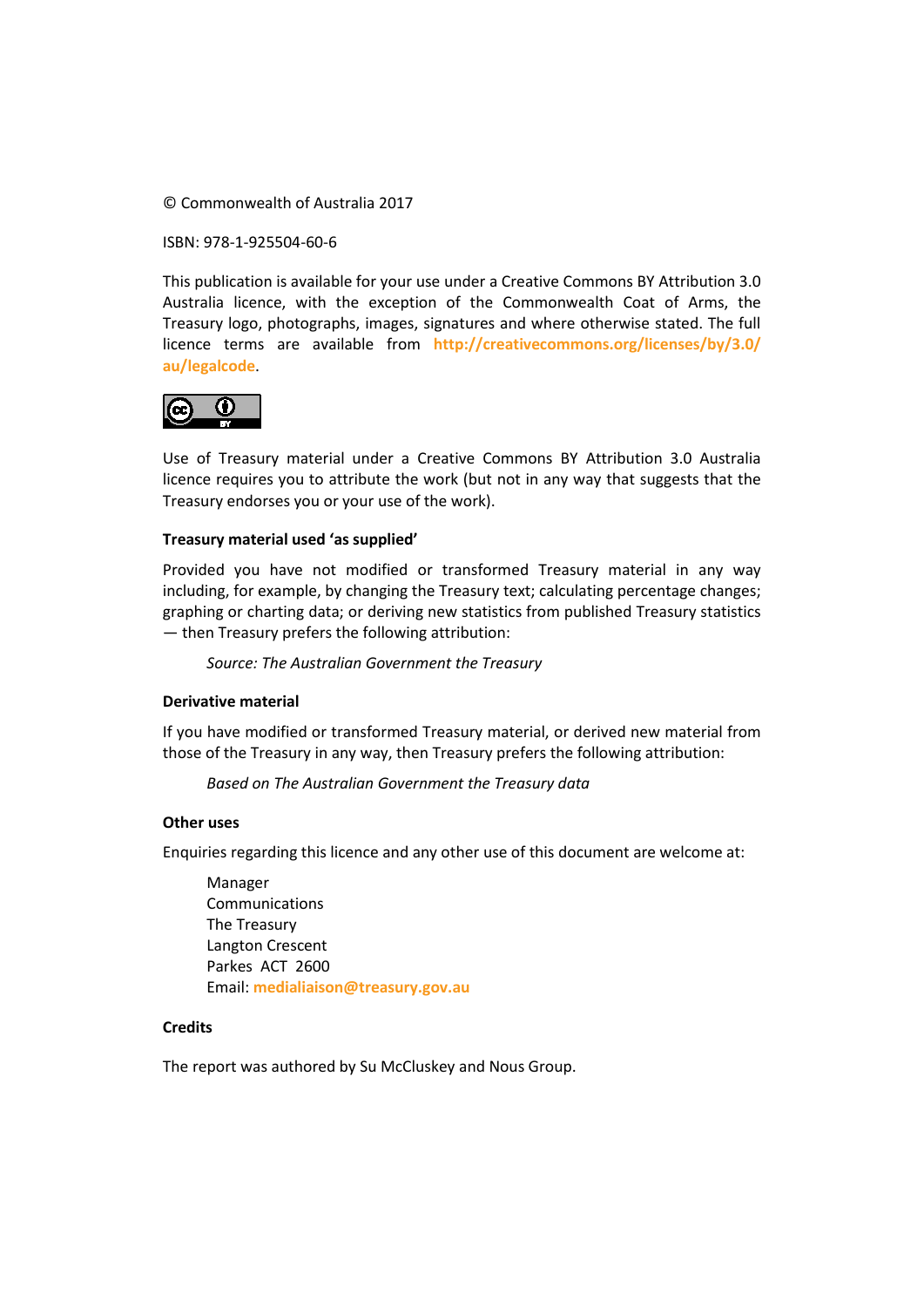# **CONTENTS**

| 1.1. Small businesses are an important part of the Australian<br>economy but present distinct challenges for government 2    |
|------------------------------------------------------------------------------------------------------------------------------|
| 1.2. The ASBFEO was established to make it easier for small<br>businesses to influence policy and access assistance 3        |
|                                                                                                                              |
| 2.1. The ASBFEO has effectively undertaken its advocacy function 7                                                           |
| 2.2. The ASBFEO has effectively undertaken its assistance function  15                                                       |
| 2.3. The ASBFEO has sufficient powers under the Act  21                                                                      |
| 2.4. The ASBFEO is sufficiently independent and impartial in                                                                 |
|                                                                                                                              |
| 3.1. The ASBFEO has undertaken its functions efficiently from a                                                              |
| 3.2. The ASBFEO has undertaken its functions efficiently from a                                                              |
| small business and family enterprise perspective  30<br>3.3. The ASBFEO's funding has been sufficient but the flexibility of |
|                                                                                                                              |
|                                                                                                                              |
| 4.1. The ASBFEO's current functions are broadly appropriate 33                                                               |
| 4.2. The ASBFEO could improve its effectiveness and efficiency through                                                       |
|                                                                                                                              |
|                                                                                                                              |
|                                                                                                                              |
| APPENDIX B: EXTERNAL STAKEHOLDERS CONSULTED 43                                                                               |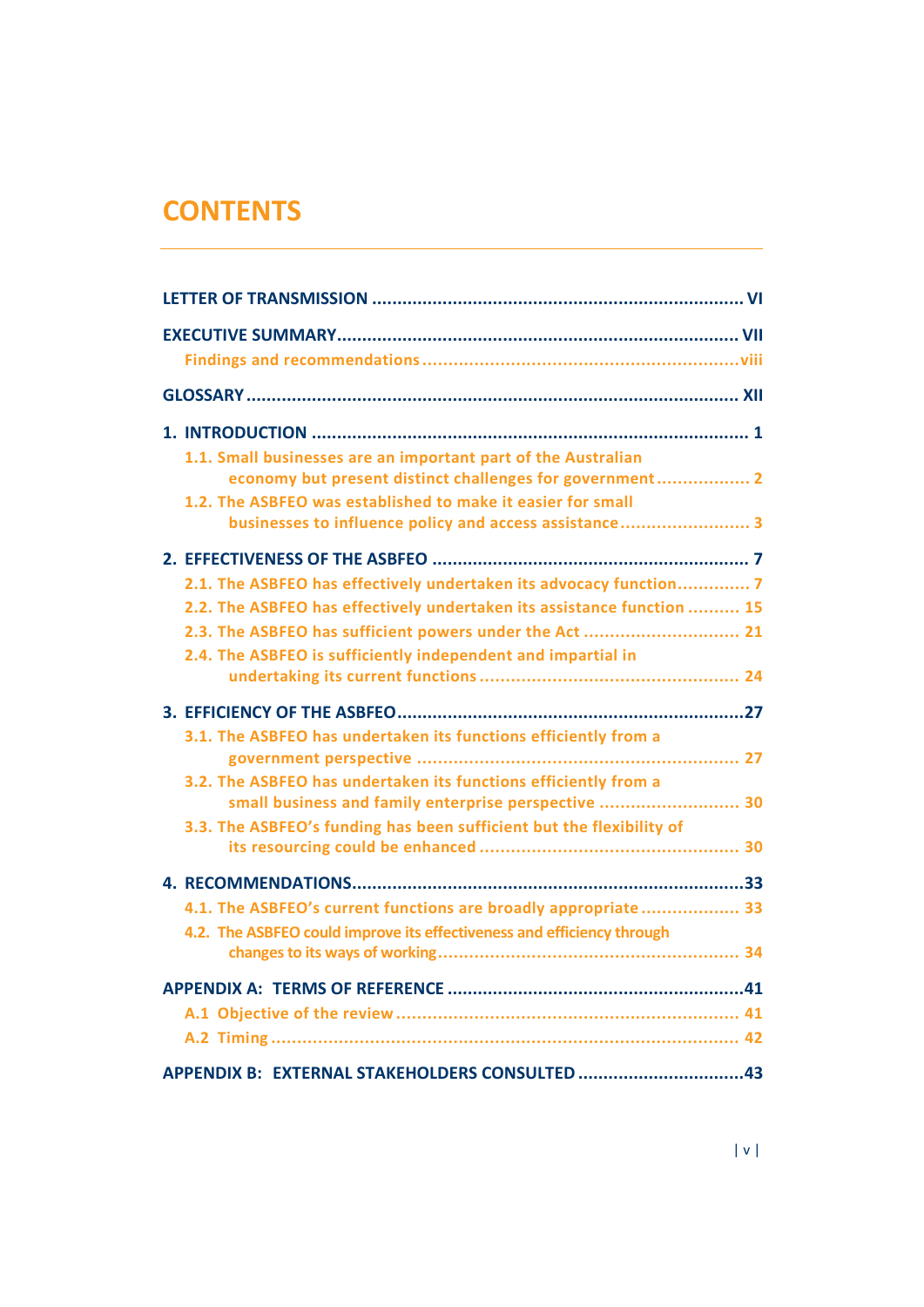19 June 2017

# <span id="page-3-0"></span>**LETTER OF TRANSMISSION**

The Hon Michael McCormack Minister for Small Business Parliament House Canberra ACT 2600

Dear Minister McCormack,

#### **Independent review of the Australian Small Business and Family Enterprise Ombudsman**

In accordance with the Terms of Reference, I am pleased to provide the report of the independent review of the Australian Small Business and Family Enterprise Ombudsman (the ASBFEO).

In recent months, myself and a secretariat provided by Nous Group (Nous) have consulted stakeholders and reviewed a wide range of information to understand how effectively and efficiently the ASBFEO has undertaken its legislated functions and how it could be improved.

While the ASBFEO has only been in place for a little more than a year, my impression is that it has already delivered significant value-for-money from the perspectives both of government and of small businesses and family enterprises. In particular, its advocacy function has filled a gap at the Commonwealth level, while its assistance function has helped small businesses and family enterprises to navigate a complex dispute resolution system. The value-for-money it delivers is likely to increase as it continues to establish itself and raise awareness of its role among small businesses, family enterprises and other stakeholders.

The recommendations of this review seek to enable the ASBFEO to build on its progress to date. My assessment is that significant changes to the ASBFEO and its functions and powers are not required at this stage. However, the ASBFEO could enhance its performance through changes to its engagement with small businesses and family enterprises and its collaboration and information sharing with other agencies. Further detail of the findings and recommendations of the review are included in the executive summary and body of the report.

I would like to thank you for the opportunity to participate in this review. I would also like to thank the ASBFEO and Treasury for their helpful cooperation throughout the review, and consultants from Nous for the secretariat support they provided.

Yours sincerely,

Gumy

Su McCluskey Lead Reviewer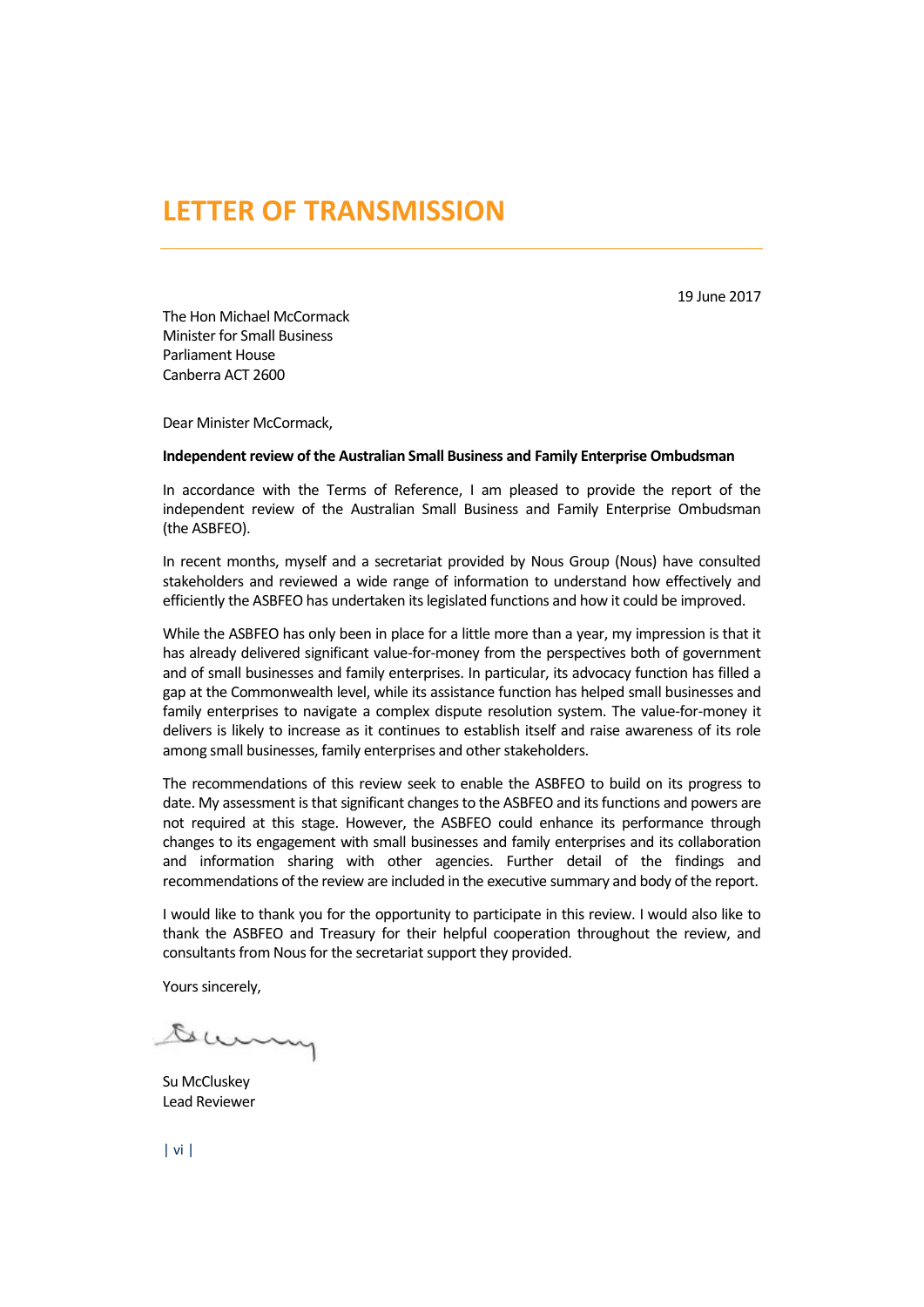<span id="page-4-0"></span>The ASBFEO was established in 2016 to provide small businesses and family enterprises with a conduit to government and to make it easier for them to access assistance. Specifically, its intended functions are to:

- advocate for small businesses and family enterprises in relation to relevant legislation, policies and practices; and
- assist small businesses and family enterprises in relation to disputes and other relevant actions if requested to do so.

These are in addition to any other functions conferred on it by any Act or legislative instrument.

Under the *Australian Small Business and Family Enterprise Ombudsman Act 2015* (the Act), the Minister for Small Business is required to initiate independent reviews of the ASBFEO's assistance function. This is the first independent review of the ASBFEO's functions under the Act and was required to be completed by 30 June 2017. The ASBFEO is required to be independently reviewed no later than every four years thereafter.

The independent review was led by Ms Su McCluskey with support from a secretariat provided by Nous. The key questions for the review were how effectively and efficiently the ASBFEO has undertaken its functions since its establishment in March 2016 and how these functions can be improved. [Appendix A](#page-50-0) includes the full terms of reference for the review.

Stakeholder consultations were held with Commonwealth and state/territory agencies whose functions impact small businesses and family enterprises, as well as with state small business commissioners and industry bodies. To maintain privacy, stakeholder contributions are referenced in general terms throughout the report. [Appendix B](#page-52-0) includes a full list of these stakeholders. The review also considered data and documentation that Treasury and the ASBFEO provided.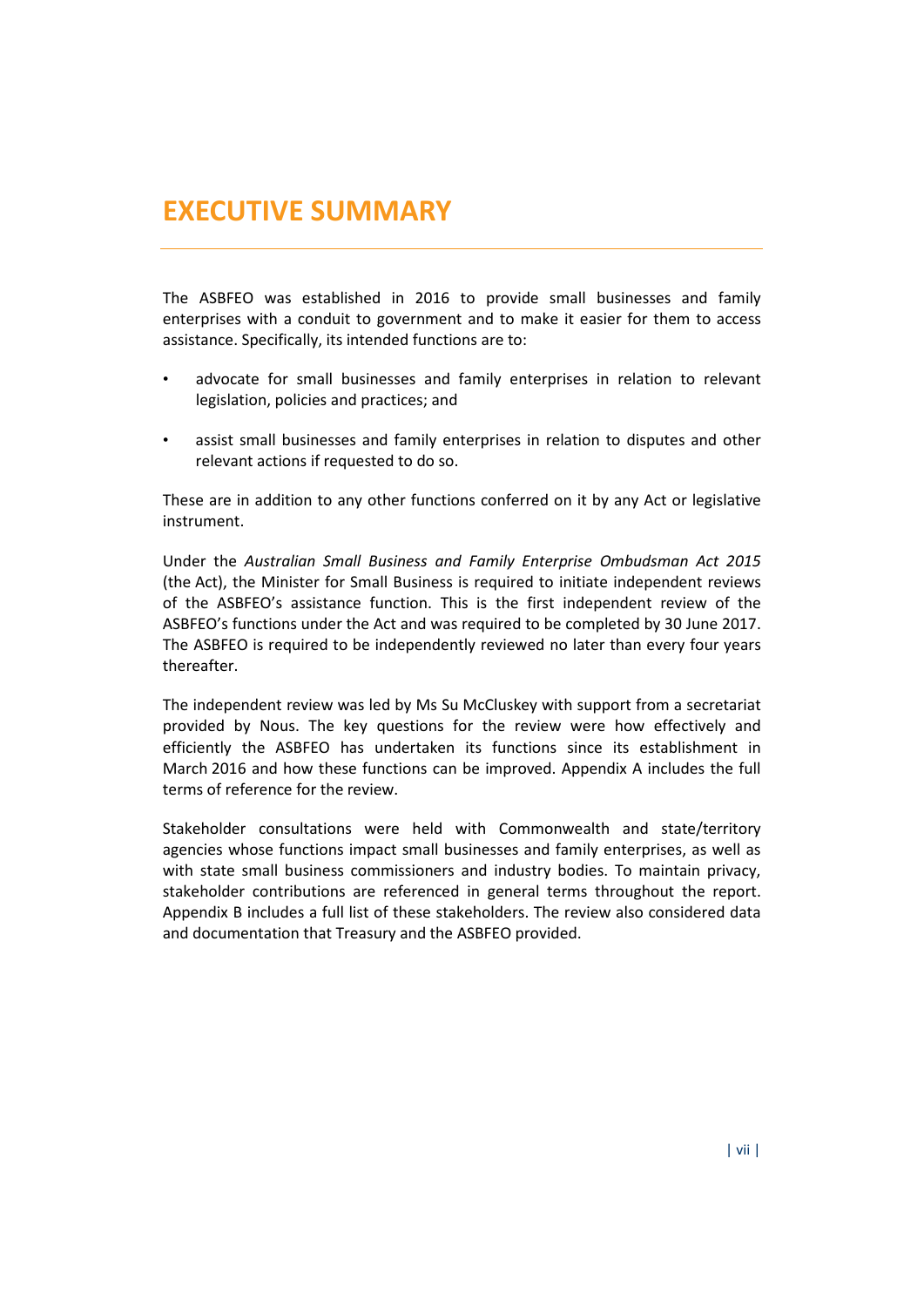# <span id="page-5-0"></span>**Findings and recommendations**

It is clear that the ASBFEO has undertaken its advocacy function highly effectively and, in doing so, has filled a gap at the Commonwealth level. The ASBFEO has effectively conducted a range of advocacy activities, including inquiries into important national issues. It has progressed its advocacy agenda through its strong relationships with other government agencies at both the Commonwealth and state/territory levels. The ASBFEO's advocacy function has also had flow-on benefits to other agencies and jurisdictions, with the ASBFEO providing focus and momentum for advocacy around issues of national significance that other agencies might previously have pursued in isolation or not at all. In this way, the ASBFEO's advocacy function has created significant value-for-money.

The ASBFEO has undertaken its assistance function in a similarly effective way. Its role as a contact point within the dispute resolution system has proven to be useful. While it may not have resulted in as much activity as its advocacy function in the views of some stakeholders, it has helped small businesses and family enterprises to navigate a complex dispute resolution system. It has done this without duplicating the work of other agencies or exacerbating issues of jurisdictional shopping. In this regard it represents value-for-money.

The current formulation of the ASBFEO's advocacy and assistance functions are appropriate to ensure its independence and impartiality. There is no evidence to suggest that the assistance function should be broadened at this point in time. While this should continue to be monitored, any expansion in the assistance function should be carefully considered in light of potential conflicts of interest with its advocacy function and occur only in response to a clearly identified gap.

#### **RECOMMENDATION**

Any expansion in the ASBFEO's assistance function should be carefully considered in light of its important advocacy role and occur only in response to a clearly identified gap.

Going forward, the ASBFEO should build on the elements identified through some improvements to its ways of working. The review has identified two key areas where the ASBFEO could consider potential changes:

- 1. Ongoing engagement with small businesses and family enterprises, and
- 2. Collaboration and information sharing with other agencies.

The potential changes identified within each area are discussed in more detail below.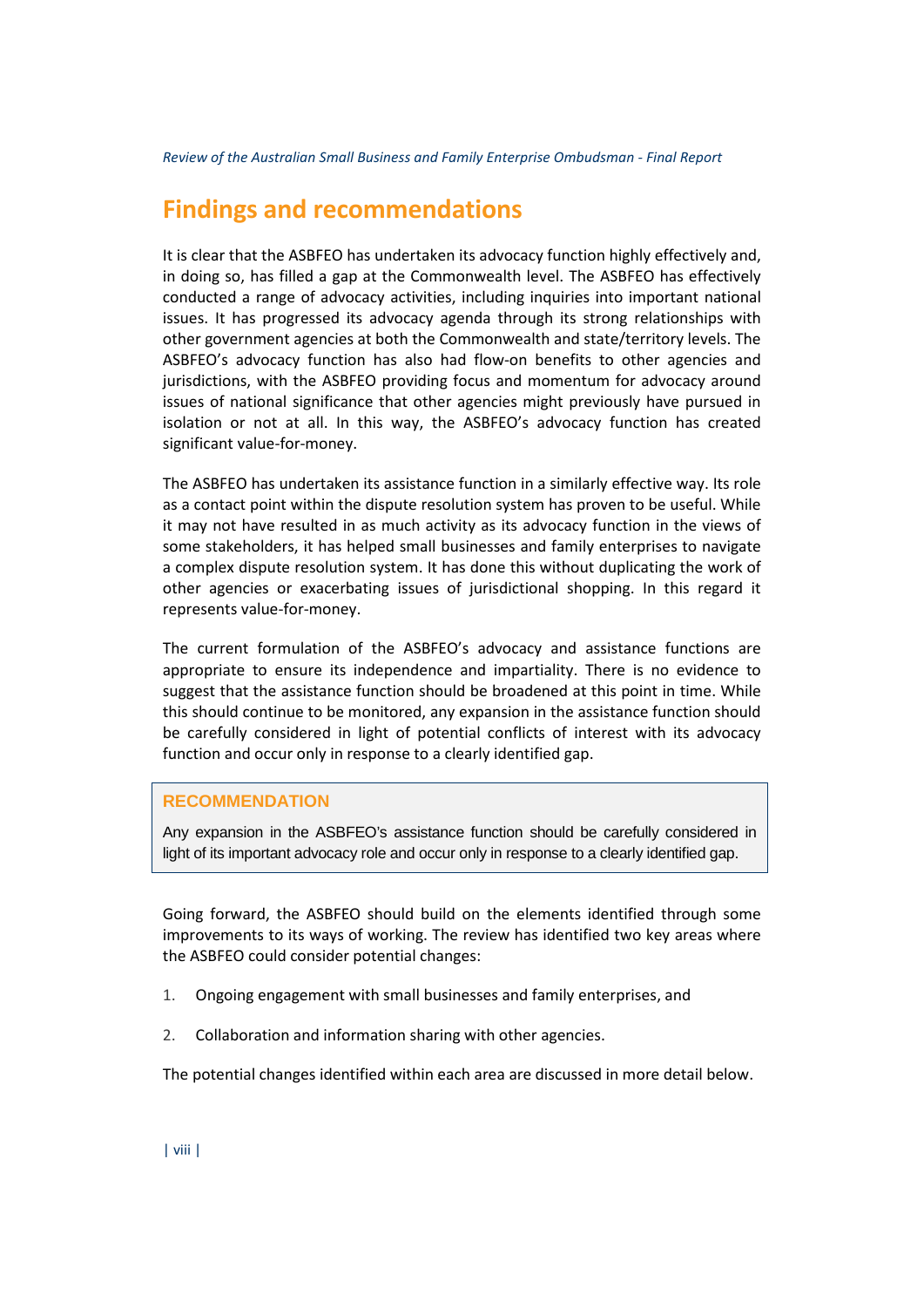## **Engagement with small businesses and family enterprises**

While there will always be small businesses that are unaware of the assistance available to them until they need it, the ASBFEO should continue its efforts to raise awareness of its role and the support it can provide, which stakeholders broadly agree have been effective. In doing so it should particularly emphasise its role in relation to family enterprises, as there is a lack of awareness among stakeholders about the types of family enterprises it can provide assistance to.

#### **RECOMMENDATION**

The ASBFEO should continue its efforts to raise its profile among small businesses and family enterprises, with a focus on clarifying its role in relation to family enterprises.

To increase its consultation with small businesses and family enterprises, the ASBFEO could establish one or more forums through which to engage with them and their representatives on an ongoing basis. These could take various forms, either physical or virtual. Potential approaches could include an advisory body or a regular survey distributed through the ASBFEO's website and newsletters.

#### **RECOMMENDATION**

The ASBFEO should establish one or more forums through which to directly engage with small businesses, family enterprises and their representatives on an ongoing basis.

## **Collaboration and information sharing with other agencies**

The ASBFEO's ability to influence legislation and policies affecting small businesses and family enterprises could be enhanced through more formal mechanisms. Potential mechanisms could include offering training and secondments to government agencies, consulting with government agencies about regulatory impacts, and assisting in the evaluation of policies that impact small businesses. These mechanisms would bolster the ASBFEO's input into legislation and policies and would likely be feasible within the ASBFEO's current resource constraints. In implementing these mechanisms, the ASBFEO would need to balance its resources to maximise its influence on legislation, policies and practices that affect small businesses and family enterprises.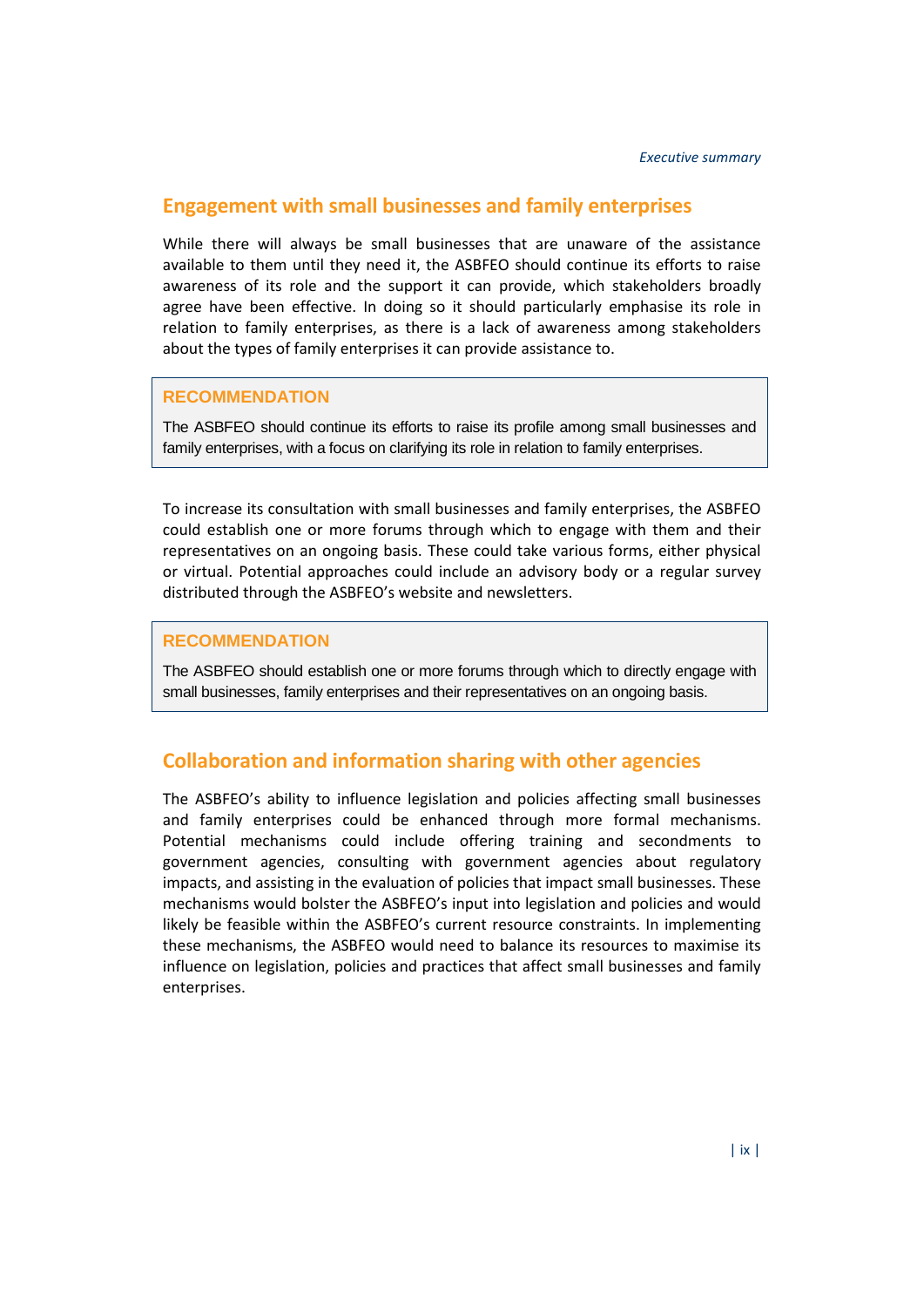#### **RECOMMENDATION**

The ASBFEO should bolster its input into policy and legislation that affects small businesses and family enterprises, including through training, secondments, consultation and evaluation.

The ASBFEO could work with other agencies to determine how they can share data and research about small businesses and family enterprises. Facilitating sharing of data would enhance advocacy and policy development and avoid duplication of effort. It would also be a continuation of the ASBFEO's work to produce statistical information about small businesses.

#### **RECOMMENDATION**

The ASBFEO should work with other agencies to share data and research about small businesses and family enterprises.

It would be useful for the ASBFEO to access data on whether an agency to which it transfers a request for assistance resolves it or refers it on to a third agency. This would help the ASBFEO and other stakeholders better understand how effectively it is fulfilling its concierge role and identify areas for improvement. Given concerns about privacy, the ASBFEO could work with agencies to determine what aggregate data may be available within the privacy constraints of their legislations and jurisdictions.

#### **RECOMMENDATION**

The ASBFEO should work with other agencies to access data that would enable it to assess how effectively it transfers requests for assistance to them, most likely focusing on the proportion of requests they resolve themselves and the proportion they refer on to a third agency.

For many of the requests for assistance the ASBFEO receives from small businesses in NSW, VIC, SA and WA, the state small business commissioners provide a clear referral point. For requests for assistance the ASBFEO receives from small businesses in states that do not have small business commissioners – namely, QLD and TAS – there is less clarity. It is often more difficult for the ASBFEO to determine the appropriate agency to refer them to. To address this, the ASBFEO could work with relevant agencies in these states to establish a clear protocol for each type of request it receives.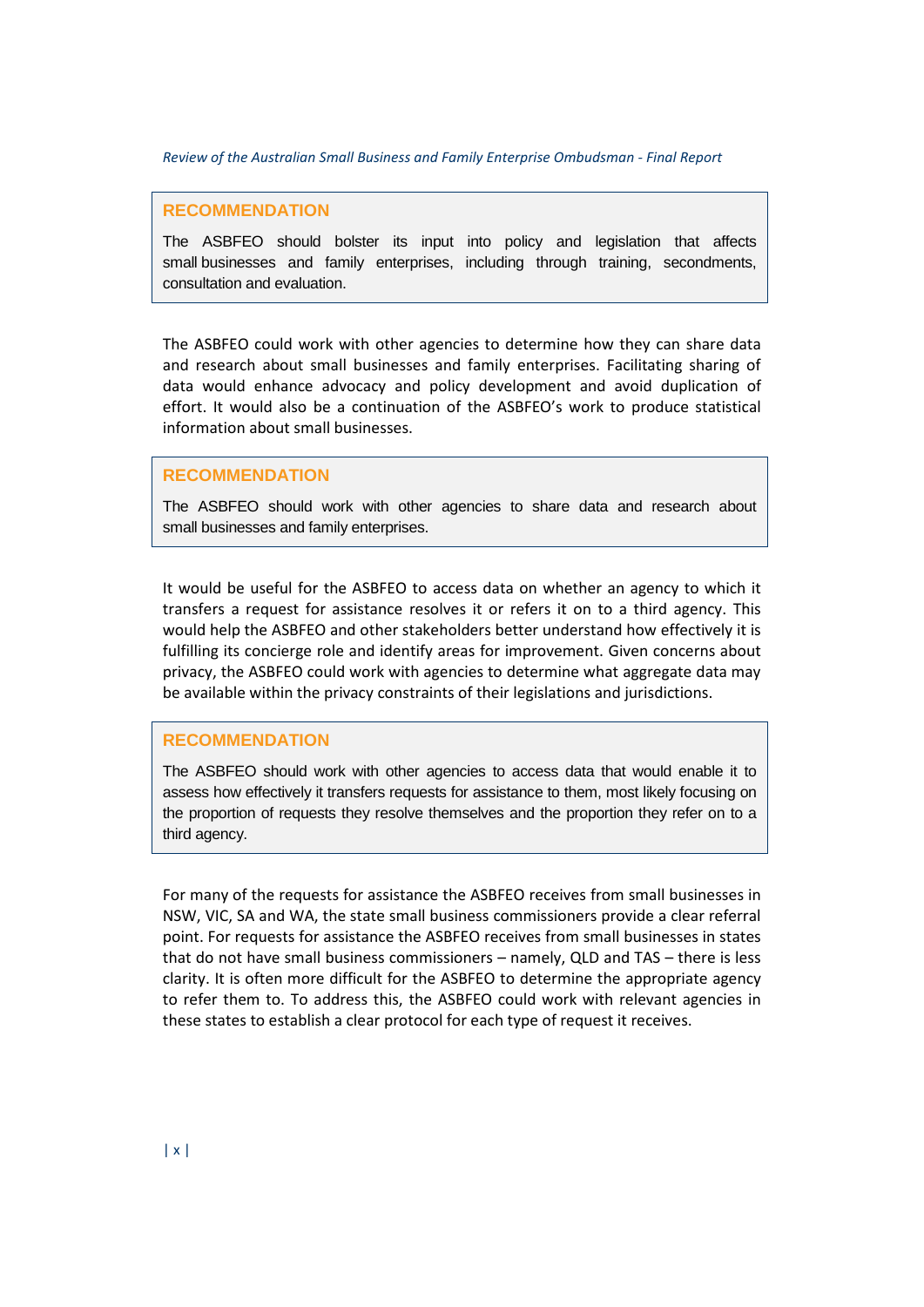### **RECOMMENDATION**

The ASBFEO should work with states that do not have small business commissioners to establish clear protocols for its referrals.

The ASBFEO could expand some of its meetings with small business commissioners to include other agencies that provide dispute resolution services. This would provide opportunities for the ASBFEO, the small business commissioners and these other agencies to discuss areas of common interest or potential duplication.

#### **RECOMMENDATION**

The attendees of some meetings of the ASBFEO and the state small business commissioners should be expanded to facilitate a broader discussion of common issues and areas of potential duplication.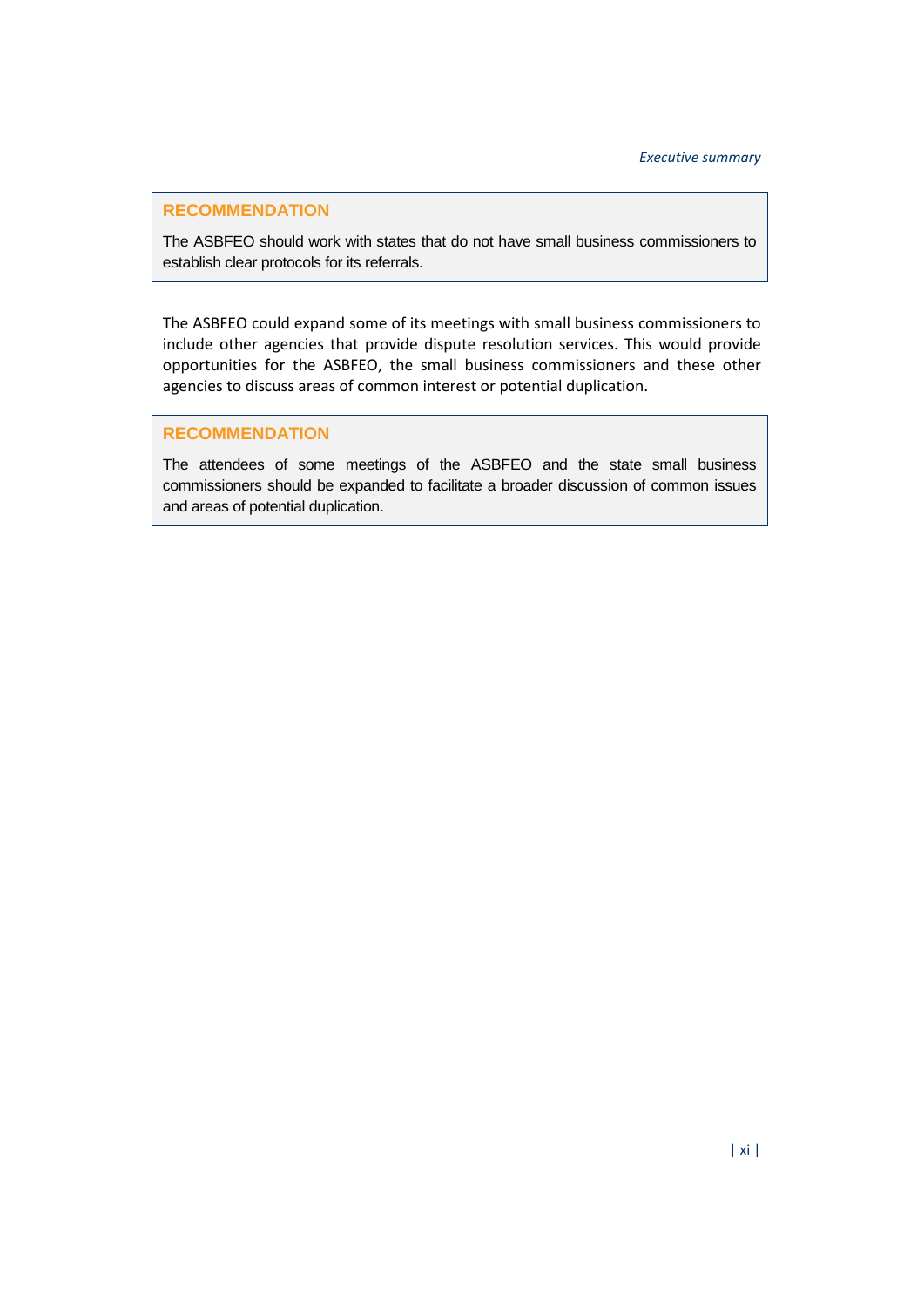# <span id="page-9-0"></span>**GLOSSARY**

## **Table 1: Glossary**

| <b>TERM</b>   | <b>DEFINITION</b>                                                  |
|---------------|--------------------------------------------------------------------|
| <b>ACCC</b>   | <b>Australian Competition and Consumer Commission</b>              |
| The Act       | Australian Small Business and Family Enterprise Ombudsman Act 2015 |
| <b>ADR</b>    | Alternative dispute resolution                                     |
| <b>AICM</b>   | Australian Institute of Credit Management                          |
| <b>APRA</b>   | <b>Australian Prudential Regulation Authority</b>                  |
| <b>ASBFEO</b> | Australian Small Business and Family Enterprise Ombudsman          |
| <b>ASIC</b>   | Australian Securities and Investments Commission                   |
| <b>ASL</b>    | Average staffing level                                             |
| <b>ATO</b>    | <b>Australian Taxation Office</b>                                  |
| <b>COSBOA</b> | <b>Council of Small Business Australia</b>                         |
| <b>FRAG</b>   | <b>Federal Regulatory Agencies' Group</b>                          |
| <b>GDP</b>    | Gross domestic product                                             |
| <b>OBPR</b>   | <b>Office of Best Practice Regulation</b>                          |
| <b>RIS</b>    | <b>Regulation impact statement</b>                                 |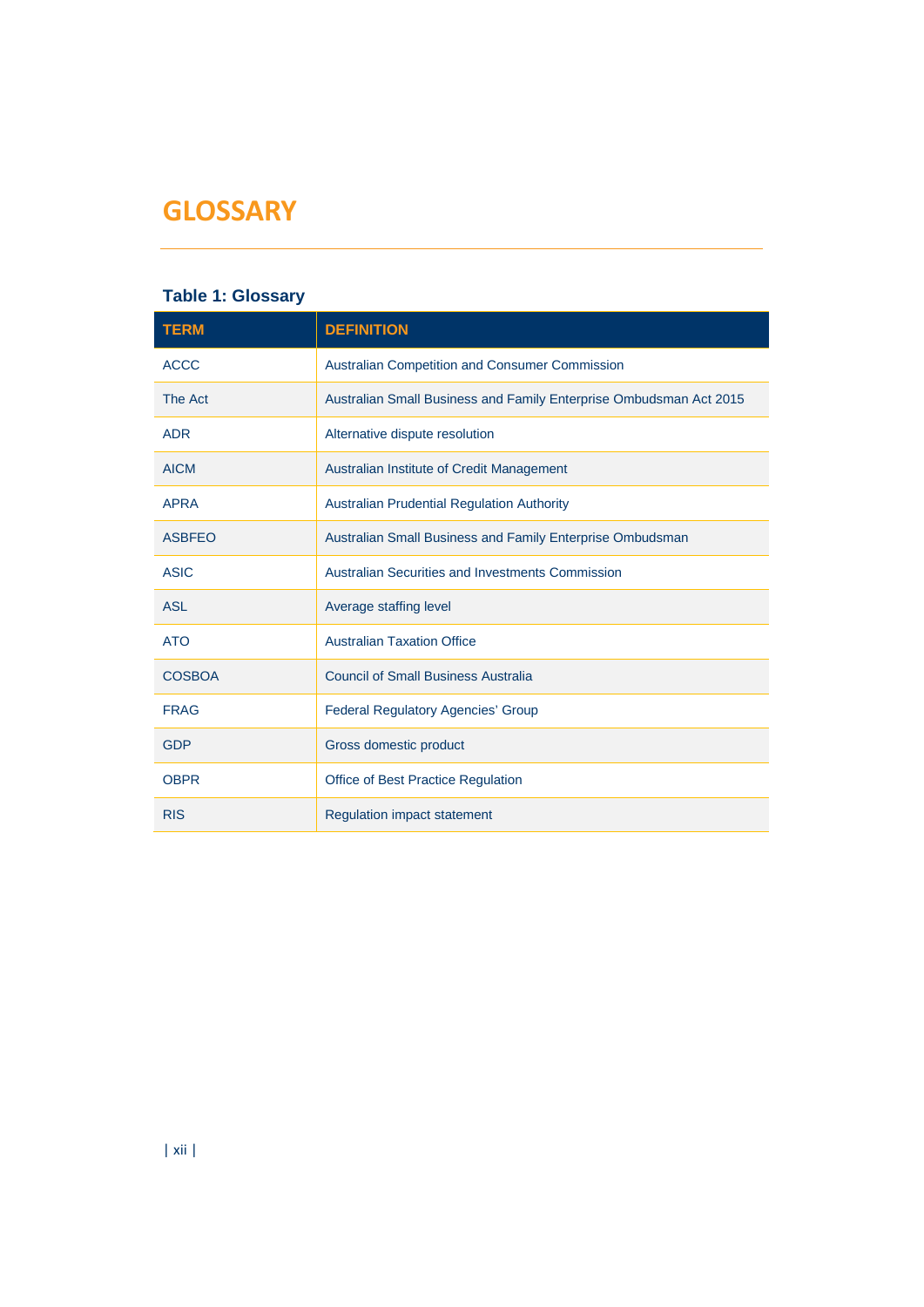# <span id="page-10-0"></span>**1. INTRODUCTION**

Small businesses and family enterprises are a crucial part of the Australian economy, but working effectively with these businesses presents distinct challenges for government. Specifically, they can be difficult to consult with, and they often find it difficult to maintain regulatory compliance and navigate the support available to them, particularly when they encounter challenges such as disputes. Small businesses that are also family enterprises present additional challenges – in relation to succession planning, for example.

The ASBFEO was established in 2016 to help address these challenges through the provision of advocacy and assistance. Specifically, its intended functions are to:

- advocate for small businesses and family enterprises in relation to relevant legislation, policies and practices; and
- assist small businesses and family enterprises in relation to disputes and other relevant actions if requested to do so.

These are in addition to any other functions conferred on it by any Act or legislative instrument.

The ASBFEO is required to be independently reviewed under the Act. Although the legislation specifically requires a review of the assistance function, the advocacy function of the ASBFEO was also included in the review to allow for the early assessment of, and identification of improvements for, both functions of the ASBFEO. This is the first independent review of the ASBFEO's functions under the Act and was required to be completed by 30 June 2017. The ASBFEO is required to be independently reviewed no later than every four years thereafter.

<span id="page-10-1"></span>This section focuses on the context for the ASBFEO and its intended functions as defined in the Act. Section [2](#page-16-0) then explores how the ASBFEO has undertaken these functions in practice and their effectiveness.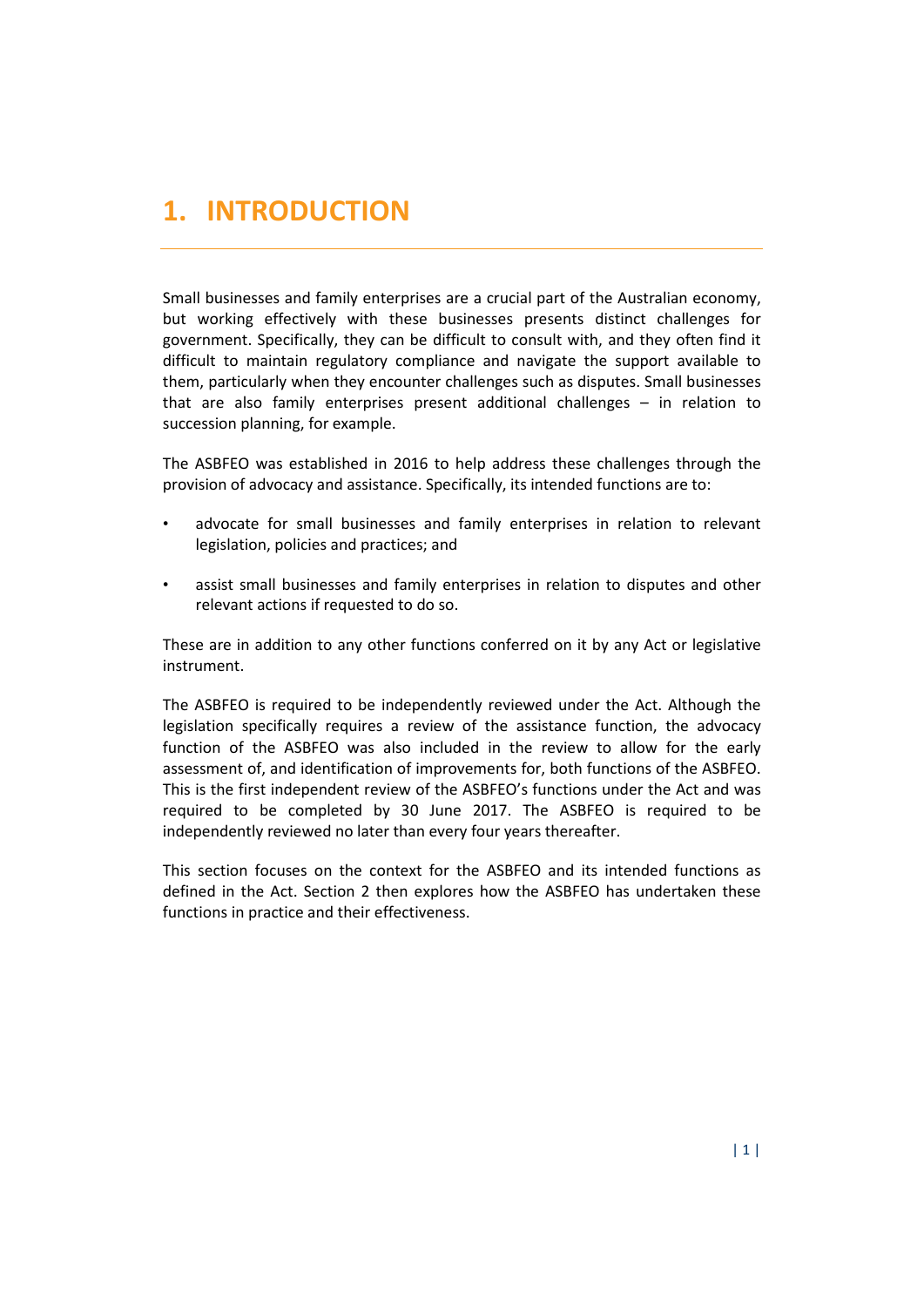# <span id="page-11-0"></span>**1.1. SMALL BUSINESSES ARE AN IMPORTANT PART OF THE AUSTRALIAN ECONOMY BUT PRESENT DISTINCT CHALLENGES FOR GOVERNMENT**

Small businesses make a substantial contribution to the Australian economy. At present, there are over two million small businesses in Australia. Together they account for around 97 per cent of all Australian businesses, 45 per cent of Australia's workforce and 33 per cent of Australia's Gross Domestic Product (GDP). $1$  The vast majority of these small businesses are family enterprises.<sup>[2](#page-11-2)</sup>

Working effectively with small businesses presents distinct challenges for government:

- **Collectively, small businesses are a heterogeneous group**. They span numerous industries and possess varied perspectives and opinions. This makes it difficult for government to consult them, understand their concerns, and predict what policies will affect them and in what ways.
- **Individually, small businesses are often time-poor and resource-constrained**. Even during 'business as usual' many find it difficult to comply with relevant regulation and access the support available to them from government and other sources. This becomes even more difficult when they encounter disputes or other issues and need to navigate a complex network of government agencies, ombudsmen, commissioners and industry organisations.

Small businesses that are also family enterprises present additional challenges in relation to issues such as taxation, governance and succession planning.

These challenges mean that, while government recognises the importance of small businesses and family enterprises, there may be impediments to providing them with timely and appropriate support.

 $\ddot{\phantom{a}}$ 

<span id="page-11-1"></span><sup>1</sup> Australian Small Business and Family Enterprise Ombudsman, *Small business counts: small business in the Australian economy*, 2016; Australian Bureau of Statistics, *Australian Industry, 2014-15,* 2015.

<span id="page-11-2"></span><sup>2</sup> Australian Bureau of Statistics, *Counts of Australian Small Business Operators, 2011 to 2012,* 2013.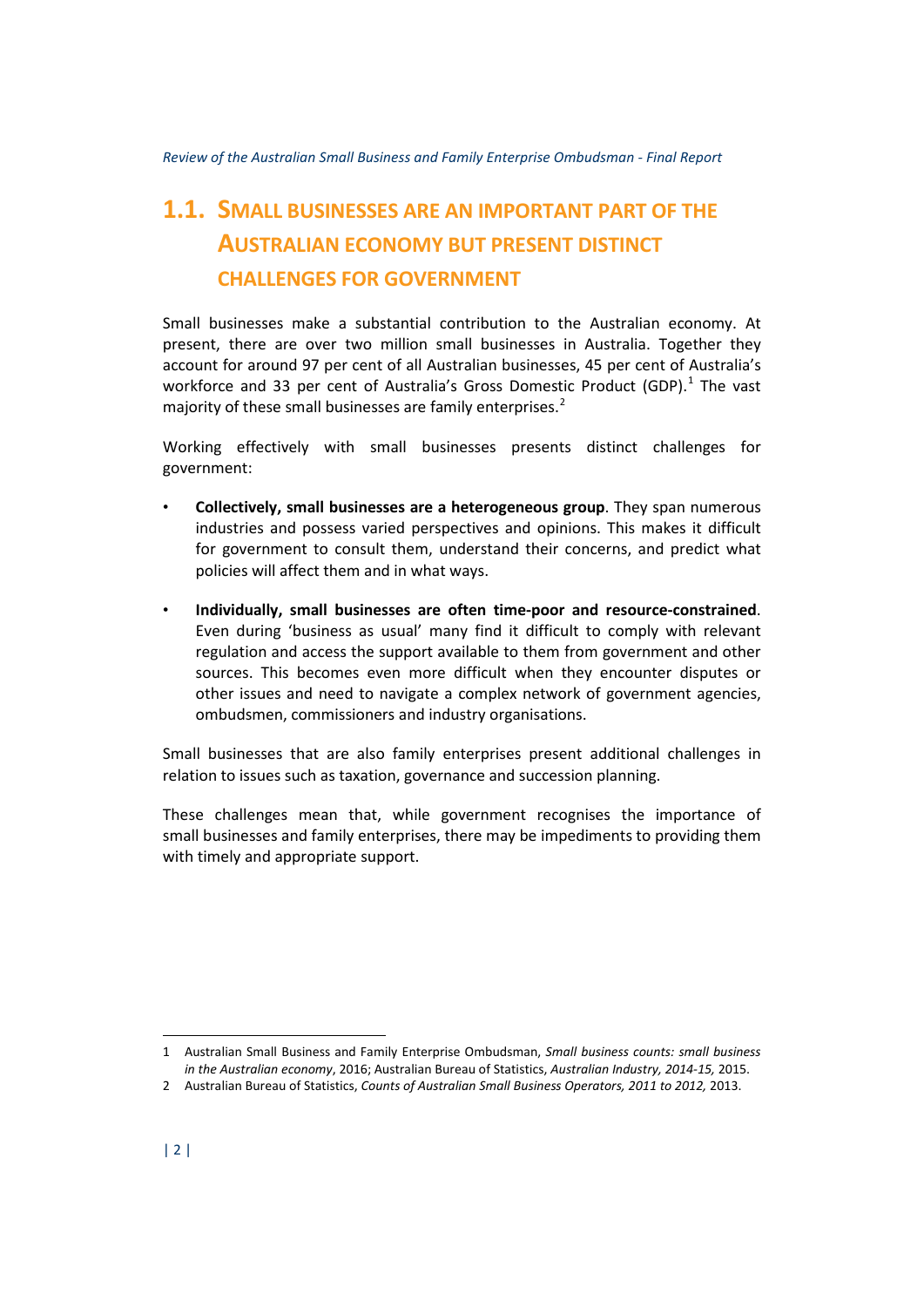# <span id="page-12-0"></span>**1.2. THE ASBFEO WAS ESTABLISHED TO MAKE IT EASIER FOR SMALL BUSINESSES TO INFLUENCE POLICY AND ACCESS ASSISTANCE**

The ASBFEO was established in March 2016 under the Act to help to address the challenges described in Section [1.1.](#page-10-1) It replaced the Australian Small Business Commissioner, a non-statutory role with a narrower remit.

The ASBFEO provides small businesses and family enterprises with a conduit to government as well as a 'concierge' service for those that submit requests for assistance (as shown in [Figure 1\)](#page-13-0). The ASBFEO may also provide direct assistance in some cases.

The ASBFEO's specific functions under the Act are to:

- advocate for small businesses and family enterprises in relation to relevant legislation, policy and practices (the advocacy function);
- give assistance in relation to relevant actions if requested to do so (the assistance function); and
- perform any other function conferred on the ASBFEO by any Act or legislative instrument.

To perform these functions, the ASBFEO interacts with a broad range of government agencies, ombudsmen, commissioners and industry bodies, as well as small businesses and family enterprises. The ASBFEO's advocacy and assistance functions are described in further detail below.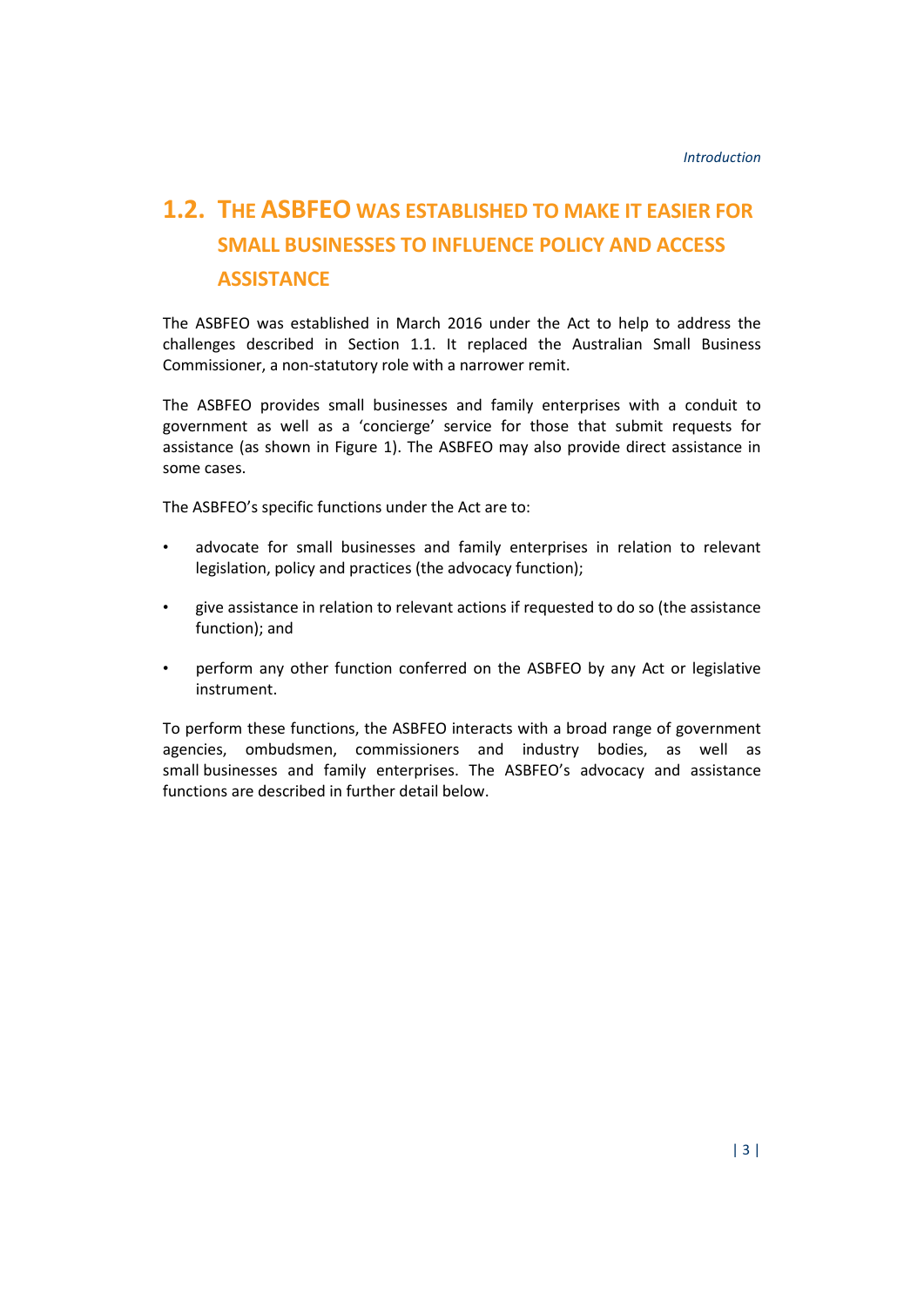<span id="page-13-0"></span>

**Figure 1: Overview of the ASBFEO's functions**

# **The ASBFEO advocates for small businesses and family enterprises through inquiries, research and other input into legislation, policies and practices**

The ASBFEO's advocacy function as defined in the Act involves:

- conducting inquiries and research into relevant legislation, policies and practices, both at its own initiative and as referred by the Minister for Small Business, and contributing to inquiries other organisations are conducting;
- reviewing proposals in relation to relevant legislation, policies and practices and identifying matters of concern for small businesses and family enterprises;
- promoting best practice in interactions with small businesses and family enterprises; and
- working cooperatively with other Commonwealth and state/territory agencies to develop national strategies in relation to relevant legislation, policies and practices affecting small businesses or family enterprises.

The ASBFEO also provides advice to the Minister for Small Business as required.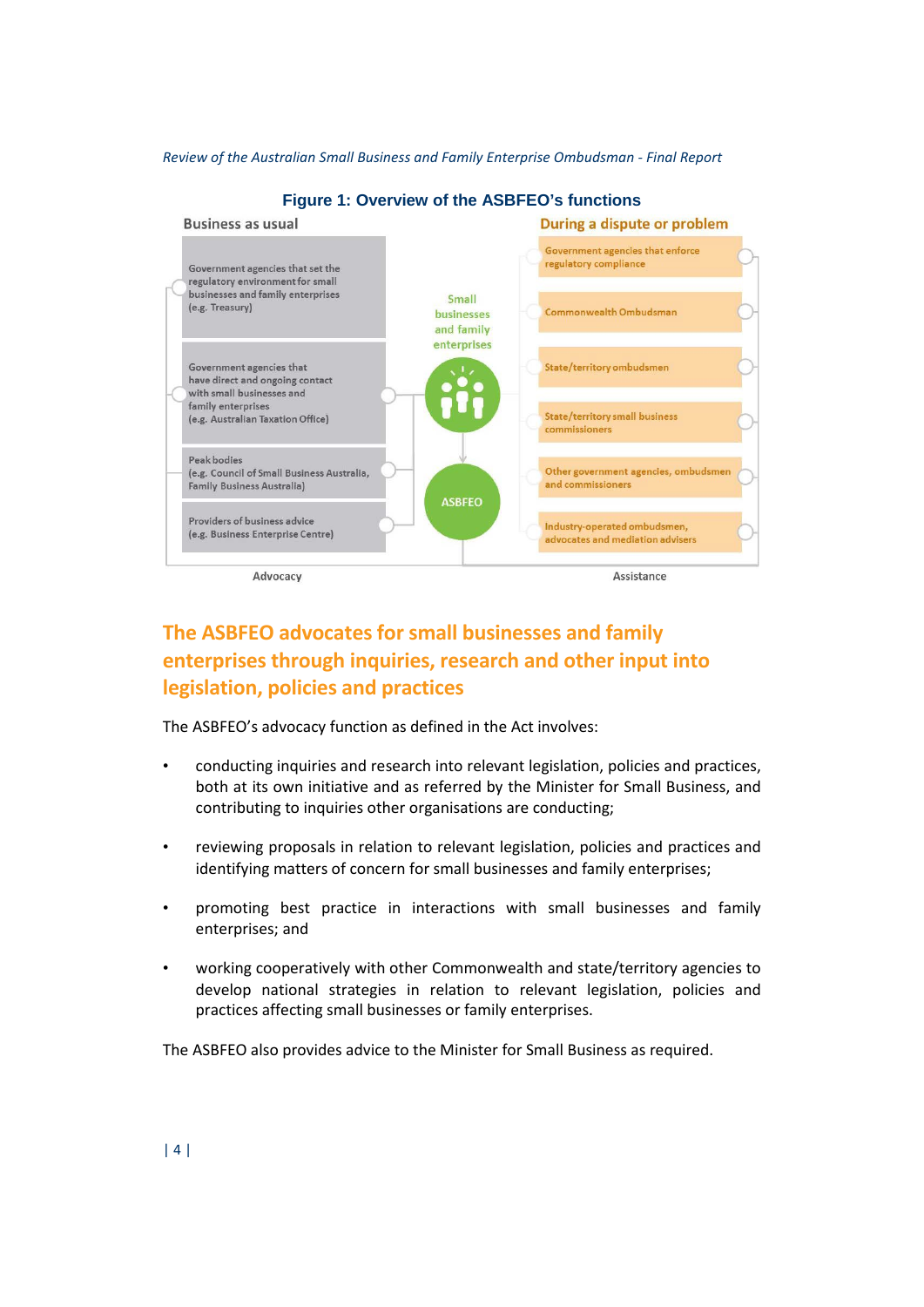To undertake this function, the ASBFEO interacts with a range of stakeholders, including (but not limited to) the Government and, in particular, the Minister for Small Business, small businesses and family enterprises and their peak bodies, Commonwealth and state/territory government agencies, state small business commissioners and other industry bodies.

How the ASBFEO interacts with each of these stakeholders to undertake its advocacy function is described in more detail in [Figure 2](#page-14-0) below.

<span id="page-14-0"></span>

#### **Figure 2: Overview of the ASBFEO's advocacy function**

*\*The ASBFEO's advocacy function is limited to legislation, policies and practices of Commonwealth and Territory agencies.*

# **The ASBFEO primarily assists small businesses and family enterprises by acting as a concierge for their requests**

The ASBFEO's assistance function involves responding to requests for assistance from small businesses and family enterprises. In responding to a request the ASBFEO first assesses:

- (a) whether it falls within its jurisdiction; and
- (b) whether it is the most appropriate agency to handle it.

In most cases, the ASBFEO transfers the request to another agency. This is the ASBFEO's concierge role.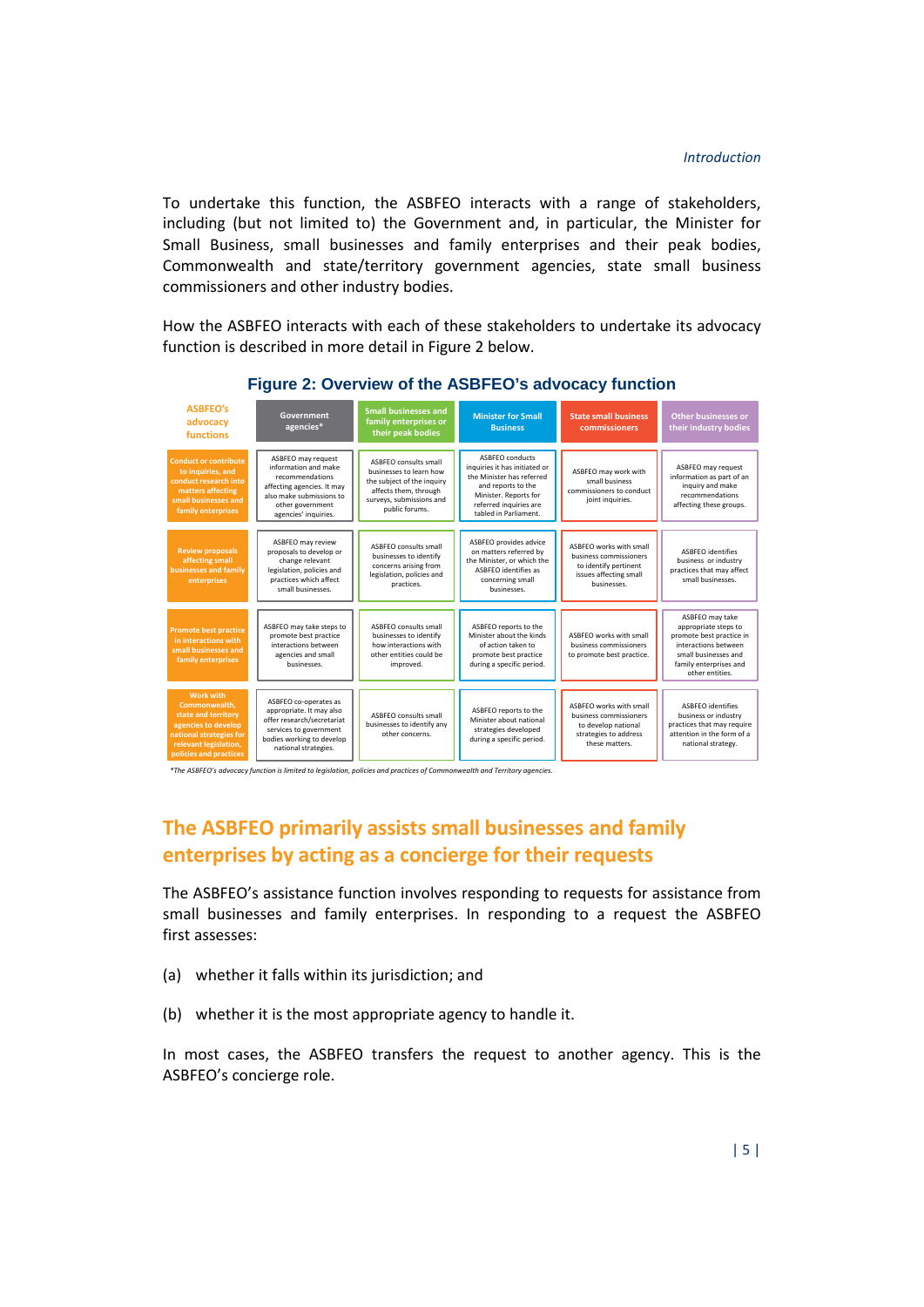Where both of these conditions apply, the ASBFEO provides assistance itself. For a request for assistance with a dispute, this would involve contacting all parties involved to gather more information, determining whether further assistance is required and, if so, helping to resolve the dispute. This may involve facilitating communication between the parties or, as a last resort, referring them to alternative dispute resolution (ADR).

The ASBFEO's assistance function is described in more detail i[n Figure 3](#page-15-0) below.

<span id="page-15-0"></span>

#### **Figure 3: Overview of the ASBFEO's assistance function**

**Assistance process**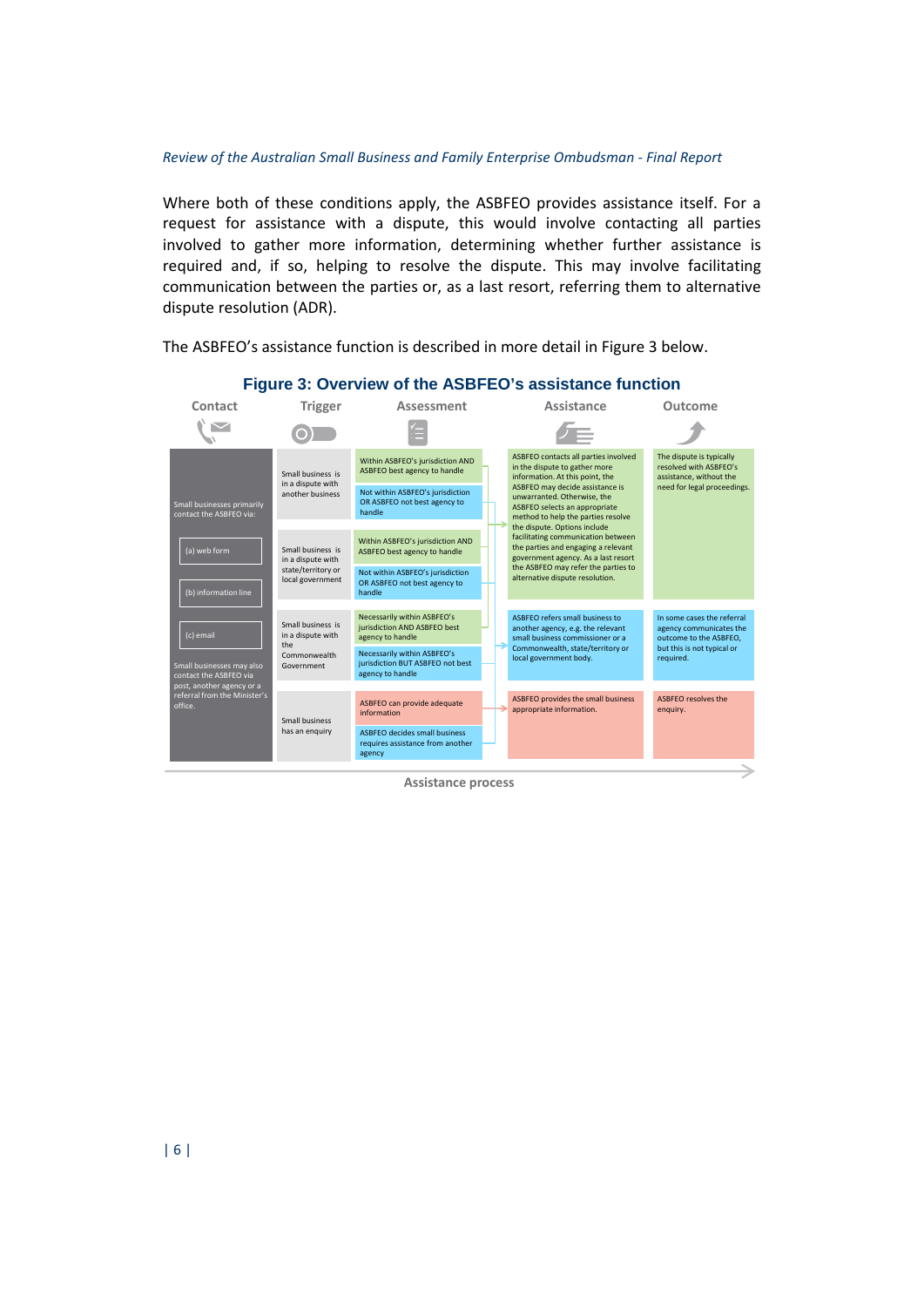# <span id="page-16-0"></span>**2. EFFECTIVENESS OF THE ASBFEO**

The ASBFEO has effectively undertaken inquiries and a range of other advocacy activities that have increased awareness of important issues affecting small businesses and family enterprises and raised its profile. It has also provided a useful point of contact for small businesses and family enterprises seeking assistance. In undertaking these advocacy and assistance functions the ASBFEO has exercised all of its powers under the Act, which have generally been sufficient. Furthermore, its structure and the separation of its advocacy and assistance functions have allowed for sufficient independence and impartiality, in large part because its assistance function is primarily a concierge service.

# <span id="page-16-1"></span>**2.1. THE ASBFEO HAS EFFECTIVELY UNDERTAKEN ITS ADVOCACY FUNCTION**

There was general consensus among stakeholders that the ASBFEO has undertaken its advocacy function highly effectively. The ASBFEO has effectively conducted a range of advocacy activities, including inquiries into important national issues. It has also progressed its advocacy agenda through its strong relationships with other government agencies at both the Commonwealth and state/territory levels. Ongoing stakeholder consultation has informed this work. The main impediments to the ASBFEO's advocacy function going forward include a lack of more formal mechanisms to provide input into policy and legislation, a lack of understanding among stakeholders about its role in relation to family enterprises, and a risk to continuity arising from the importance of the selection of the office-holder.

## **2.1.1. The ASBFEO has effectively undertaken a large volume of advocacy work**

The ASBFEO has undertaken a large volume of advocacy work, including:

- inquiries and research into issues affecting small businesses and family enterprises;
- submissions on legislation, policies and practices affecting small businesses and family enterprises;
- cooperation with other Commonwealth and state/territory agencies; and
- media and outreach.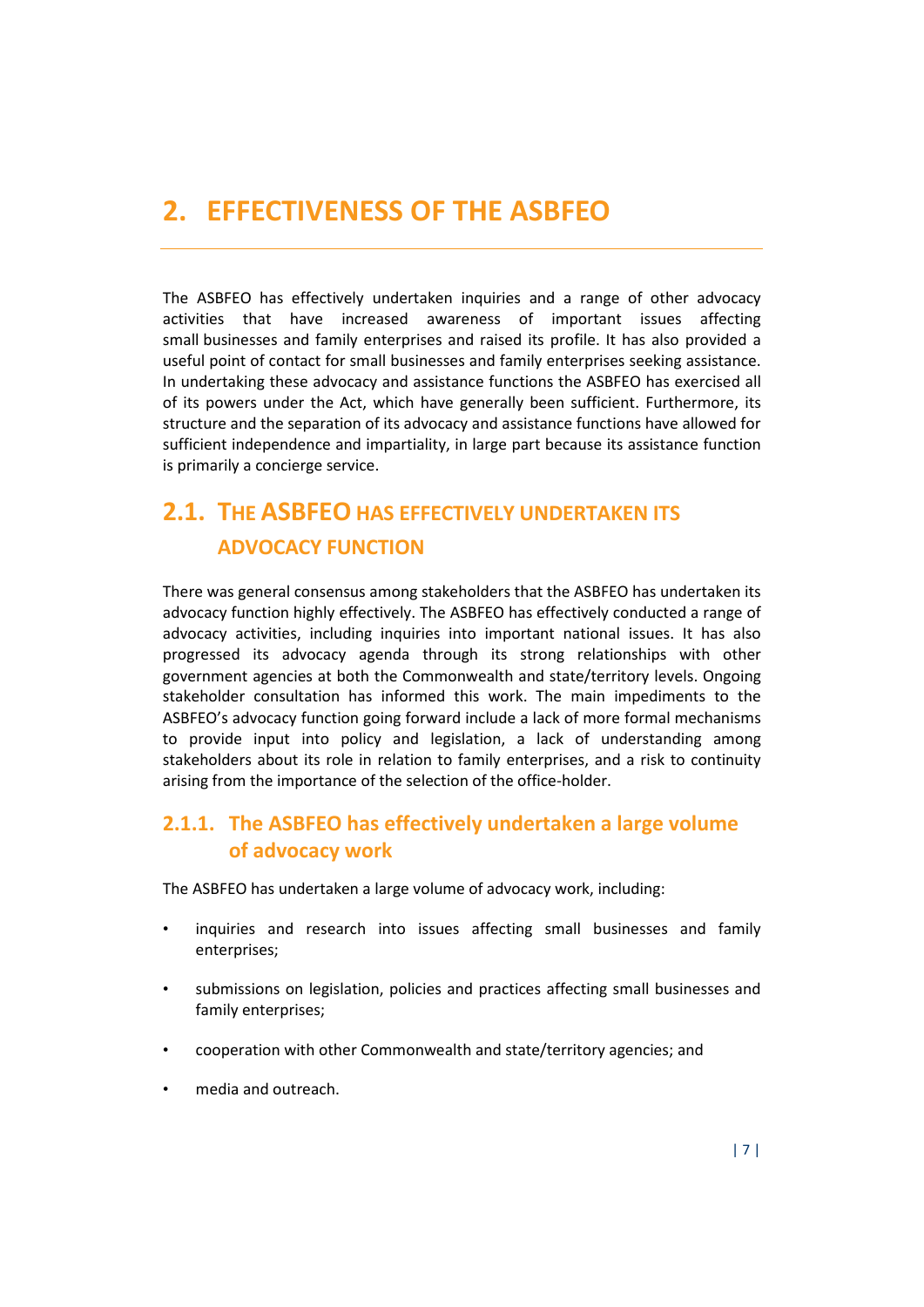This advocacy work has identified and raised awareness of issues affecting small businesses and family enterprises, while raising the profile of the ASBFEO as a body to which business owners can provide their views and from which they can seek assistance.

## *The ASBFEO's advocacy work has included inquiries, research, submissions and a range of other activities*

Over the past year the ASBFEO has conducted three inquiries into issues affecting small businesses and family enterprises, including:

- the effect on Australian small businesses of the Road Safety Remuneration Tribunal's *Contractor Driver Minimum Payments Road Safety Remuneration Order 2016*;
- small business lending practices; and
- payment times and practices.

The Minister for Small Business initiated the former two of these inquiries. The ASBFEO initiated the third in response to concerns its stakeholders had raised. It was conducted in collaboration with the state small business commissioners in NSW, VIC, SA and WA and in association with the Council of Small Business Australia (COSBOA) and the Australian Institute of Credit Management (AICM).

The ASBFEO's other advocacy activities have included:

- **Research into a broad range of issues affecting small businesses and family enterprises** – The main output of this research has been a research paper providing statistical information about the role of small businesses in the Australian economy. The ASBFEO has also conducted research into issues including (but not limited to) competition and consumer issues, intellectual property, industrial relations, procurement, banking, franchising and various industries. This research has informed the other advocacy activities listed below.
- **Submissions on legislation, policies and practices affecting small businesses and family enterprises** – These included over 30 submissions to Commonwealth and state/territory government agencies as well as to public inquiries and consultation processes. The ASBFEO made many of these submissions in response to issues and concerns that peak bodies, business owners and state/territory agencies referred to it.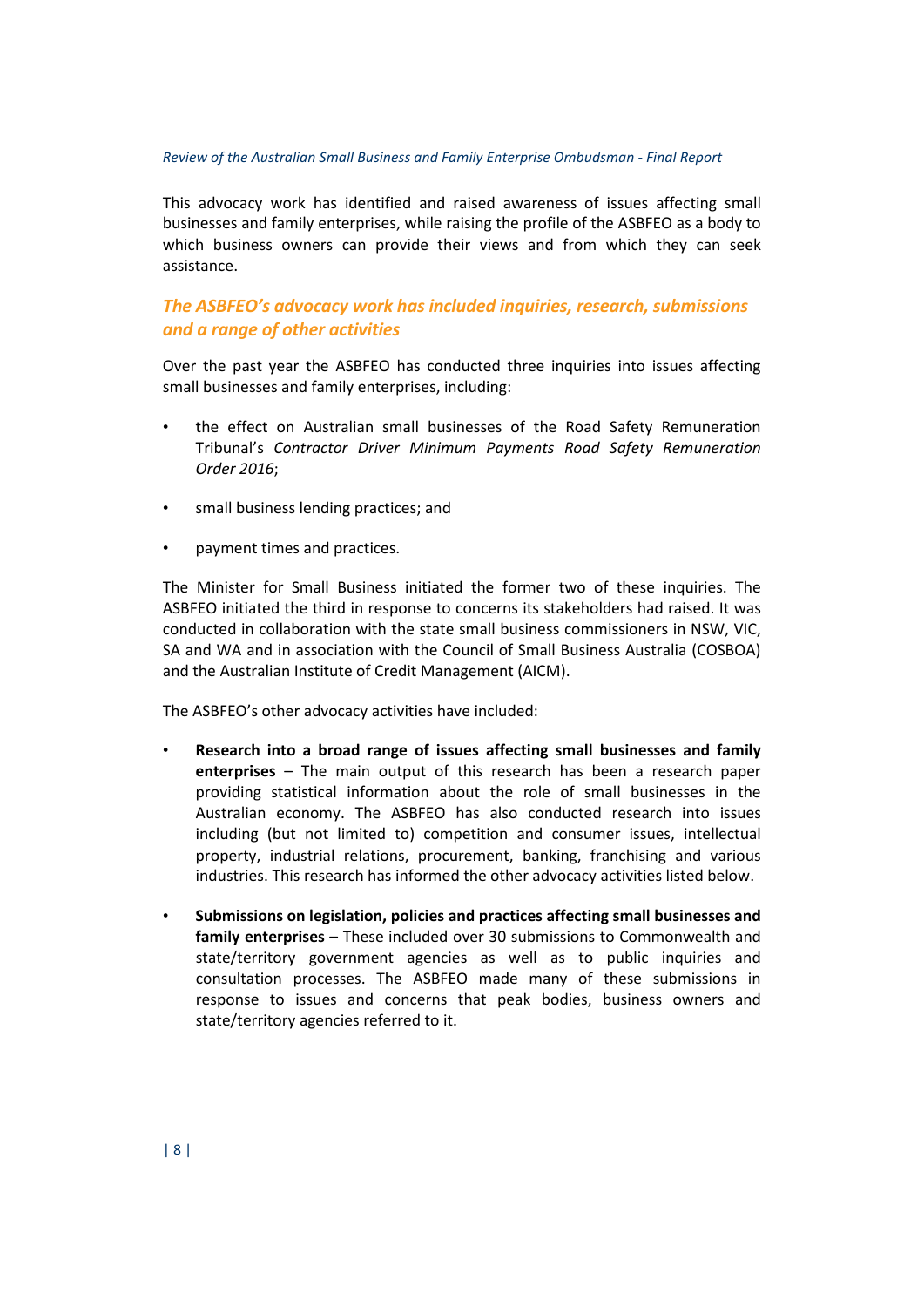- **Cooperation with other Commonwealth and state/territory government agencies** – This has primarily occurred through the ASBFEO's participation in regular meetings and consultative forums, particularly with Commonwealth regulatory agencies and state small business commissioners.
- **Media and outreach** This has included regular media releases, opinion pieces, social media activity, radio and telephone interviews and over 50 speaking engagements at events such as industry engagements and conferences.

The focus of this advocacy work has been guided by a consultation process the ASBFEO conducted soon after its establishment (from April to June 2016) to identify the concerns of small businesses and family enterprises. This consultation informed the ASBFEO's 2017 Advocacy Agenda, which it released in early 2017.

## *The ASBFEO's advocacy work has identified and raised awareness about issues affecting small businesses and family enterprises*

There was broad agreement among stakeholders that the ASBFEO's advocacy function has been highly valuable. Stakeholders believed the advocacy activities described above have played an important role in identifying, and raising awareness about, issues affecting small businesses and family enterprises. Stakeholders suggested that this in turn had helped to focus government attention on these issues.

## *The ASBFEO's advocacy work has raised its profile among small businesses and family enterprises*

The ASBFEO's advocacy activities have helped to raise its profile among small businesses, family enterprises and other stakeholders. Combined with the profile of the current ASBFEO, Kate Carnell, the inquiries and media activities in particular have helped to raise awareness of the ASBFEO and its role. This has the potential to enable the ASBFEO to undertake its functions more effectively, as it suggests small businesses and family enterprises increasingly recognise it as a body to which they can provide their views and from which they can seek assistance.

## **2.1.2. The ASBFEO has effectively conducted inquiries**

The ASBFEO has effectively conducted inquiries into nationally important issues, some longstanding and some emerging. In doing so it has drawn on appropriate evidence and delivered them speedily. Stakeholders generally agreed the ASBFEO should continue to conduct a small number of inquiries to a high standard, at least some of which should be self-initiated.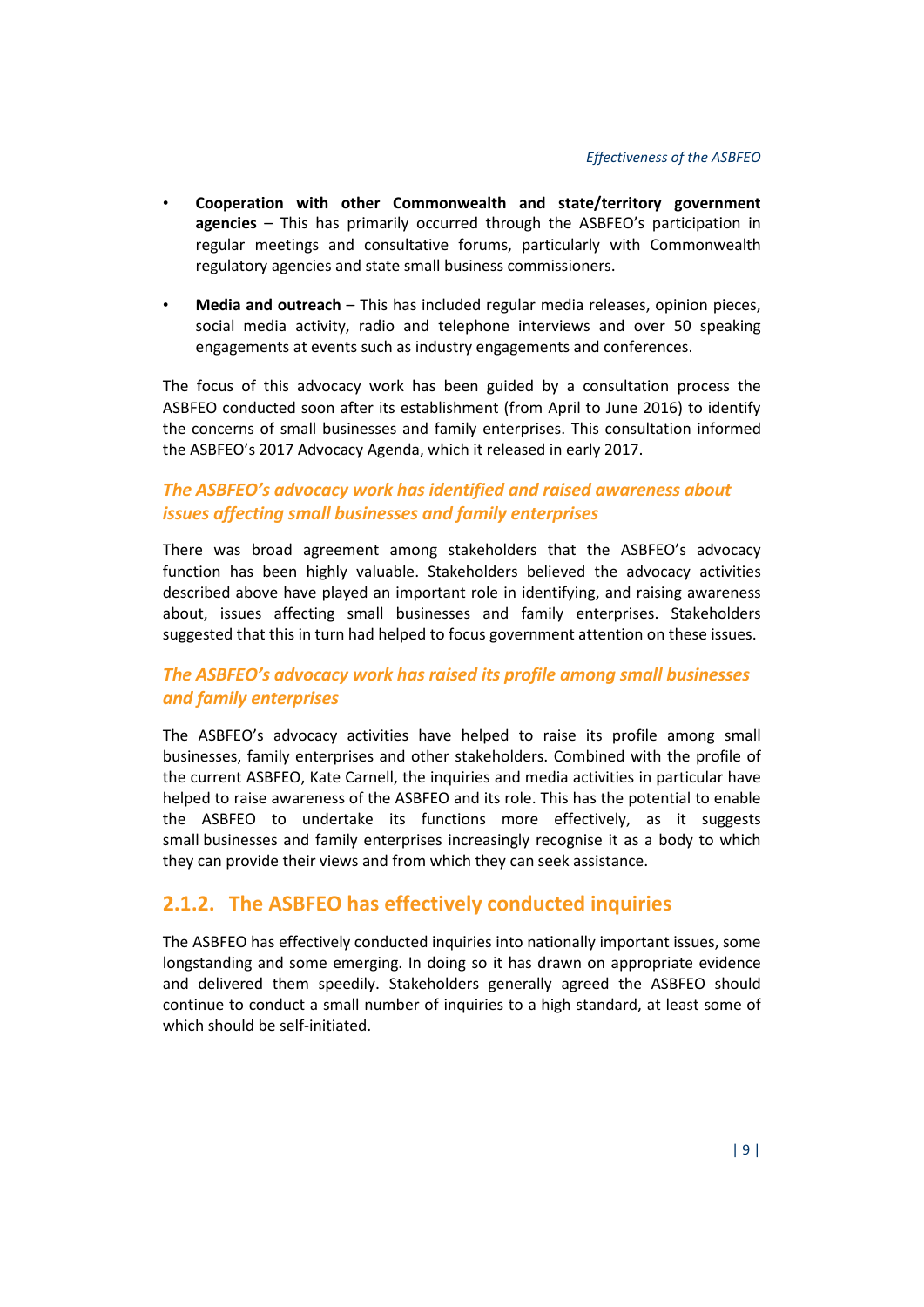## *The ASBFEO's inquiries have surfaced longstanding issues and responded to emerging issues of national importance*

Most stakeholders believed the ASBFEO's inquiries have focused on important issues affecting small businesses and family enterprises across Australia. They agreed the ASBFEO's inquiries have both surfaced longstanding issues, such as payment times and practices, and responded to emerging issues, such as the impact of the Road Safety Remuneration Tribunal's remuneration order. Some stakeholders attributed the ASBFEO's ability to conduct inquiries into important national issues to its position being held at the Commonwealth rather than the state/territory level.

## *The ASBFEO has generally drawn on appropriate evidence for its inquiries and conducted them speedily*

The ASBFEO's inquiries have generally drawn on appropriate evidence. The main sources of this evidence have included direct stakeholder consultation, surveys, submissions, expert testimony (for example, during hearings) and secondary research. Where appropriate, the ASBFEO has consulted subject matter experts.

Some stakeholders suggested that future inquiries would benefit from greater use of quantitative data, which the ASBFEO could generate itself or collect from other organisations. This would help to ensure a more robust evidence base and guard against any suggestion the ASBFEO drew upon biased or selective evidence. One stakeholder suggested the ASBFEO did this during the inquiry into small business lending practices, but other stakeholders involved with this inquiry did not share this view.

Several stakeholders were impressed with the speed with which the ASBFEO conducted inquiries. They noted this enabled the ASBFEO to respond to emerging issues and deliver recommendations while inquiry topics were still relevant.

## *The ASBFEO has conducted an adequate number of inquiries and should continue to conduct self-initiated inquiries that respond to the concerns of small businesses and family enterprises*

Stakeholders were generally satisfied with the volume of inquiries the ASBFEO has conducted to date. While several stakeholders would like the ASBFEO to conduct more inquiries, others suggested the ASBFEO should continue to conduct a small number of inquiries to a high standard of quality. This will ensure each inquiry receives appropriate attention from government and produces recommendations that government has the appetite and capacity to act on. It will also ensure that small business stakeholders and family enterprises are not overly burdened in providing input to these inquiries.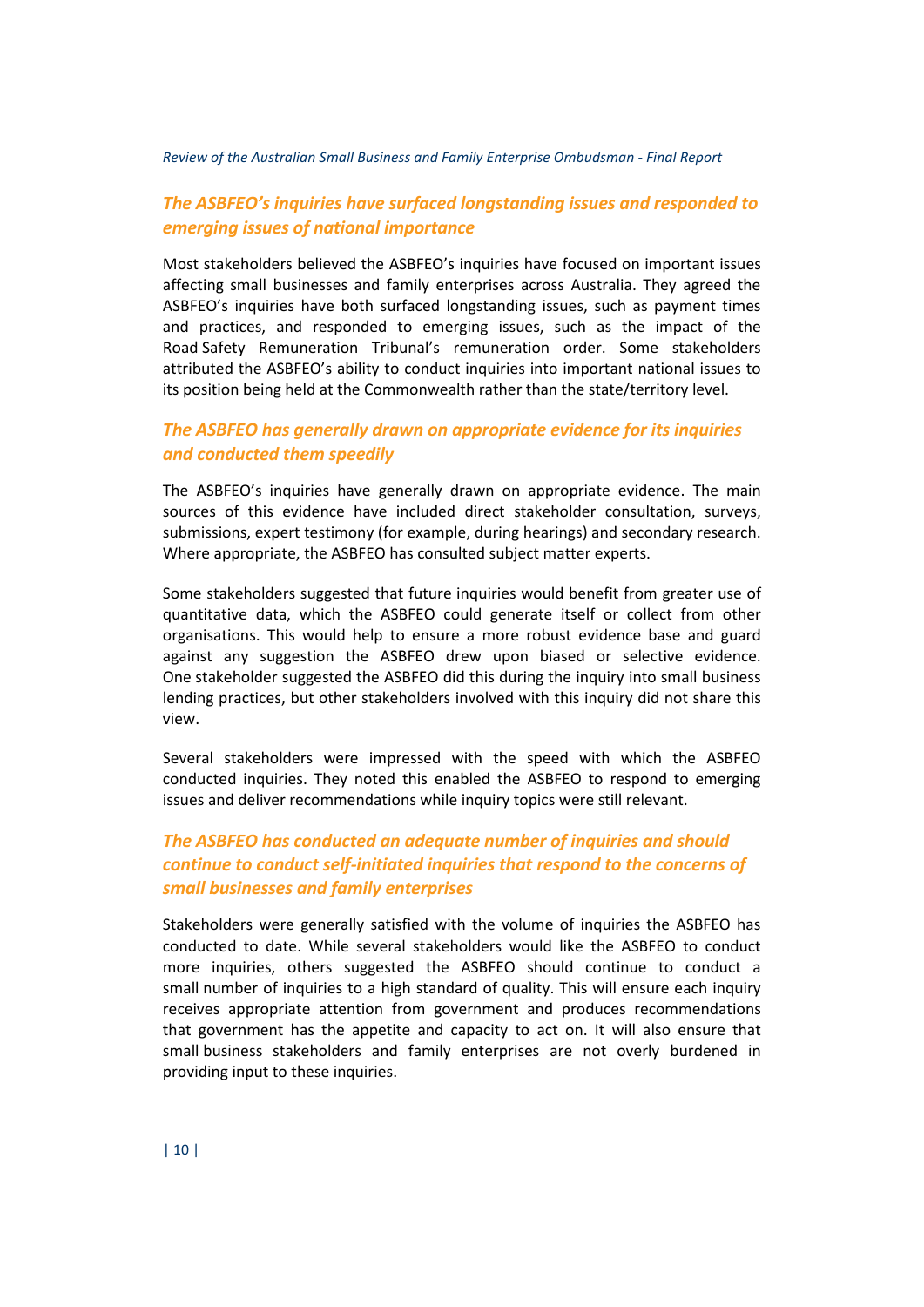In continuing to conduct this volume of inquiries, the ASBFEO should make sure to balance government-initiated inquiries with self-initiated inquiries. This will help to ensure its responsiveness to the concerns of small businesses and family enterprises as well as other key stakeholders such as the Minister for Small Business.

# <span id="page-20-0"></span>**2.1.3. The ASBFEO has effectively worked with other government agencies to progress its advocacy agenda**

Evidence suggests the ASBFEO has worked effectively with other government agencies in relation to its advocacy function. It has particularly strong relationships with state small business commissioners and Commonwealth agencies that have a direct role in small business assistance or policy. However, there is some evidence that the ASBFEO's ability to influence policy and legislation affecting small businesses and family enterprises could be enhanced.

### *The ASBFEO has developed strong working relationships with state small business commissioners*

The ASBFEO's collaboration with the state small business commissioners primarily occurs through its recent participation in bi-monthly meetings with them. These meetings have resulted in the development of a national advocacy agenda and enabled the ASBFEO to take carriage of important national issues which may not otherwise have been investigated. The small business commissioners noted the ASBFEO has played an important role in driving the development of a national advocacy agenda that has helped to unify their advocacy work.

The ASBFEO's participation in these bi-monthly meetings has enabled it to identify issues that the small business commissioners could not have prosecuted independently and to take carriage of them at a national level. In one instance, the commissioners had separately identified an issue affecting small businesses in their respective jurisdictions. However, it was not until the issue was raised at the small business commissioners' meetings that they realised it was a national issue and therefore had enough evidence to prosecute the case. The ASBFEO, along with the appropriate regulatory agency, was able to take carriage of the issue and follow it through to a successful outcome.

Given the value of these meetings to date, there may be merit in expanding some of them to include other Commonwealth and state/territory agencies that advocate for, or provide assistance to, small businesses. This is discussed further in Section [4.](#page-42-0)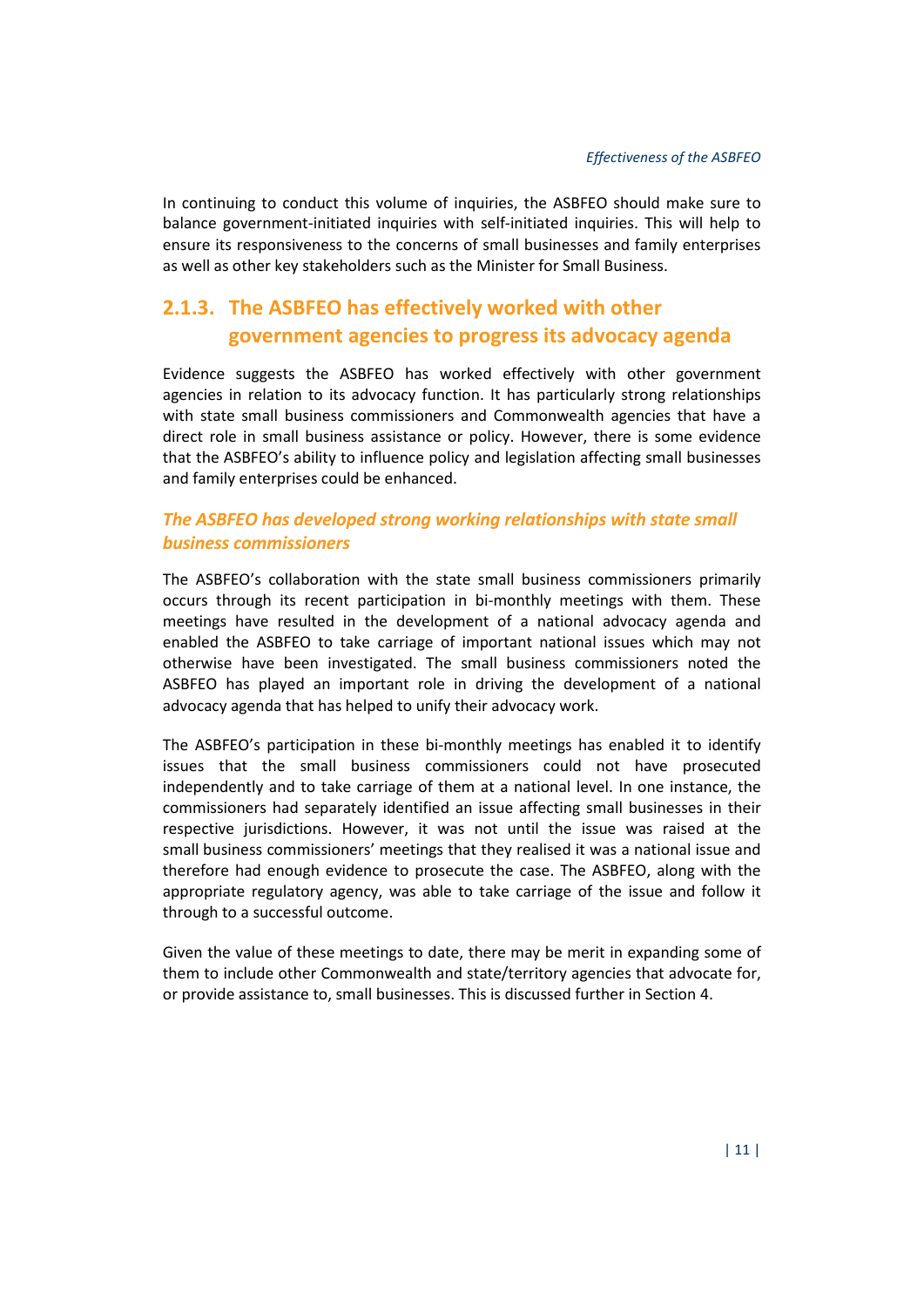The ASBFEO also collaborated effectively with the state small business commissioners on the inquiry into payment times and practices. This inquiry demonstrates how the ASBFEO has been able to use its national advocacy role to drive intergovernmental collaboration to investigate an important issue affecting small businesses and family enterprises. One stakeholder noted that the ASBFEO provided an obvious national lead for the inquiry. Another stakeholder who participated in a reference group for the inquiry noted that the ASBFEO performed a valuable role in coordinating the inquiry and putting together the states' contributions.

### *The ASBFEO has developed collaborative relationships with Commonwealth agencies that have a direct role in small business assistance and policy*

The ASBFEO has established positive, collaborative relationships with a range of Commonwealth agencies. These relationships are particularly strong with agencies that directly provide assistance to small businesses, such as the Australian Taxation Office (ATO), the Australian Consumer and Competition Commission (ACCC) and the Australian Securities and Investments Commission (ASIC), as well as agencies that are directly involved in small business policy, such as Treasury and the Department of Industry, Innovation and Science.

This collaboration has occurred partly through formal forums. The ASBFEO participates in the Federal Regulatory Agencies' Group (FRAG) meetings, which include the ATO, the ACCC, ASIC and the Australian Prudential Regulatory Authority (APRA). The ASBFEO also participates in the ATO's Small Business Stewardship Group. These forums enable the ASBFEO to both provide a small business perspective to these government agencies on relevant issues, and to remain informed about emerging issues within government which may affect small businesses.

Collaboration has also occurred through less formal channels, with several Commonwealth Government stakeholders noting that information about relevant advocacy issues flows freely between them and the ASBFEO.

## **2.1.4. Ongoing stakeholder consultation informs the ASBFEO's advocacy work**

Many stakeholders indicated that the ASBFEO has made it a priority during its first 12 months to establish relationships and communication channels with government agencies and peak bodies.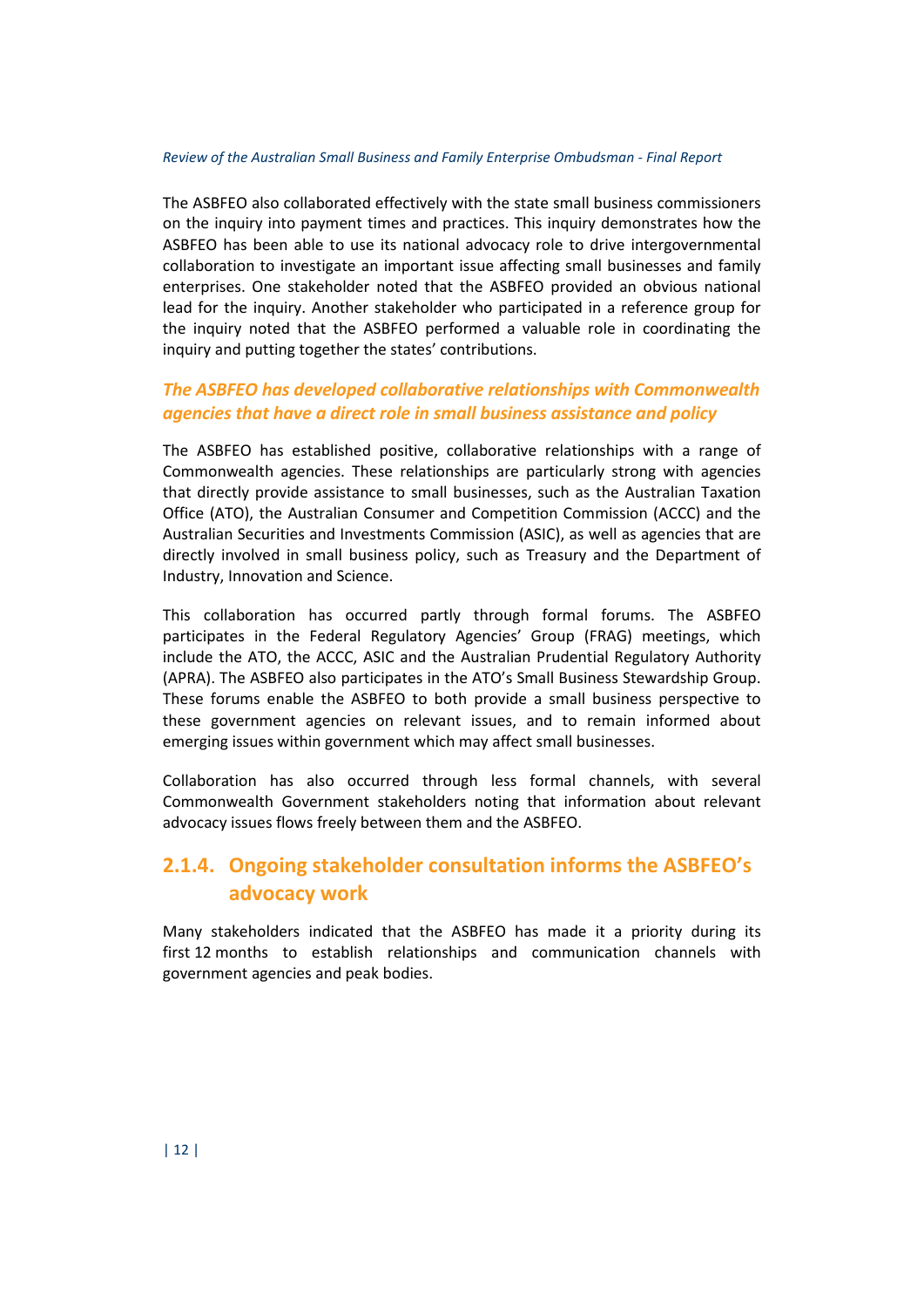The ASBFEO consults relevant government agencies both formally and informally. Formal consultation mechanisms include the bi-monthly small business commissioners' meeting, the FRAG meeting and the ATO's Small Business Stewardship Group, as outlined in Section [2.1.3.](#page-20-0) Informally, the ASBFEO regularly consults a broad range of peak bodies. There was general consensus across the peak bodies consulted that the ASBFEO is highly accessible and receptive to hearing about their advocacy agendas.

Peak bodies' level of interaction with the ASBFEO varies. While some have frequent, ongoing communication with the ASBFEO, other peak bodies have spoken only briefly to the ASBFEO and have a lower level of awareness of its functions. Those organisations with limited contact with the ASBFEO acknowledged that they could do more to establish an ongoing relationship with the ASBFEO.

The main gap in the ASBFEO's ongoing stakeholder consultation is in relation to small businesses and family enterprises themselves. In 2016, the ASBFEO held a consultation period to seek submissions from small businesses and family enterprises (and their representative bodies) to inform its 2017 Advocacy Agenda. However, it does not have any ongoing forum through which to consult them about its advocacy work. Given that small businesses and family enterprises are disparate and often time-poor, it may be more effective to establish an ongoing forum that consists primarily of representative bodies with scope for individual small businesses and family enterprises to also participate. Potential approaches to address this are discussed further in Sectio[n 4.](#page-42-0)

# **2.1.5. There are some impediments to the ASBFEO undertaking its advocacy function**

The review identified some impediments to the ASBFEO undertaking its advocacy function. These included:

- a lack of more formal mechanisms to provide input into policies and legislation;
- confusion among stakeholders about whether the ASBFEO advocates on behalf of all family enterprises or only those that are also small businesses; and
- risk to continuity in the longer term arising from the importance of the selection of the office-holder and her relationships with individuals in other organisations.

These issues are discussed in turn below.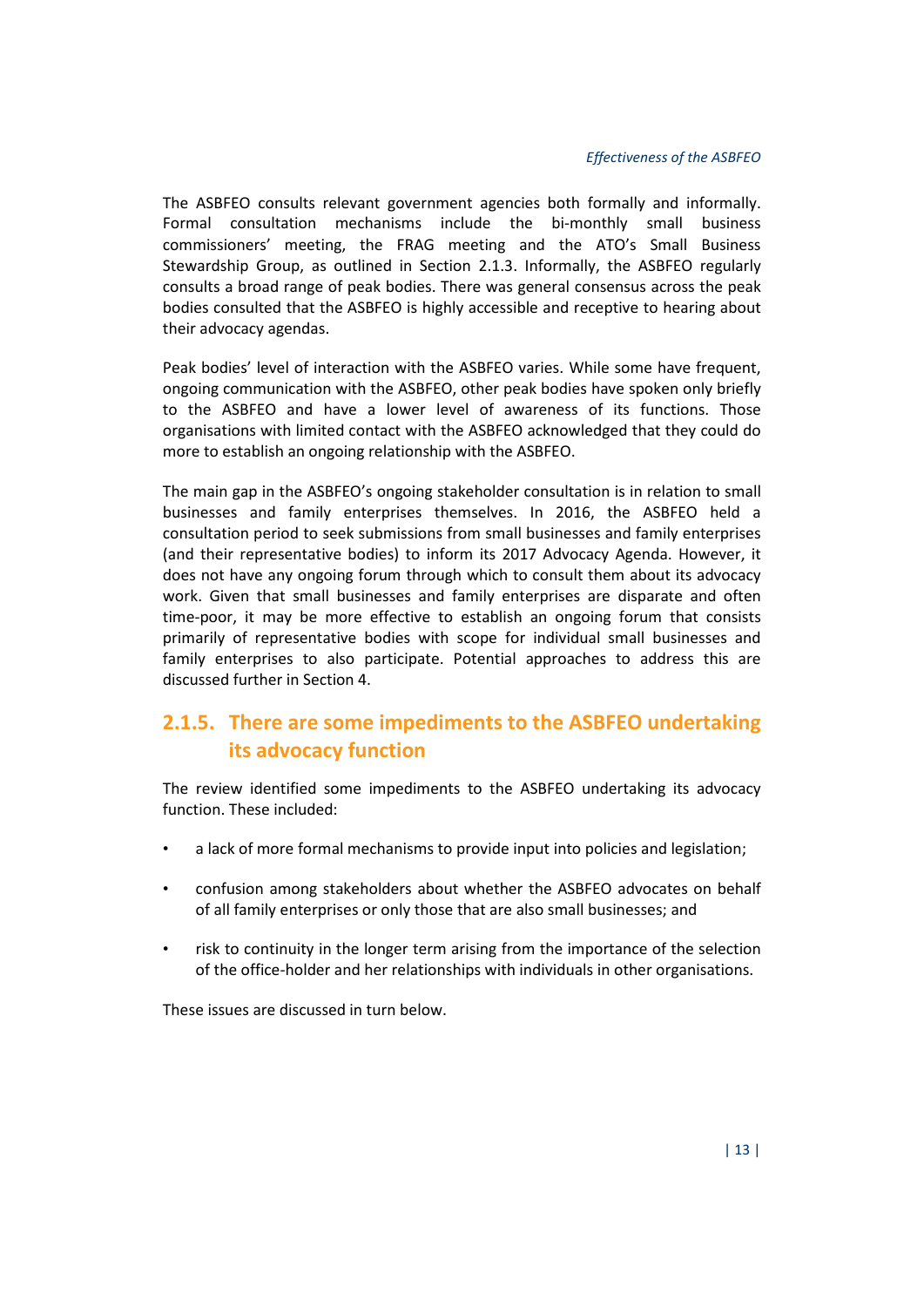### *The ASBFEO's input to policy and legislation could be enhanced*

While the ASBFEO has developed collaborative relationships with Commonwealth agencies, its ability to provide input into policy and legislation to determine their potential effects on small businesses and family enterprises, and identify improvements, could be enhanced by having more formal mechanisms.

Several stakeholders suggested that developing such mechanisms would be beneficial. Given the challenges for government in eliciting input from small businesses, harnessing the knowledge that the ASBFEO can provide from engaging with them at the 'frontline' could enhance policy development from a small business perspective. This is particularly important for agencies that do not have a direct role in small business assistance or policy but may affect small businesses indirectly, because these agencies are likely to consult the ASBFEO less frequently and have a more limited understanding of issues affecting small businesses.

Potential mechanisms for the ASBFEO to provide input into policy and legislation are discussed in Sectio[n 4.](#page-42-0)

## *There is confusion among a range of stakeholders about whether the ASBFEO advocates on behalf of all family enterprises or only those that are also small businesses*

While it is clearly defined under the Act that the ASBFEO only advocates for family enterprises which are also small businesses, there was confusion among stakeholders about this. This included stakeholders that have frequent and direct contact with family enterprises, who believed that the ASBFEO had a role to advocate on behalf of all family enterprises irrespective of their size or scale.

Several stakeholders noted that the ASBFEO must be careful to manage stakeholders' expectations about the advocacy work it undertakes. That is, the ASBFEO must not generate false expectations that it can advocate for every business issue. Clarifying the ASBFEO's role for advocating for family enterprises which are small businesses will help to manage these expectations.

Two stakeholders suggested the inclusion of family enterprises in the ASBFEO's title was tokenistic and unnecessary. A further stakeholder considered it important to retain the reference to family enterprises as it sends an important signal about their importance.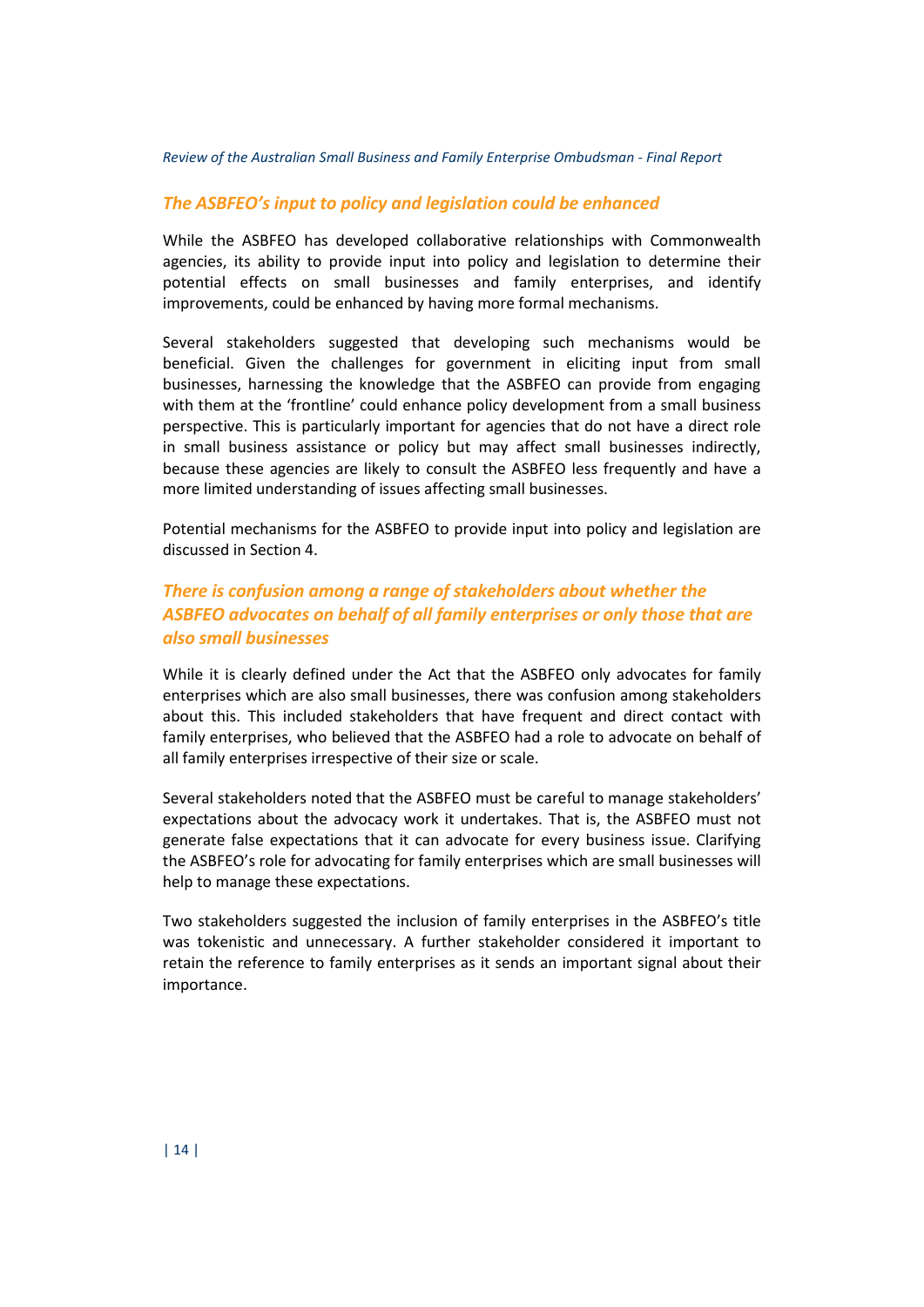### *The profile of the office-holder and the relationships developed with individuals in other organisations suggests there is some risk to continuity*

Numerous stakeholders who work closely with the ASBFEO acknowledged it was the strength of their relationship with the office-holder herself and individuals in her office that drove their successful collaboration, as opposed to any formal mechanisms. This means that the effectiveness of the ASBFEO in undertaking its advocacy function may be impacted when the office-holder and individuals in the ASBFEO and other organisations move on.

Similarly, several stakeholders indicated the personality and background of the office-holder will inevitably influence the advocacy issues the ASBFEO pursues. While this is not necessarily negative, it suggests the focus of the ASBFEO's advocacy work may change with the office-holder.

This highlights the importance of the selection of the office-holder to the ongoing effectiveness of the ASBFEO in undertaking its advocacy function, recognising that the key attributes that are sought in the office-holder may change depending on the current environment and needs.

# <span id="page-24-0"></span>**2.2. THE ASBFEO HAS EFFECTIVELY UNDERTAKEN ITS ASSISTANCE FUNCTION**

The ASBFEO's role as a contact point within the dispute resolution system has proven to be useful. The ASBFEO refers the majority of requests for assistance that it receives to other agencies, however it has responded effectively to those requests for assistance falling within its jurisdiction. The ASBFEO works effectively with government agencies, in particular the state small business commissioners, to undertake its assistance function. While there is no formal tracking mechanism, it would appear that small businesses that are referred elsewhere are able to access the assistance they need.

# **2.2.1. The ASBFEO provides small businesses and family enterprises with a useful source of, and point of contact for, assistance**

There was general consensus among stakeholders that the ASBFEO has provided a useful point of contact for small businesses and family enterprises seeking assistance. By effectively referring small businesses and family enterprises to other agencies, the ASBFEO helps them to navigate an already complex system, without creating additional churn. This is due in large part to the quality of its first line of response, which includes specialist call centre staff and an online dispute resolution tool.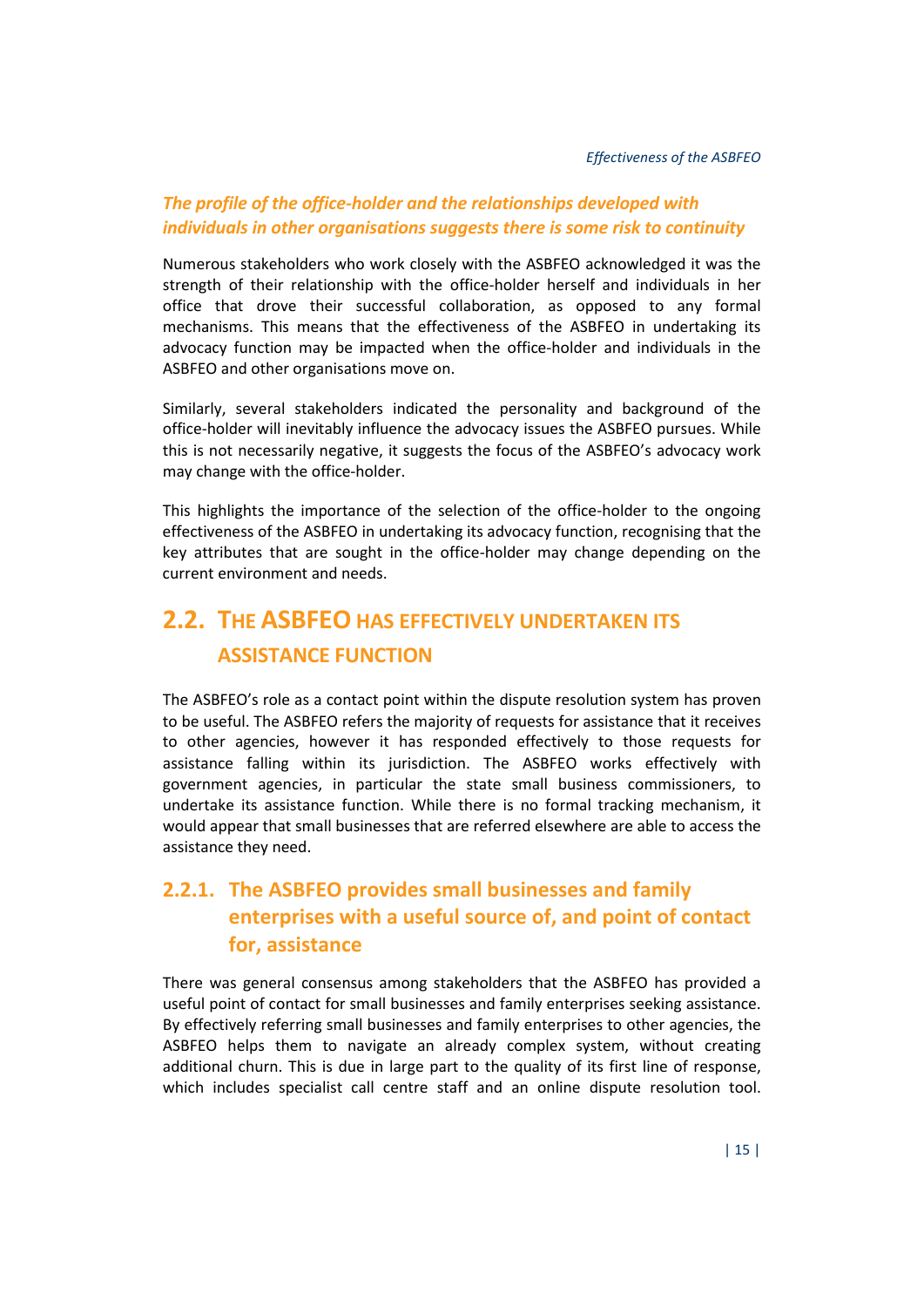However, greater clarity around where the ASBFEO should refer requests for assistance in states that do not have a small business commissioner would be beneficial.

### *In 2016 the ASBFEO received over 2,000 requests for assistance, primarily from small business owners*

As shown in [Figure 4](#page-25-0) below, slightly more than half of the requests for assistance the ASBFEO received were in relation to disputes. Most of these related to business to business disputes. Common dispute topics included payment, contractual, franchise, retail lease and fair trading issues.

The remaining assistance requests were information enquiries. Most of these were from small businesses and family enterprises seeking general business assistance in relation to topics such as business registration, grant assistance, contracts, taxation or business planning. The remainder were about the role of the ASBFEO itself.

<span id="page-25-0"></span>

*ASBFEO, Quarterly Report, Quarter 4 - 2016*

The largest proportion (28 per cent) of requests for assistance came from QLD (as shown in [Figure 5\)](#page-26-0). The next largest proportion of contacts originated in NSW (23 per cent) followed by VIC (21 per cent). TAS and the NT contributed the fewest requests for assistance.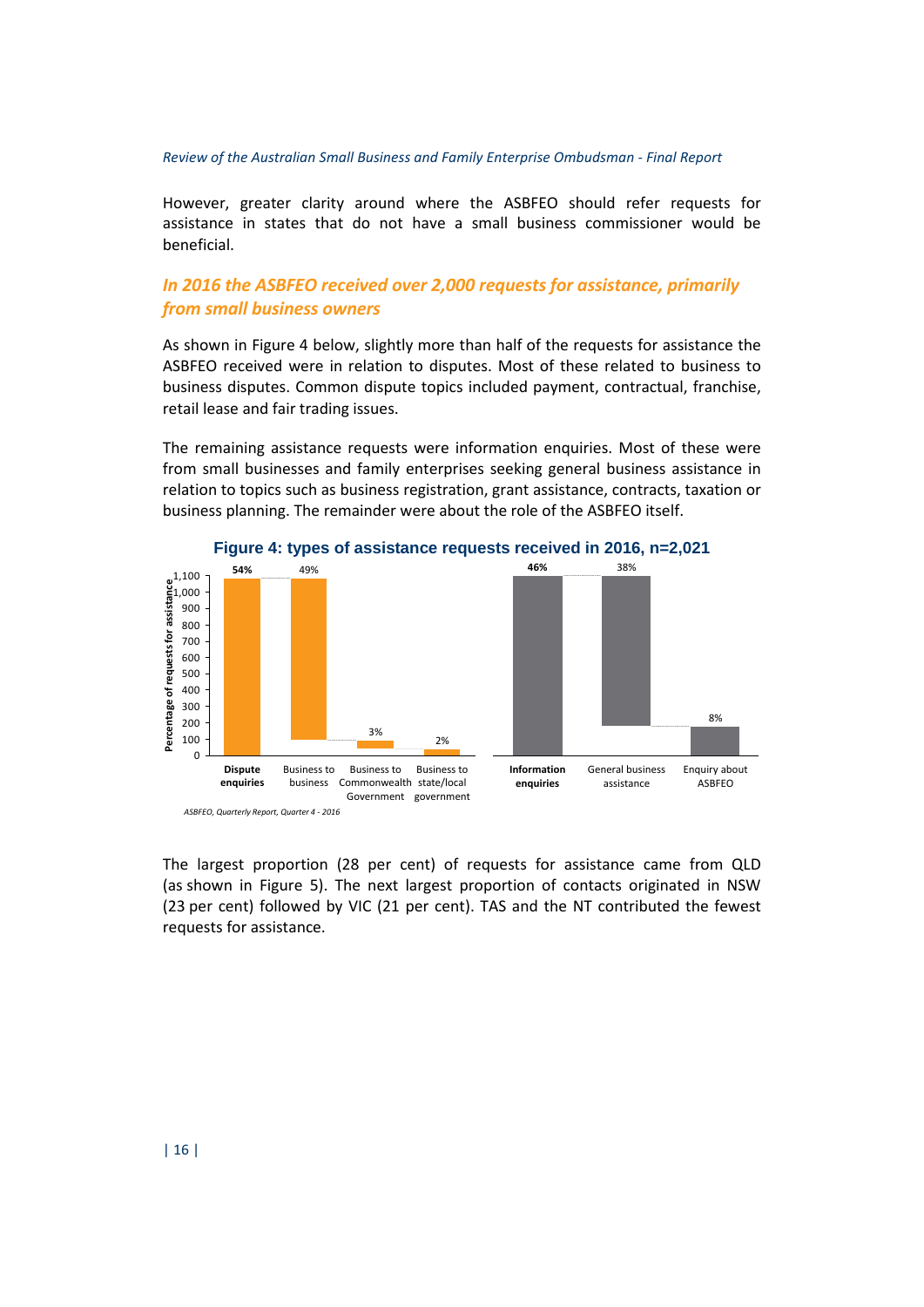<span id="page-26-0"></span>

### **Figure 5: ASBFEO assistance requests by state/territory, 2016, n=2,021**

#### *The majority of requests for assistance were referred to other agencies*

As highlighted in [Figure 6,](#page-26-1) 60 per cent of all dispute and enquiry contacts were referred to Commonwealth or state government agencies, including state small business commissioners and relevant state based dispute resolution mechanisms. Where appropriate, requests were also referred to providers of business advice or the ASBFEO's advocacy branch. Additionally, the ASBFEO referred a very small proportion (less than one per cent) of requests for assistance to ADR.



# <span id="page-26-1"></span>**Figure 6: ASBFEO assistance requests by resolution method, 2016, n=2,021[3](#page-26-2)**

 $\overline{a}$ 

*ASBFEO, Quarterly Report, Quarter 4 - 2016*

<span id="page-26-2"></span><sup>3</sup> Six assistance requests were referred to ADR. The proportion of assistance requests referred to ADR is shown as "less than one per cent" in [Figure 6](#page-26-1) because it rounded to zero.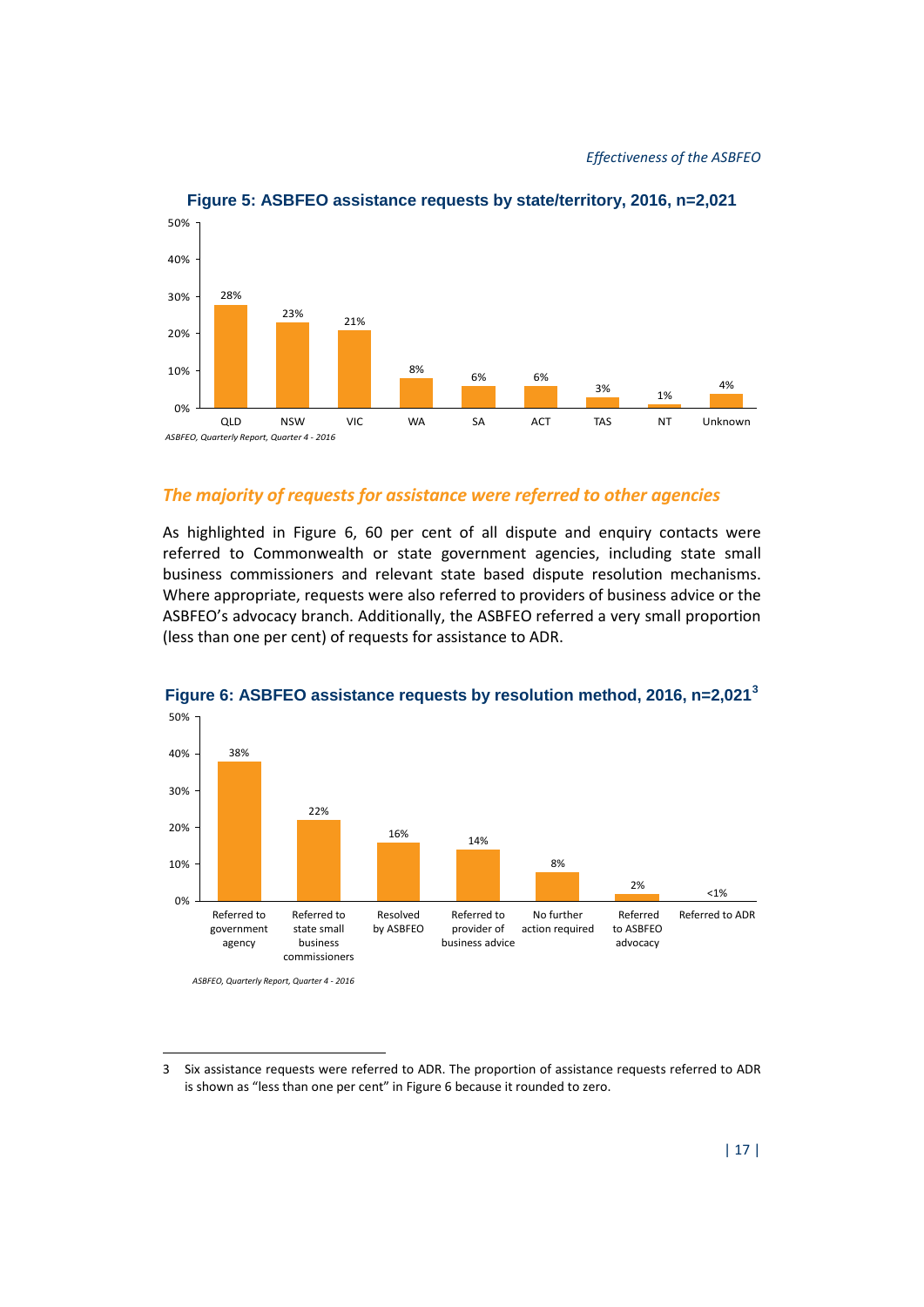Typically, the nature of the cases referred to other agencies was as follows:

- Cases referred to small business commissioners and appropriate state government agencies were predominantly business to business disputes, although several business to local/state government disputes were referred too.
- Cases referred to local governments were all business to business disputes.
- All except one of the cases referred to ADR were business to business disputes. The remaining referral was a business to Commonwealth Government dispute.
- Cases referred to the Commonwealth Government included a mixture of enquiries, business to business disputes and business to Commonwealth Government disputes. However, apart from the one referral to ADR, all business to Commonwealth Government disputes the ASBFEO referred to another agency, were referred to the Commonwealth Government to resolve.

Most stakeholders agreed these referrals are made in a timely and appropriate manner, with the majority of small businesses referred to the correct agency in the first instance.

Nevertheless, clarity around the ASBFEO's referrals to state agencies would be beneficial, particularly for states that do not have a small business commissioner. For NSW, WA, VIC and SA, the small business commissioners provide an obvious point of referral. However, it was identified that there was a lack of clarity about where small businesses in states without small business commissioners are referred. In some instances, it is clear where a referral can be made, whereas in others, requests for a referral can be redirected to several different sources and even referred back to the ASBFEO.

Considering that the largest proportion of requests for assistance originates in QLD, a state without a small business commissioner, greater clarity around the ASBFEO's referrals to state agencies should be provided to ensure that small businesses receive appropriate assistance in a timely manner. This will also ensure that the ASBFEO is applying its resources in the most effective and efficient way.

### *A smaller proportion of requests for assistance are resolved by the ASBFEO itself*

As shown in [Figure 6,](#page-26-1) in 2016 the ASBFEO resolved 16 per cent of assistance requests itself and determined that a further eight per cent did not require further action. The majority of these requests were for general business information, on topics such as business registration and start-up. However, the ASBFEO provided assistance in some cases, most of which were business to business disputes.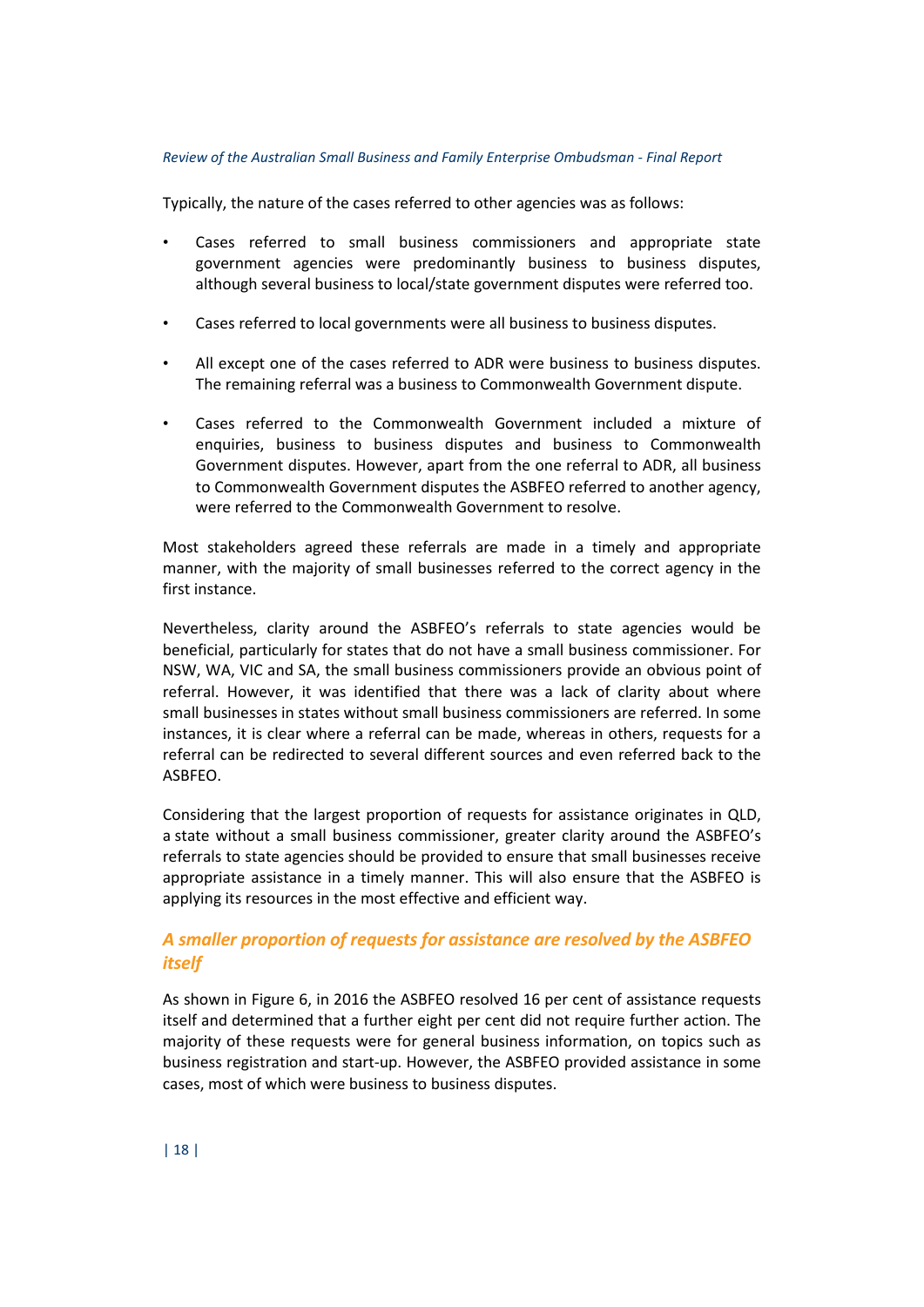The ASBFEO does not have the power to directly provide, or compel parties to attend, ADR. However, there are a range of other measures the ASBFEO can take to assist small businesses and family enterprises involved in a dispute. Commonly, the ASBFEO will provide assistance by first investigating the dispute and facilitating communication between the parties. In many instances, this involves the ASBFEO acting on behalf of the small business and contacting the other party in the dispute to try and resolve it. For example, if a small business requests assistance with a dispute over late payments, the ASBFEO could assist the small business by contacting the managing director of the larger business about the claim. Generally, this level of involvement appears to be enough to resolve the dispute. Failing this however, the ASBFEO may recommend the parties attend ADR. To date, six requests for assistance have progressed to ADR in this way.

## *The effectiveness of the ASBFEO's assistance function is supported by the quality of its first line of response to small business and family enterprise enquiries*

The ASBFEO's contact centre is the first point of resolution for small business and family enterprise enquiries. At this stage small businesses and family enterprises are either:

- provided the information they require;
- transferred to the ASBFEO office for assistance; or
- referred to another agency for assistance.

Due to the complex nature of small business disputes and enquiries, determining the appropriate response can be a difficult task. Accordingly, the ASBFEO's contact centre employs specialised staff with extensive small business experience. This ensures that small businesses and family enterprises are provided appropriate assistance in the first instance.

The ASBFEO's website and online dispute resolution tool also provide useful information directing small businesses and family enterprises to appropriate sources of assistance. Between 11 March 2016 and 11 March 2017, the ASBFEO's website received approximately 17[4](#page-28-0),000 views by over 34,000 users.<sup>4</sup> After the homepage, the 'dispute support' and 'resolving disputes' pages received the most views, indicating that small businesses are actively using the ASBFEO for assistance with disputes. The majority of stakeholders believe the ASBFEO's website and dispute resolution tools are useful resources for directing small businesses to appropriate assistance in a quick and simple manner.

 $\overline{a}$ 

<span id="page-28-0"></span><sup>4</sup> ASBFEO, website analytics.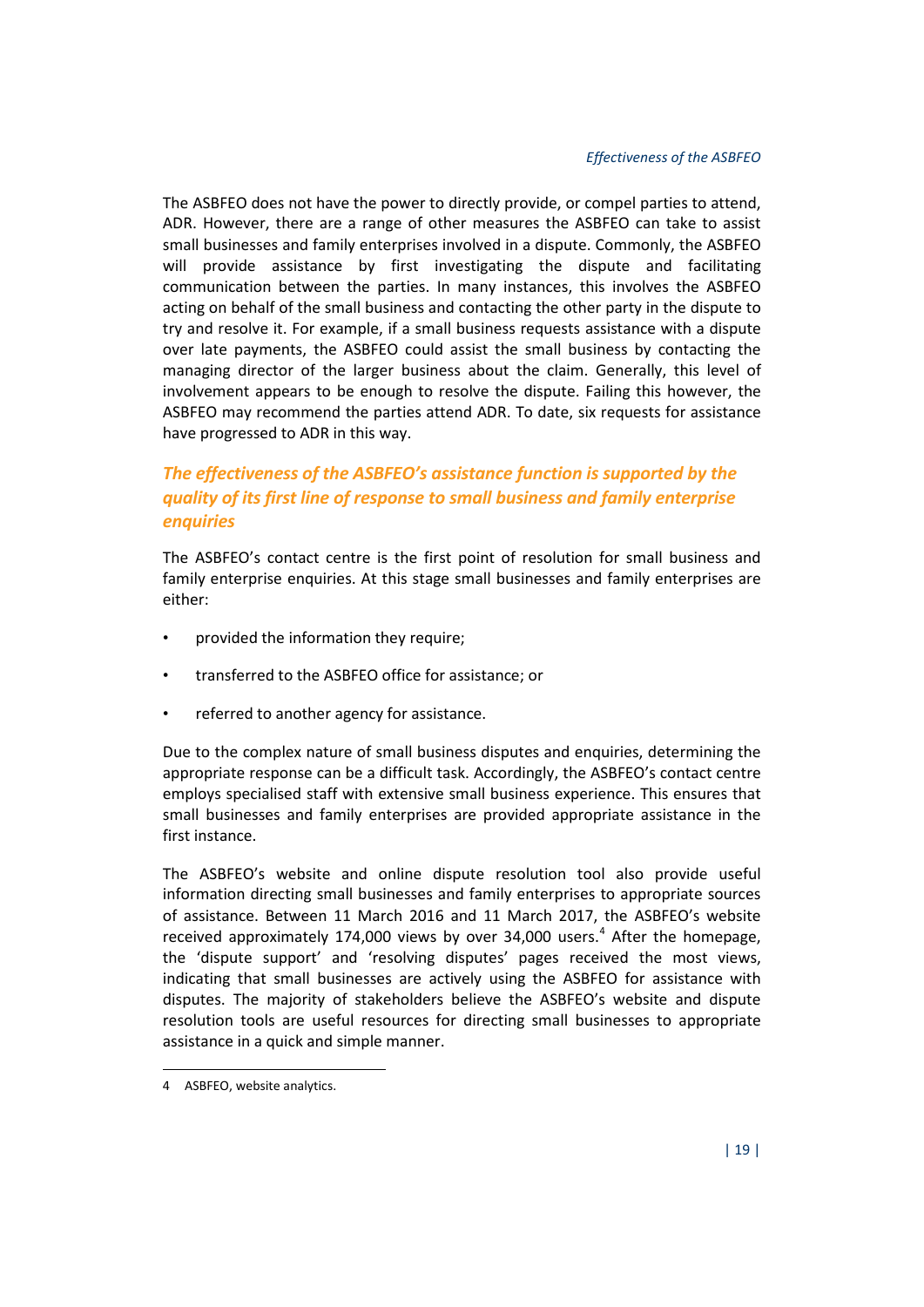# **2.2.2. The ASBFEO has generally worked effectively with other government agencies in relation to its assistance function**

The ASBFEO primarily works with its state counterparts to handle requests for assistance. Each small business commissioner noted that the referral process between them and the ASBFEO works well and that open communication limits duplication between their roles. It appears that the effectiveness of their relationship is facilitated both by informal governance arrangements and by the personalities of the individuals involved.

Many of the matters the ASBFEO and small business commissioners are asked to resolve are complex or fall across multiple jurisdictions. It is not always clear which agency is the best placed to assist the small business or family enterprise in question. The small business commissioners indicated that a willingness to ensure the small business receives the best assistance, as well as informal governance arrangements between them and the ASBFEO, ensure that such cases are handled by the most appropriate agency. Such arrangements include transferring all relevant information to the other agency and seeking the consent of the parties involved before doing so.

# **2.2.3. There are some impediments to the ASBFEO effectively undertaking its assistance function**

Impediments to the ASBFEO effectively undertaking its assistance function include:

- its limited visibility of requests for assistance it transfers to other agencies; and
- low levels of awareness among small businesses and family enterprises about it and its role.

These impediments are discussed in turn below.

## *The ASBFEO has limited visibility of the requests for assistance it transfers to other agencies*

The ASBFEO's call centre maintains a detailed record of the agencies to which it refers small businesses. However, there is no feedback mechanism for the ASBFEO to know whether a business contacts the agency to which it is referred, receives assistance from this agency, or is referred on to a third agency.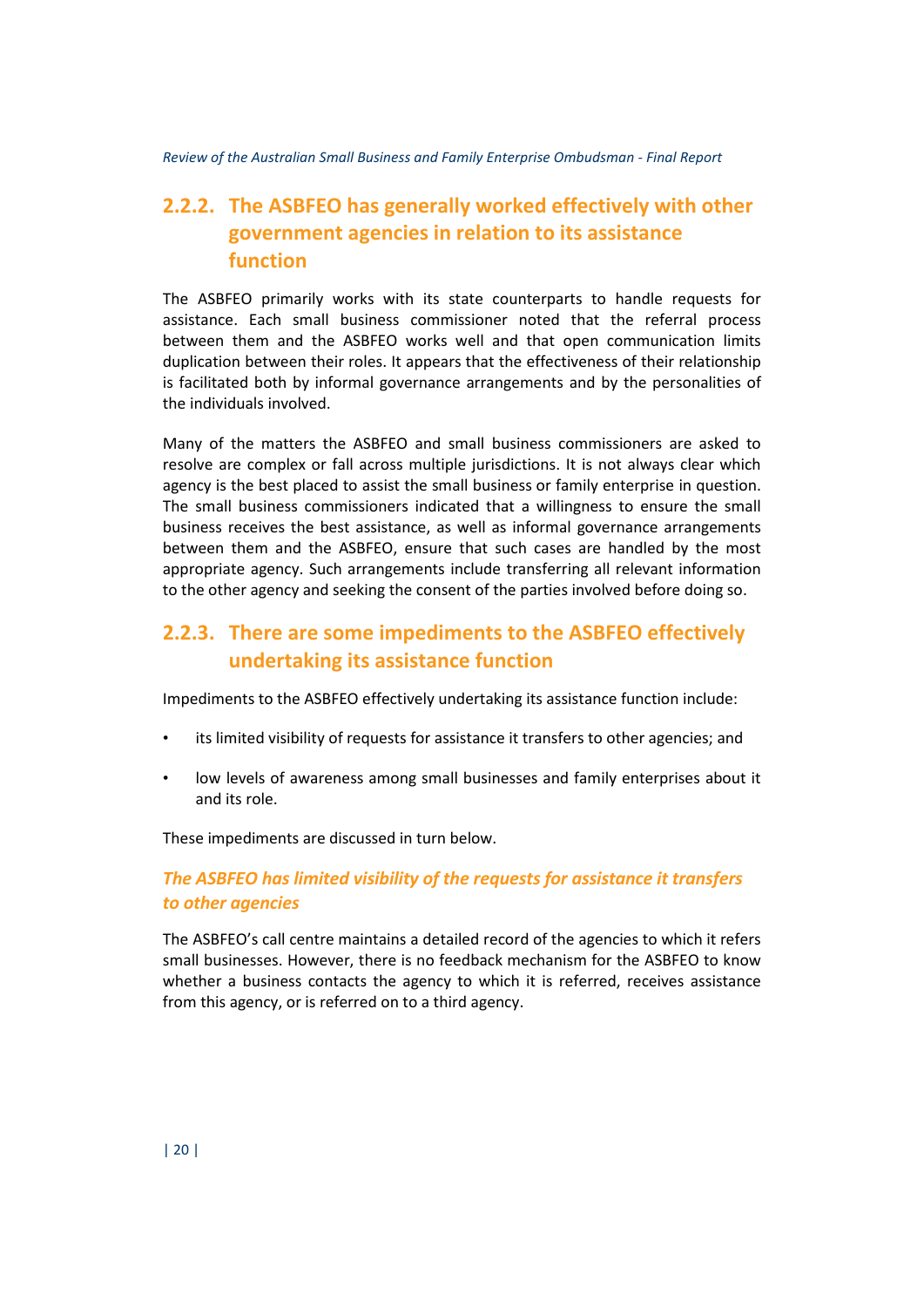Stakeholders highlighted two reasons that a feedback mechanism has not been implemented. First, there is a belief that once an assistance request has been passed on to another agency, it becomes that agency's responsibility, and it is not necessary for any previous agency to learn the outcome. Secondly, there is a need for agencies to maintain the privacy of the parties involved in the dispute, by not sharing information about the outcome of a dispute with another agency.

Nevertheless, it would be useful for the ASBFEO to access data that would enable it to better understand how it is fulfilling its concierge role and to identify areas for improvement. Agencies may vary in the data they are able to provide – some may not be able to provide it at all – but the ASBFEO could work with the agencies to which it refers large numbers of requests for assistance to determine what is available.

## *There are still low levels of awareness of the ASBFEO among small businesses and family enterprises in particular, despite the ASBFEO's success in raising its profile*

Several stakeholders have indicated that it is simply the nature of small businesses not to be aware of available assistance mechanisms until they are required. Accordingly, there will always be some small businesses that are unsure where to seek assistance from, regardless of the ASBFEO's efforts to raise its profile. However, establishing a forum to better engage with small businesses and family enterprises and their representatives, as discussed in Section [2.1.3,](#page-20-0) will assist with the dissemination of information and the raising of awareness of the ASBFEO.

# <span id="page-30-0"></span>**2.3. THE ASBFEO HAS SUFFICIENT POWERS UNDER THE ACT**

The ASBFEO has effectively exercised all of its powers under the Act. At this stage, it appears the ASBFEO has sufficient powers to conduct hearings and obtain documents. However, there is some evidence to suggest that the ASBFEO could improve its communication around the use of these powers. Additionally, it appears that the ASBFEO can appropriately share information with other government agencies.

## **2.3.1. The ASBFEO has exercised all of its powers under the Act**

There is evidence to suggest the ASBFEO has exercised all of its powers under the Act. In undertaking its advocacy function, the ASBFEO has:

- conducted research and inquiries at its own initiative and as referred by the Minister;
- contributed to other organisations' inquiries into legislation, policies and practices;
- reviewed proposals in relation to legislation, policies and practices;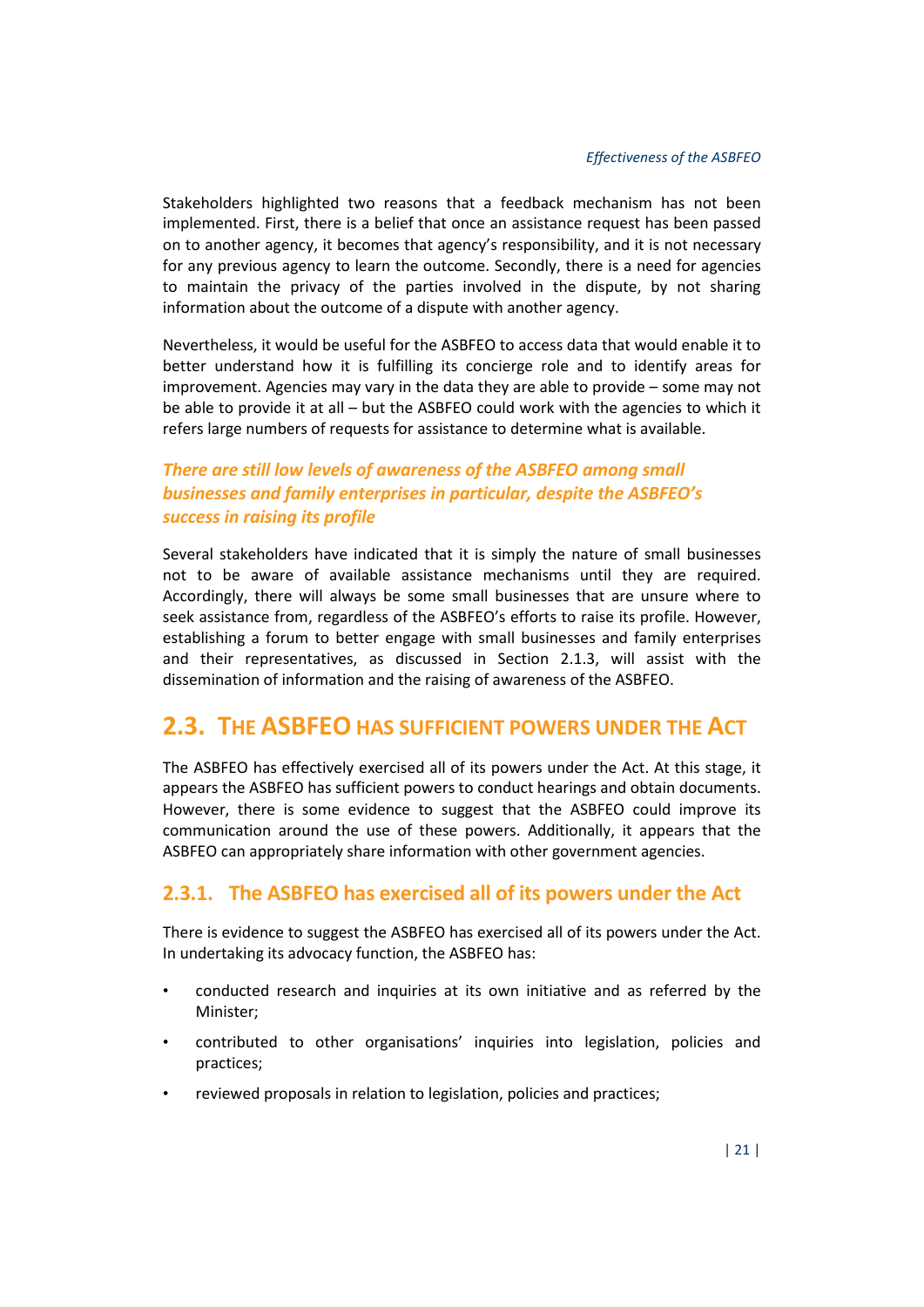- identified concerns of small businesses and family enterprises arising out of legislation, policies and practices;
- provided advice to the Minister;
- promoted best practice in interactions with small businesses and family enterprises; and
- worked cooperatively with other Commonwealth and state/territory agencies to develop national strategies.

Additionally, when conducting inquiries, the ASBFEO has conducted hearings and obtained documents as per the Act.

In undertaking its assistance function, the ASBFEO has referred requests for assistance to other agencies, worked cooperatively with other agencies to provide assistance, and made recommendations about how disputes should be managed (including through ADR).

# **2.3.2. The ASBFEO has sufficient powers to conduct hearings and obtain documents**

At this stage, it appears the ASBFEO has sufficient powers to conduct hearings and obtain documents. This is demonstrated by the ASBFEO's ability to do so when undertaking its inquiries to date. There is no evidence to suggest that the current powers have limited the ASBFEO's ability to conduct hearings. Accordingly, at this stage it is not considered necessary to expand these powers.

One stakeholder suggested that expanding these powers could actually detract from the effectiveness of the ASBFEO, by forcing it to operate in a legal and more adversarial framework. Indeed, given the strength of the ASBFEO's powers, one stakeholder suggested there should be an entity or process to receive complaints about the ASBFEO, in the event its powers are misused.

There is some evidence to suggest the ASBFEO could improve its communication about its use of its powers. One stakeholder suggested the ASBFEO could provide more information about why it requires particular documents or requires particular individuals to appear before hearings. Another stakeholder with experience attending hearings and providing documents on notice suggested that the ASBFEO could make these processes more consistent with those of other agencies. Both stakeholders made these comments based on their involvement with the ASBFEO's inquiry into small business lending practices. However, other stakeholders involved in this inquiry did not raise this issue. There was no suggestion the ASBFEO had operated outside of its powers under the Act.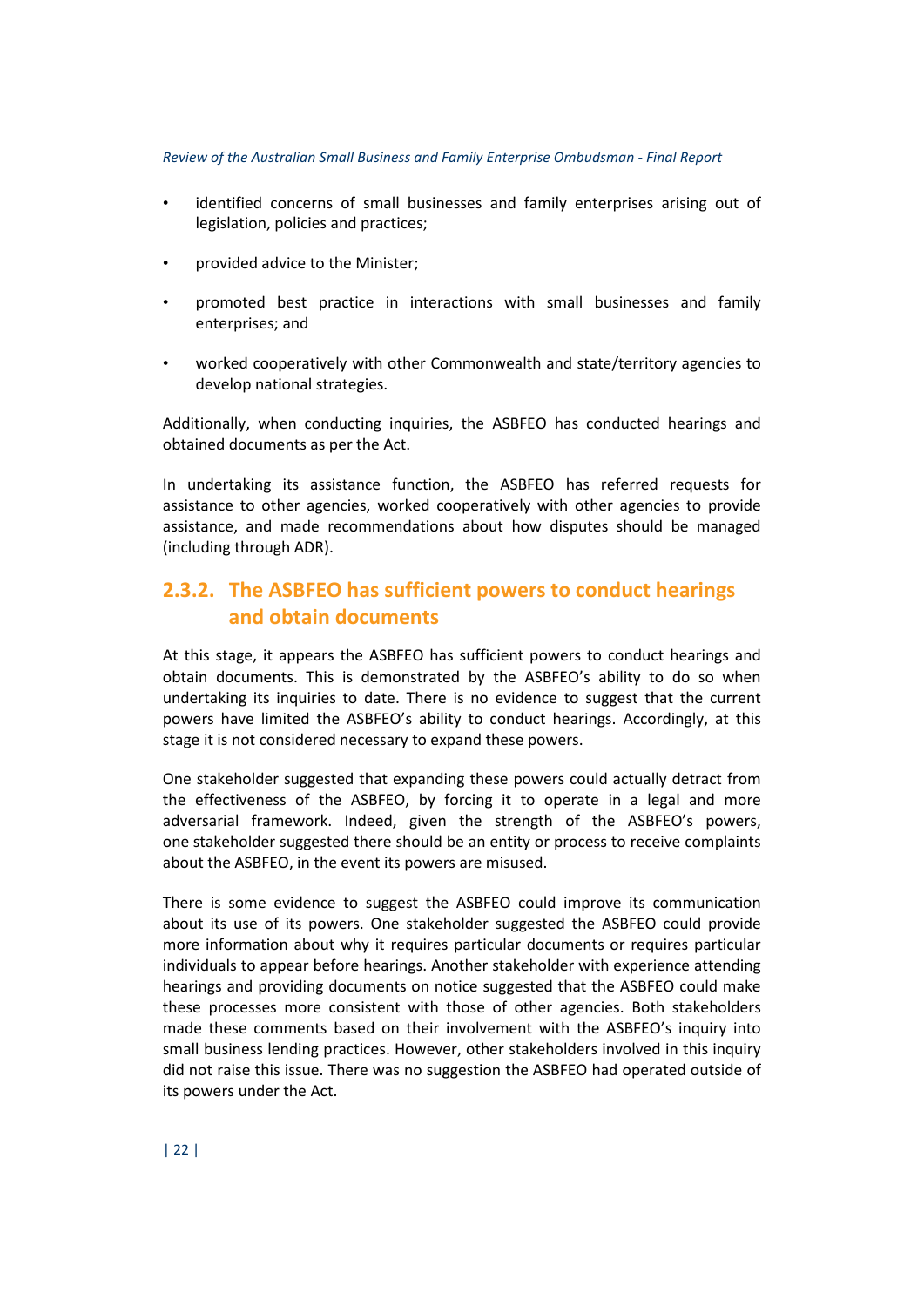# **2.3.3. The ASBFEO can appropriately share information with other government agencies**

Most government stakeholders interviewed suggested that information flows freely between the ASBFEO and their agency as a result of a shared intent to help small businesses in whatever way possible. The strong relationships the ASBFEO has developed with other agencies (as discussed in Section [2.1](#page-16-1) and [2.2\)](#page-24-0) underpin this flow of information. One agency reported it is required to charge the ASBFEO for certain types of data under its legislation, but the ASBFEO did not identify this as an issue and there is no evidence it prevented them from accessing the data they required.

There was some evidence of potential for greater sharing of data and research about small businesses and family enterprises between the ASBFEO and other agencies. Most agencies reported they had shared data or research with the ASBFEO or were in discussions to do so, but this has generally happened on an ad hoc basis as the ASBFEO has requested it. Some agencies reported they had additional data or research they would be willing to share with the ASBFEO that would likely be useful. This suggests it may be beneficial for the ASBFEO to work more systematically with other agencies to determine how they can share data and research about small businesses and family enterprises. This is discussed in further detail in Section [4.](#page-42-0)

## **2.3.4. The ASBFEO's reporting requirements to the Minister have been effective**

The ASBFEO's reporting requirements to the Minister have been effective. The ASBFEO is able to report relevant information about its advocacy and assistance functions in a manner that is timely and which does not place an unreasonable burden on the ASBFEO.

In addition to its inquiry reports and advice it provides to the Minister for Small Business (as described in [Figure 2\)](#page-14-0), the ASBFEO is legislatively required to provide a report to the Minister each quarter that (a) outlines any inquiries or research it has conducted that quarter and (b) identifies any legislation, policies or practices that have had, or are likely to have, an adverse effect on small businesses or family enterprises.

Thus far the ASBFEO has provided four quarterly reports to the Minister for Small Business. These reports have included detailed information about:

• the ASBFEO's advocacy activities, including inquiries and research it has conducted and submissions it has made in relation to legislation, policies and practices that affect small businesses; and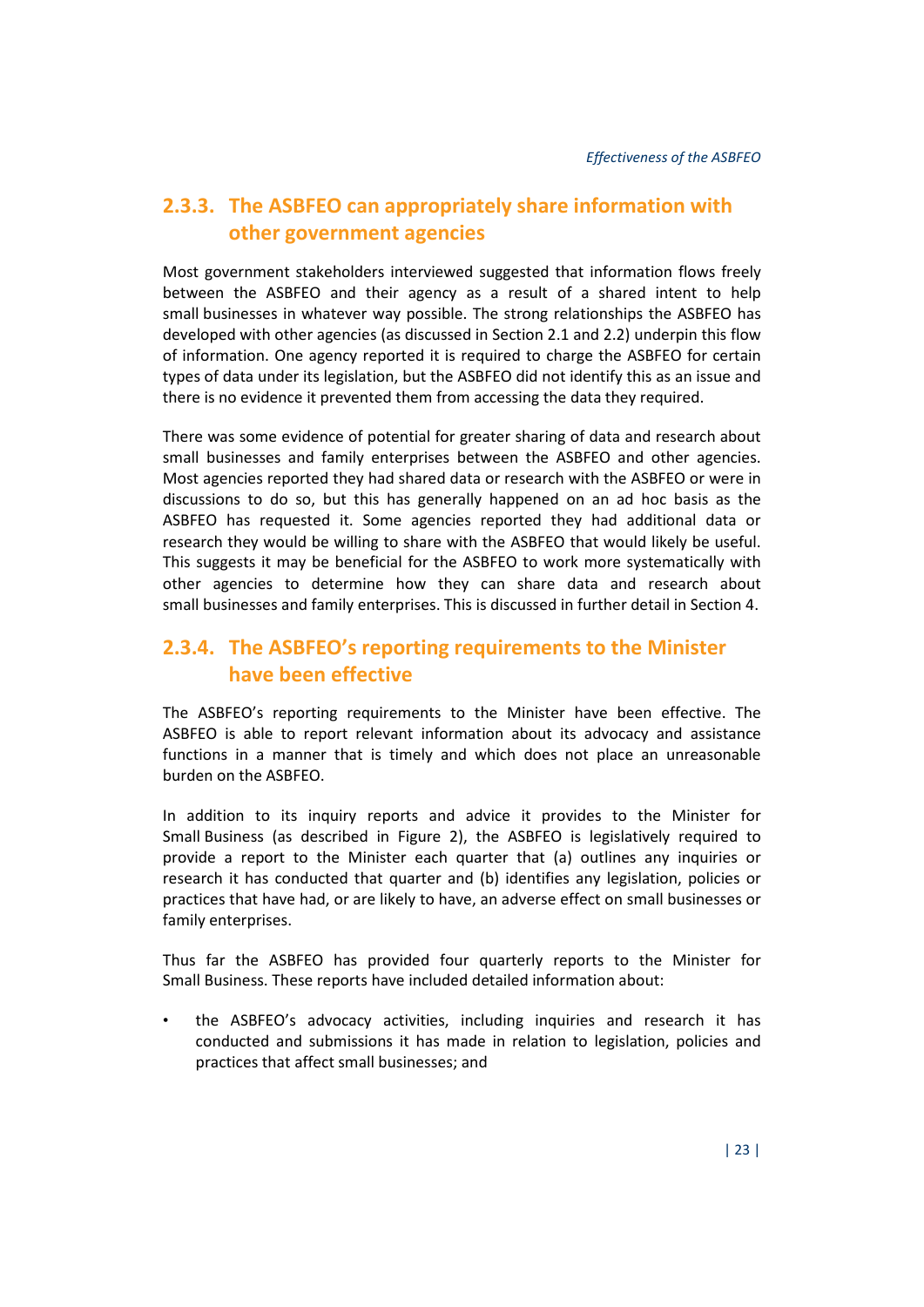• the ASBFEO's assistance activities, including data on the types of enquiries it has received and the business owners who submitted them, as well as examples of the assistance it has provided.

The ASBFEO's quarterly reports have also included data about its outreach via its website, social media and traditional media (for example, media releases and opinion pieces). This information has constituted a comprehensive overview.

Some stakeholders suggested that it may be useful for the ASBFEO to make public more of the information it provides to the Minister. These stakeholders argued this would provide greater transparency and enable the ASBFEO to better communicate its role and benefits to the public.

# <span id="page-33-0"></span>**2.4. THE ASBFEO IS SUFFICIENTLY INDEPENDENT AND IMPARTIAL IN UNDERTAKING ITS CURRENT FUNCTIONS**

At present, the ASBFEO's structure and the separation of its functions allow for sufficient independence and impartiality, in large part because its assistance function is primarily a concierge service. There is no evidence of damage to the ASBFEO's image of independence and impartiality as a result of its use of the title of ombudsman. However, its title has caused some confusion for small businesses, family enterprises and other stakeholders.

# **2.4.1. The ASBFEO's structure and the separation of its current advocacy and assistance functions allow for sufficient independence and impartiality**

At the time the ASBFEO was established, several stakeholders raised concerns about its ability to combine an advocacy function with an assistance function. Given that part of the ASBFEO's role is to advocate for small businesses and family enterprises, there were doubts that it could independently and impartially assist small businesses and family enterprises that were in disputes with other entities.

Despite these initial concerns, most stakeholders agree that the ASBFEO has maintained sufficient independence and impartiality in undertaking its assistance function. This is because it refers all requests for assistance relating to disputes to appropriate Commonwealth or state/territory agencies or to ADR providers – there are no circumstances in which it has to act as a mediator or adjudicator between the small businesses and family enterprises for which it advocates, and other parties. There is no risk to the ASBFEO's independence or impartiality in other requests for assistance it resolves, as these are all requests for information or relate to matters that the ASBFEO deems not to require further action.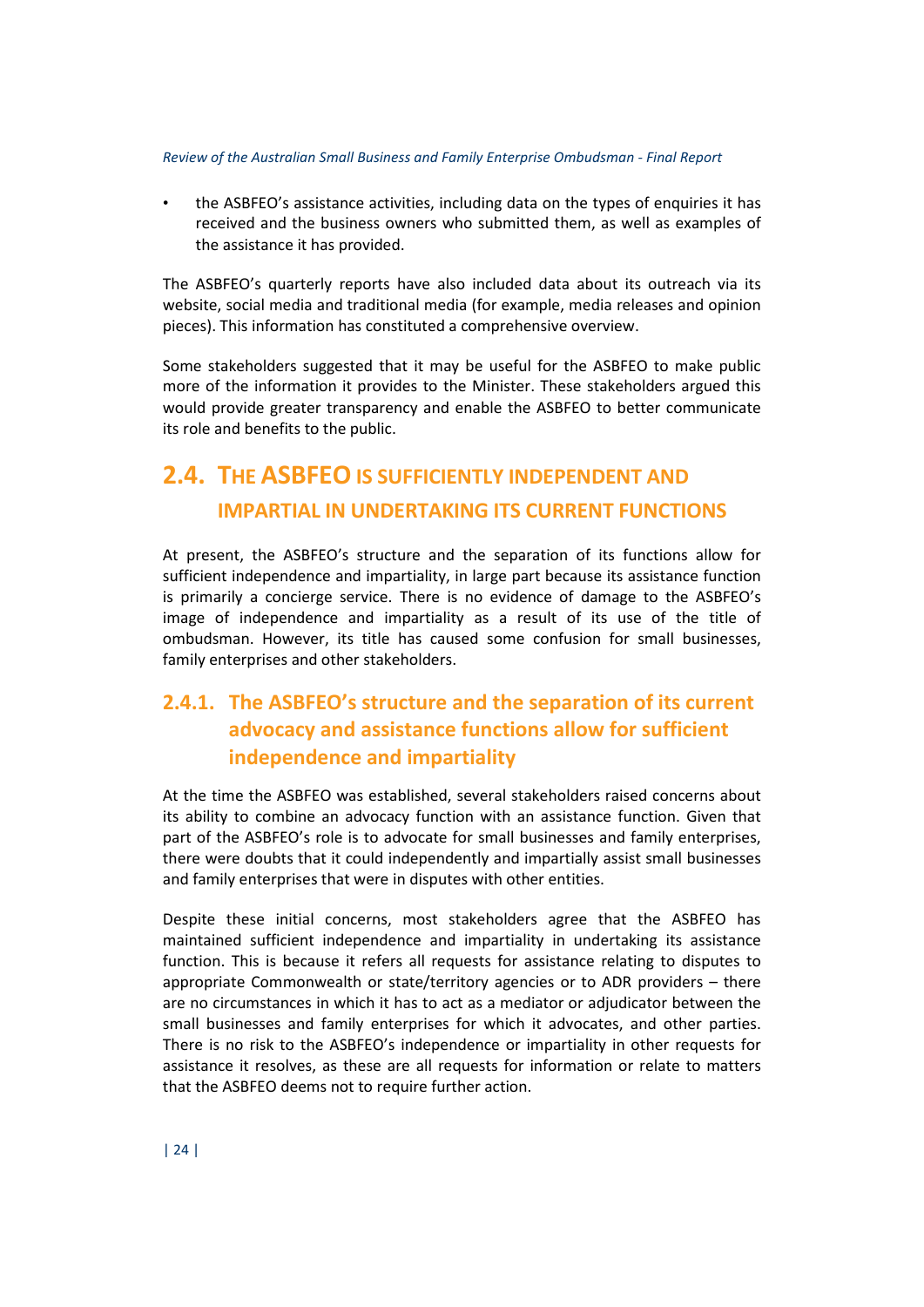There is no evidence of a gap in the ASBFEO's assistance function at present. One stakeholder suggested the ASBFEO's assistance function should expand to include dispute resolution services under the Franchising Code of Conduct, the Horticulture Code of Conduct and the Oil Code of Conduct, which are mandatory industry codes of conduct prescribed under the *Competition and Consumer Act 2010*. A mediation adviser provides dispute resolution services under the codes, informing parties of the dispute resolution procedures available to them and, where the parties request mediation, nominating a specific mediator. However, expanding the assistance function of the ASBFEO is considered infeasible due to differences in:

- **the roles of the ASBFEO and the mediation adviser in mediation** The Act provides for the ASBFEO to recommend a group of dispute resolution providers and the parties to the dispute must choose the provider. In contrast, the mediation adviser must nominate a specific provider which the parties to a dispute must use.
- **the types of parties to which the ASBFEO and the mediation adviser provide dispute resolution services** – The Act limits the ASBFEO to assisting small businesses, whereas the mediation adviser can assist all businesses, small or large, as well as consumers.

This highlights that combining the disputes resolution services of the ASBFEO and the mediation adviser would require both legislative change and a fundamental change in the ASBFEO's role.

If the ASBFEO's assistance function was strengthened in future to include in-house mediation or adjudication for example, many stakeholders would no longer consider the current arrangements to separate it from the advocacy function to be adequate. Given this risk, the ASBFEO's assistance function should only expand in response to a clearly identified gap.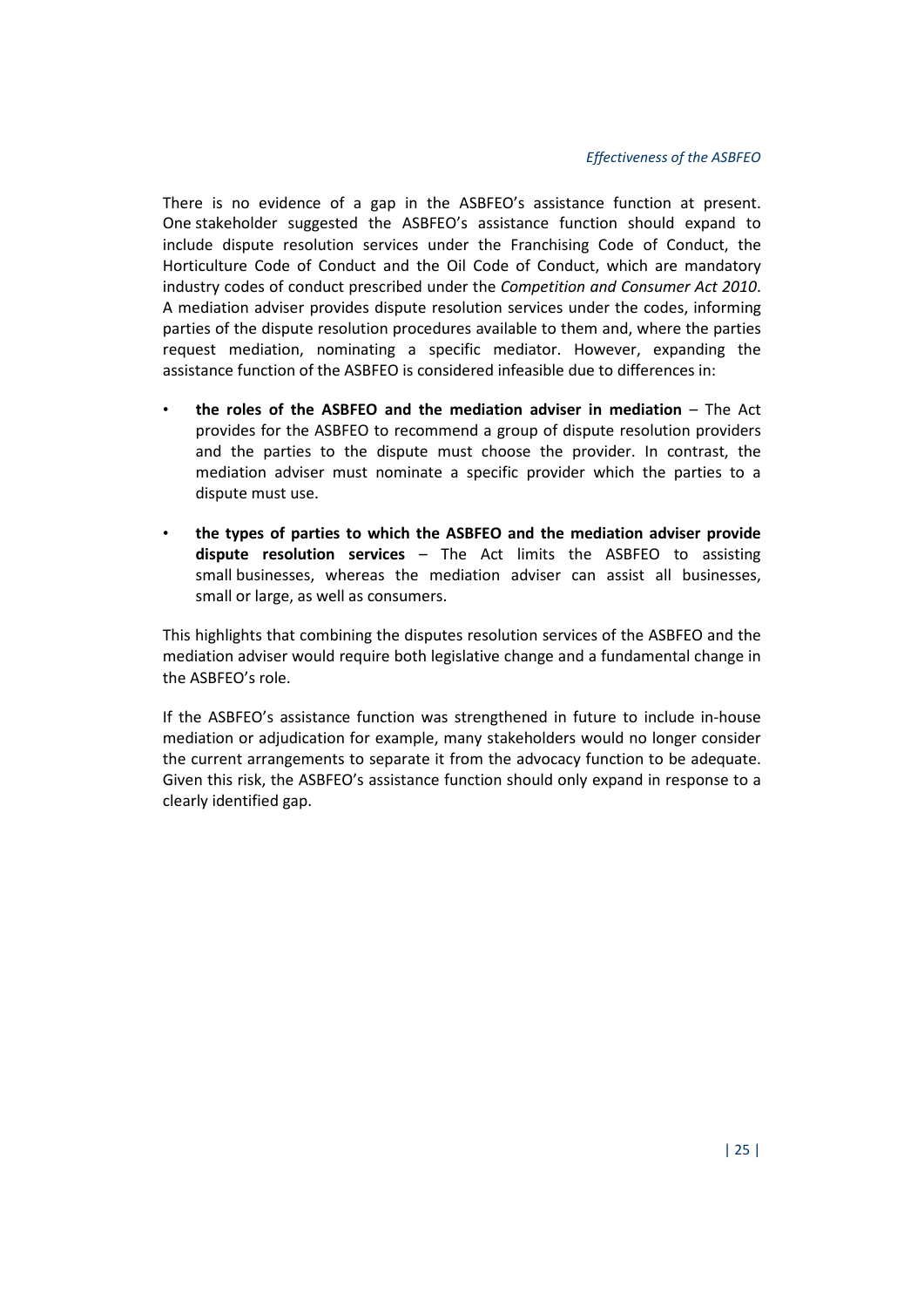# **2.4.2. The use of the title of ombudsman has caused some confusion for small businesses, family enterprises and other stakeholders**

There is no evidence of damage to the ASBFEO's image of independence and impartiality as a result of its use of the title of ombudsman. However, its title has caused some confusion for small businesses, family enterprises and other stakeholders. This is due to:

- **Inconsistency between the ASBFEO's title and those of the state small business commissioners** – Small businesses generally have a clear understanding of the role of state small business commissioners in providing assistance. This is due to both the length of time their roles have existed and their active efforts to promote awareness of their services within the small business community. Small businesses therefore associate the title of commissioner more strongly with assistance than the title of ombudsman.
- **Inconsistency between the ASBFEO's functions and those of a traditional ombudsman** – The Australian and New Zealand Ombudsman Association defines the primary role of an ombudsman as 'independent resolution, redress and prevention of disputes.<sup>'[5](#page-35-0)</sup> Given the ASBFEO's assistance role is restricted to a concierge service, and that it also performs an advocacy role, numerous stakeholders have expressed a concern that the position, by definition, is not an ombudsman. Some stakeholders were concerned that applying the title of ombudsman to a role that does not fit the traditional definition may cause confusion about the roles of other ombudsmen.

These issues have led to a lack of clarity about the role of the ASBFEO and the types of assistance it can provide. Several stakeholders indicated that this lack of clarity may create false expectations among small businesses and family enterprises.

Familiarity with the ASBFEO will naturally increase as more small businesses interact with it and the role gains more prominence over time. The ASBFEO should continue to actively raise awareness of its functions and provide greater clarity around its role.

 $\overline{a}$ 

<span id="page-35-0"></span><sup>5</sup> ANZOA, **[www.anzoa.com.au/about-ombudsmen](http://www.anzoa.com.au/about-ombudsmen)**, accessed 24 April 2017.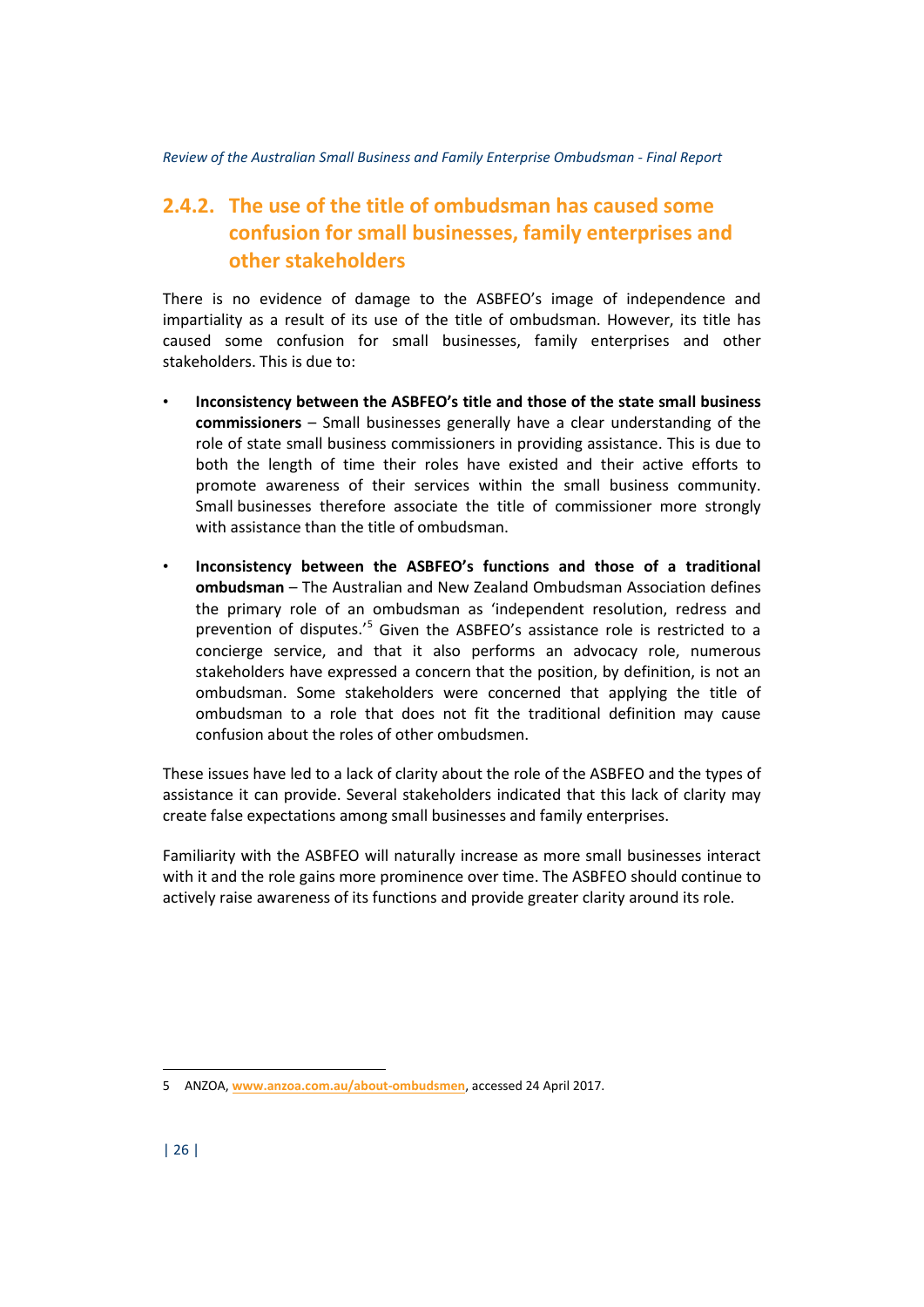# <span id="page-36-0"></span>**3. EFFICIENCY OF THE ASBFEO**

The ASBFEO has undertaken its functions efficiently from both a government perspective and a small business and family enterprise perspective. From a government perspective, the ASBFEO has delivered value-for-money, particularly through its advocacy function, without duplicating the work of other agencies or exacerbating the issue of jurisdictional shopping. From a small business and family enterprise perspective, the ASBFEO has provided assistance in a manner that is timely and administratively straightforward. Funding for the ASBFEO to undertake these functions has been sufficient. However, there is some evidence that additional flexibility of resourcing for the ASBFEO could be beneficial.

# <span id="page-36-1"></span>**3.1. THE ASBFEO HAS UNDERTAKEN ITS FUNCTIONS EFFICIENTLY FROM A GOVERNMENT PERSPECTIVE**

The ASBFEO's advocacy function has provided considerable value-for-money, both by filling a gap in advocacy for small businesses and family enterprises at the Commonwealth level, and by taking carriage of national issues that would otherwise have been pursued independently or not at all.

Its advocacy function appears to have provided more value-for-money than its assistance function, as the assistance function operates in a more crowded space. Nonetheless, it has supported small businesses and family enterprises without creating additional duplication or jurisdictional shopping.

Stakeholders also agreed that the ASBFEO has delivered a large volume of work in a short time and with a modest budget.

# **3.1.1. The ASBFEO's advocacy function has filled a gap at the Commonwealth level and allowed carriage of national issues**

The ASBFEO's advocacy function has delivered value-for-money in two ways:

- The ASBFEO has filled a gap in advocacy for small businesses and family enterprises at the Commonwealth level.
- The ASBFEO has taken carriage of national issues that state small business commissioners would otherwise have pursued independently or not at all.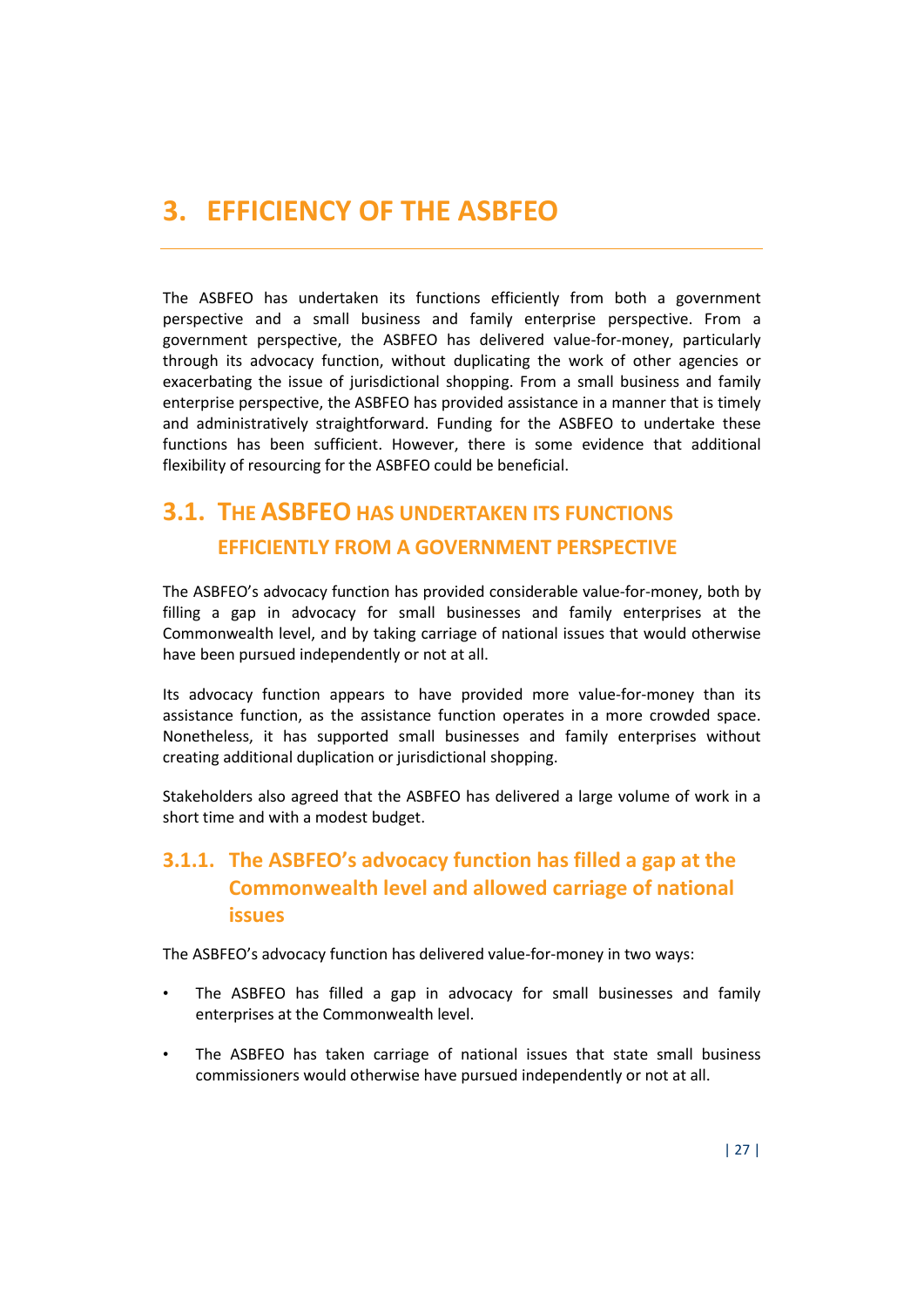These points are discussed in turn below.

#### *The ASBFEO's advocacy function fills a gap at the Commonwealth level*

The ASBFEO delivers substantial value by representing the views of small businesses to government in a way that is cognizant of the practicalities of policy and program development and implementation. The ASBFEO's position as an intermediary and conduit of appropriate concerns to policymakers is particularly valuable as policymakers traditionally struggle to consult small businesses and family enterprises. Harnessing the knowledge that the ASBFEO can provide from engaging directly with small businesses and family enterprises and their representatives provides the opportunity to enhance policy and program development. Stakeholders were also pleased with the volume of advocacy work the ASBFEO has undertaken in a relatively short period of time and with a relatively modest budget.

#### *The ASBFEO has been able to take carriage of national issues*

The ASBFEO's collaboration with the state small business commissioners, both formally through the small business commissioners' meetings and joint inquiries, and informally through regular communication, has enabled important national issues to be identified and resolved in a collective way. Taking carriage of nationally important advocacy issues that the states otherwise may have investigated independently reduces duplication and results in more definitive outcomes.

## **3.1.2. The ASBFEO has assisted small businesses and family enterprises without increasing duplication or jurisdictional shopping**

The plethora of agencies responsible for assisting small businesses with dispute resolution creates risks of duplication and jurisdictional shopping. The ASBFEO's assistance function does not appear to have exacerbated these issues. However, stakeholders generally agreed the ASBFEO has provided more value-for-money through its advocacy function than its assistance function.

## *The ASBFEO's assistance function has not duplicated the work of other agencies*

Many agencies are responsible for assisting small businesses with dispute resolution, and the jurisdictions within which each of them operates is complex. This creates a risk of duplication between their work. For example, the ASBFEO could provide assistance to a small business in a circumstance where an existing agency would have been well-placed placed to do so.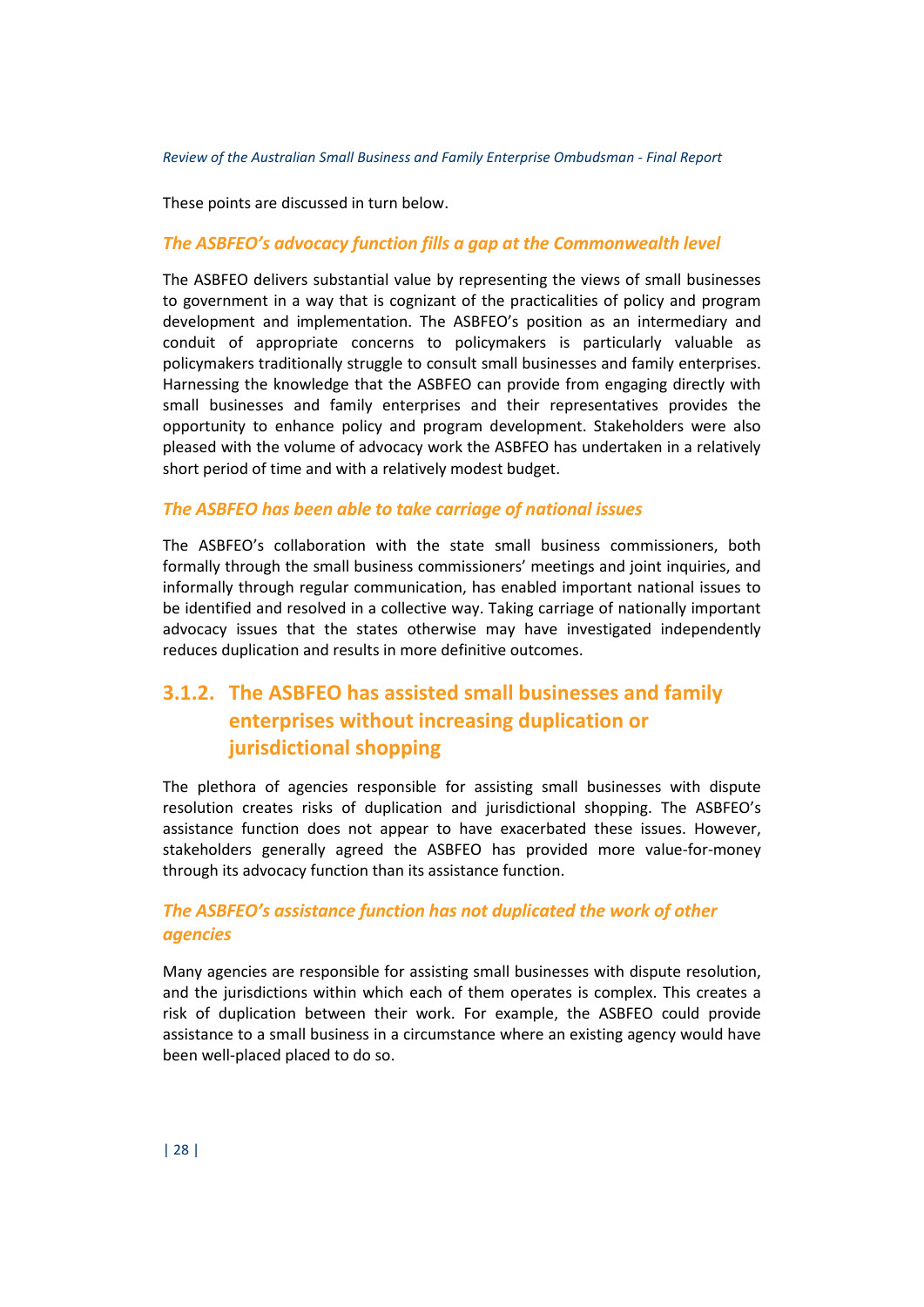Despite stakeholders' initial concerns there is little evidence to suggest the ASBFEO's assistance function has duplicated the work of other agencies. This is because the ASBFEO's assistance function has primarily remained a concierge role. The ASBFEO therefore delivers value by being a centralised point of contact for small businesses and family enterprises.

## *The ASBFEO's assistance function has not discernibly increased jurisdictional shopping*

In addition to the risk of duplication, increasing the number of agencies responsible for assisting small businesses creates an opportunity for jurisdictional shopping. This occurs when business owners pursue another dispute resolution avenue, despite their case having received an outcome in one jurisdiction. It results in duplication of effort and resources by another agency and creates unrealistic expectations for businesses hoping to achieve a different outcome.

There is minimal evidence to suggest the ASBFEO has contributed to jurisdictional shopping. One stakeholder provided an example of a situation in which the ASBFEO investigated a case even though it had already arrived at an outcome in a different dispute resolution process. However, in general, the ASBFEO appears to have provided assistance to small businesses and family enterprises with disputes that could not be better handled by other agencies.

## *The ASBFEO's advocacy function provides more value-for-money than its assistance function*

Stakeholders generally agreed the ASBFEO has provided more value-for-money through its advocacy function than its assistance function. This view was particularly prevalent among government agencies that provide dispute resolution services and peak bodies. Most agreed that the ASBFEO's advocacy function provides considerable value-for-money because it fills a gap, whereas its assistance function, while useful, exists within a crowded space.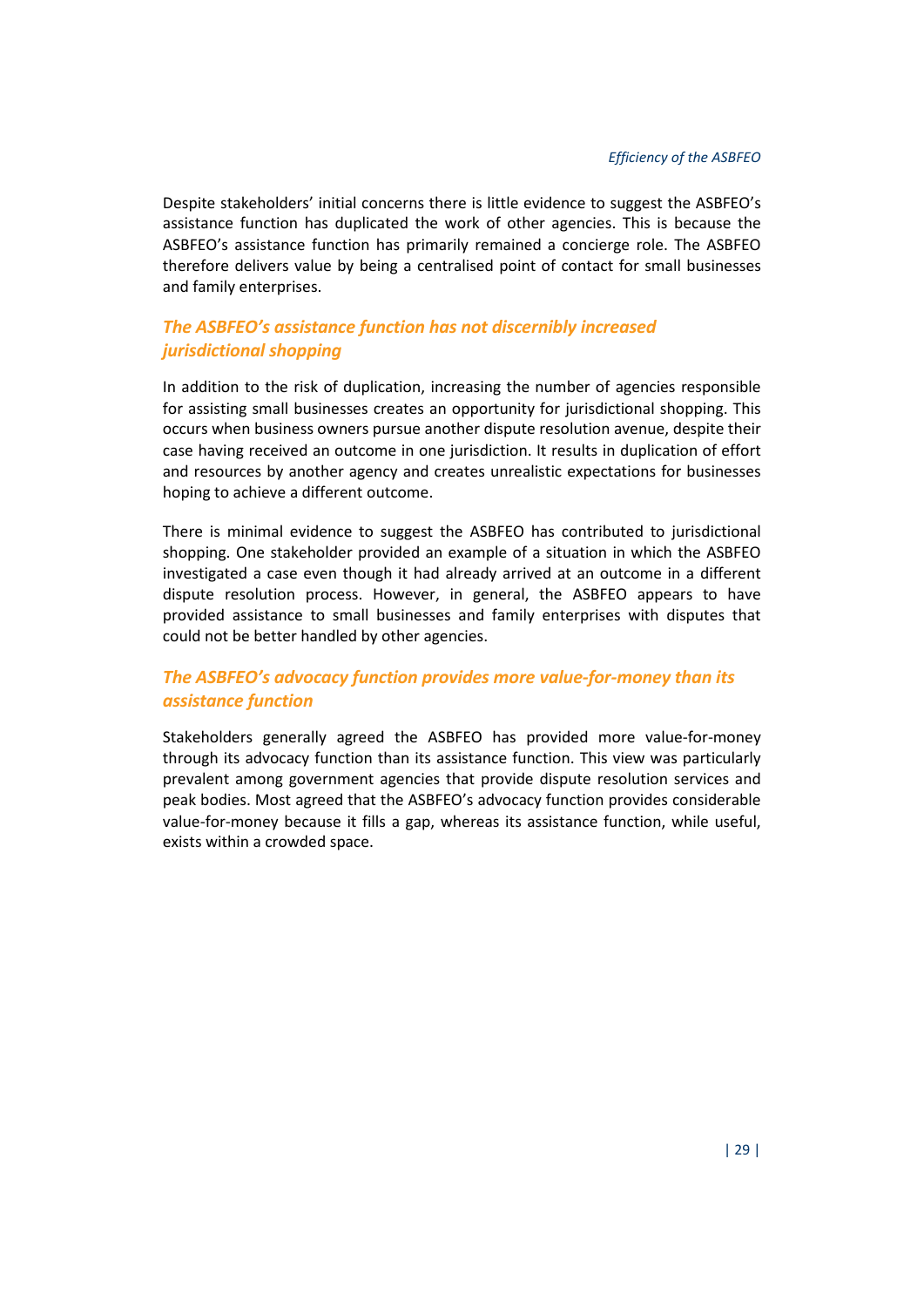# <span id="page-39-0"></span>**3.2. THE ASBFEO HAS UNDERTAKEN ITS FUNCTIONS EFFICIENTLY FROM A SMALL BUSINESS AND FAMILY ENTERPRISE PERSPECTIVE**

The ASBFEO has performed its functions in a manner that is timely and administratively straightforward for small businesses and family enterprises. Two factors have strongly contributed to this:

- **The ASBFEO's approach to its information line** The ASBFEO aims to resolve as many matters as possible at the time business owners first contact the information line. The use of specialised staff members for the information line helps to ensure that business owners receive appropriate information, or are directed to the right agency, in the first instance. To facilitate this, the ASBFEO's staff members review the weekly call logs that the Department of Industry, Innovation and Science provides and give feedback.
- **The ASBFEO's communication and information sharing with state small business commissioners** – Arrangements for communication and information sharing between the ASBFEO and the state small business commissioners have helped to minimise duplication of effort for business owners. For example, when the ASBFEO transfers a case to a state small business commissioner, it will pass on as much relevant information as possible to minimise the need for the business owners to provide it twice.

This has been vital to ensure that small businesses and family enterprises have received the assistance they have required. Typically, the more times a business owner is referred to another agency for advice, the less likely they are to continue to seek assistance.

# <span id="page-39-1"></span>**3.3. THE ASBFEO'S FUNDING HAS BEEN SUFFICIENT BUT THE FLEXIBILITY OF ITS RESOURCING COULD BE ENHANCED**

The ASBFEO's funding has been sufficient for it to undertake its current function effectively. There is no clear gap that additional funding would enable it to fill. However, there is some evidence the flexibility of the ASBFEO's hiring process could be enhanced.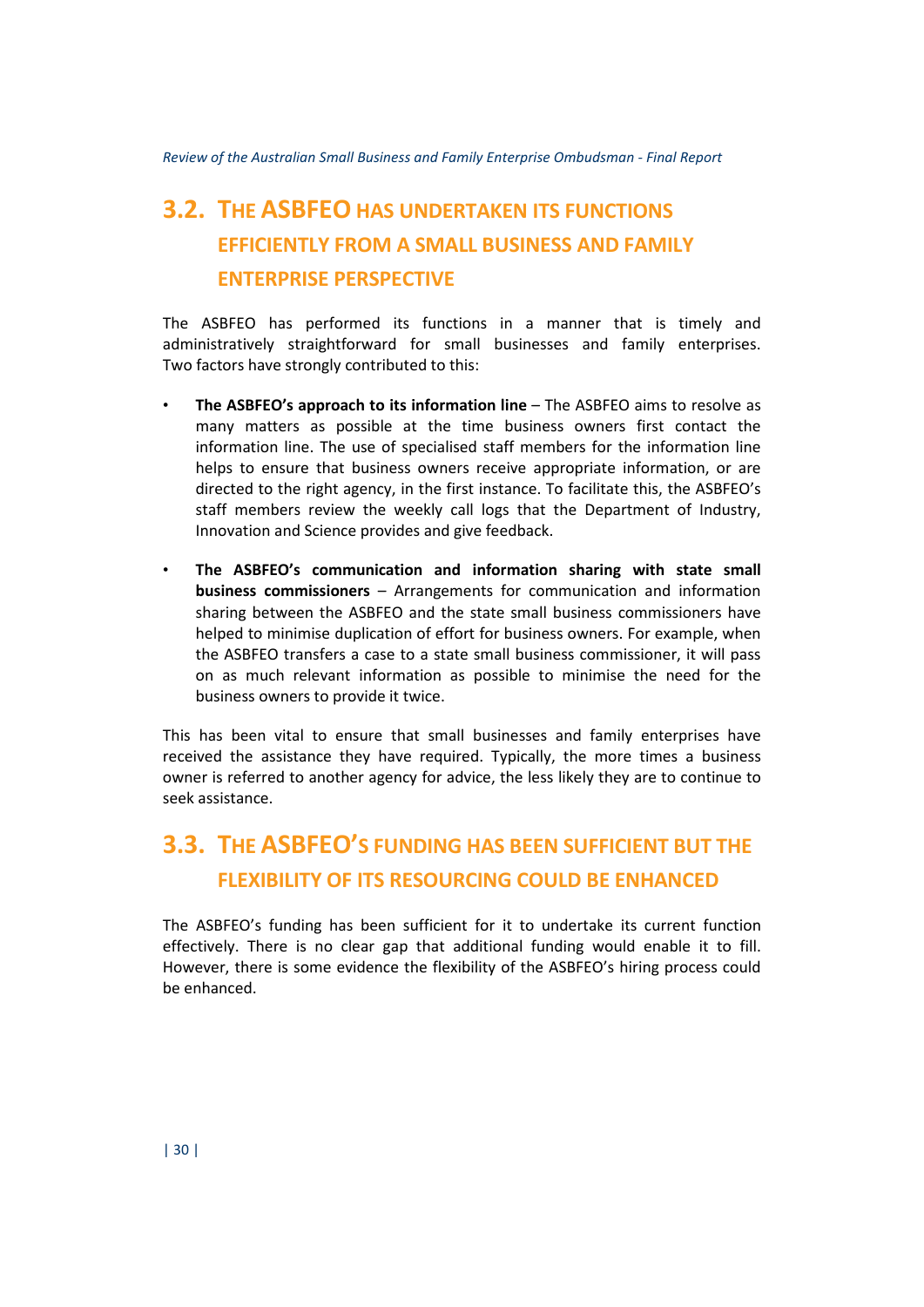# **The ASBFEO's funding is sufficient for it to undertake its current functions**

Although relatively modest, the ASBFEO's funding has been sufficient for it to undertake its functions. It has enabled the ASBFEO to assemble a small team of knowledgeable staff members, with whom many stakeholders were impressed, and to respond quickly and effectively to emerging advocacy issues and requests for assistance. The ASBFEO also has the capacity to draw on additional staff and capacity within its current funding envelope (for example, for inquiries).

While some stakeholders suggested the ASBFEO would benefit from additional resources, most agreed its current resources were sufficient. None were able to identify a clear gap that additional resources would help the ASBFEO to fill.

If the ASBFEO's functions were expanded, its funding would need to be re-evaluated.

# **There is some evidence the flexibility of the ASBFEO's hiring process could be enhanced**

The ASBFEO complies with Treasury's administrative procedures for hiring. A senior Treasury staff member signs off on each hire. Given that all ASBFEO staff members under the Ombudsman herself are technically Treasury staff members and fall under Treasury's Average Staffing Level (ASL) cap, this is understandable.

The ASBFEO suggested that a faster and more flexible hiring process would enable it to better respond to rapid surge capacity needs, especially for short or time-constrained inquiries. Treasury reported that changes have been made to facilitate this, and it would be useful to monitor these arrangements to ensure that they are effective, particularly for contractor hiring.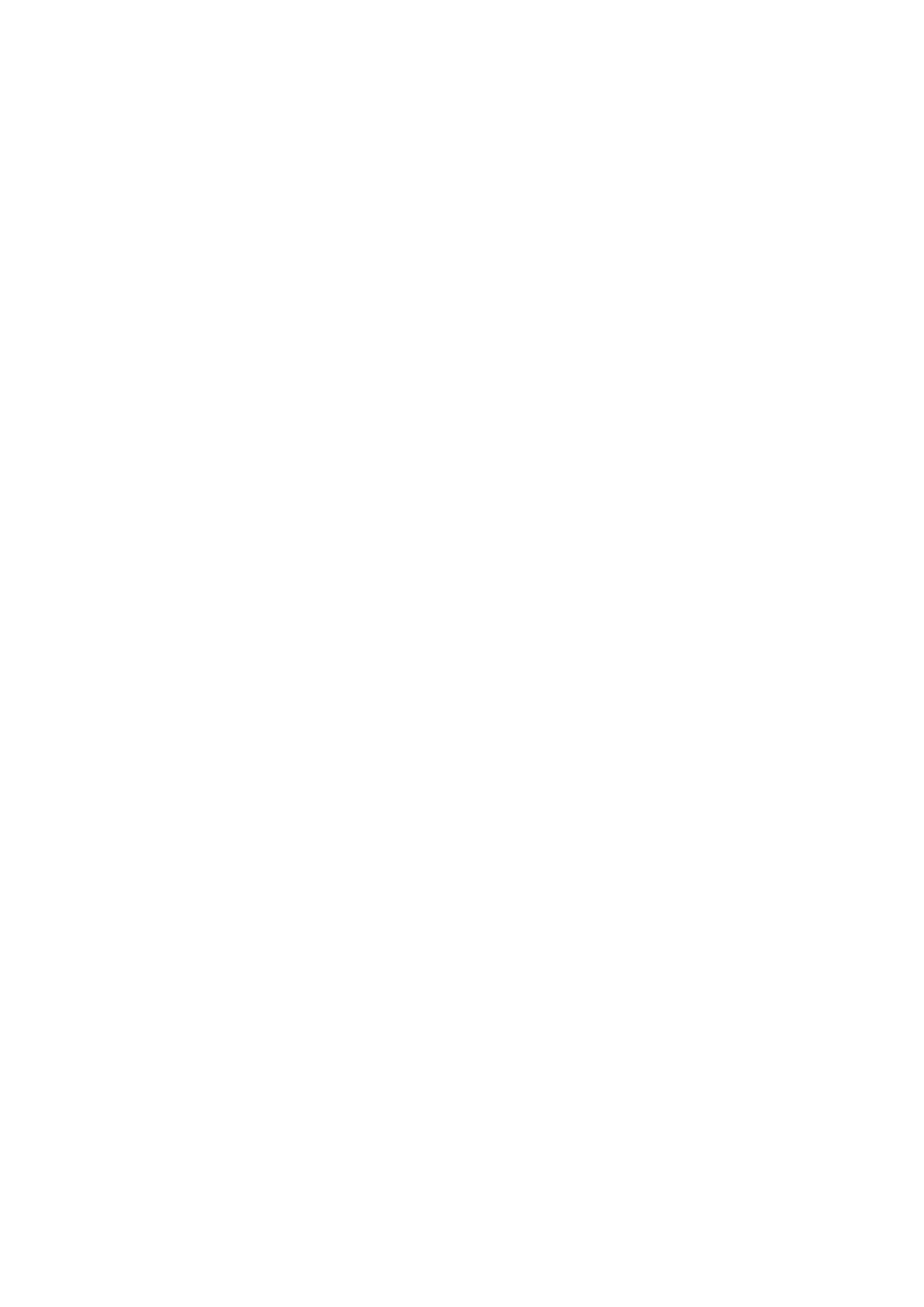# <span id="page-42-0"></span>**4. RECOMMENDATIONS**

It is evident from this review that the ASBFEO has undertaken its functions effectively and efficiently and achieved positive results for small businesses and family enterprises. As the ASBFEO continues its work there are adjustments that could be made to further enhance its effectiveness and efficiency. These relate to its ways of working, particularly in relation to engagement with small businesses and family enterprises and collaboration with other agencies, rather than its legislated functions or powers. This section draws together the findings in this report while also providing recommendations for improvements.

# <span id="page-42-1"></span>**4.1. THE ASBFEO'S CURRENT FUNCTIONS ARE BROADLY APPROPRIATE**

While the ASBFEO has only been in place for just over a year, a number of insights relating to its effectiveness and efficiency are evident.

It is clear that the ASBFEO has undertaken its advocacy function highly effectively and, in doing so, has filled a gap at the Commonwealth level. This has also had flow-on benefits to other agencies and jurisdictions, with the ASBFEO providing focus and momentum for advocacy around issues of national significance that other agencies might previously have pursued in isolation or not at all. In this way the ASBFEO's advocacy function has created significant value-for-money.

The ASBFEO has undertaken its assistance function in a similarly effective way. While it may not have resulted in as much activity as its advocacy function in the views of some stakeholders, it has helped small businesses and family enterprises to navigate a complex dispute resolution system. It has done this without duplicating the work of other agencies or exacerbating issues of jurisdictional shopping. In this regard it represents value-for-money.

The current formulation of the ASBFEO's advocacy and assistance functions is appropriate to ensure its independence and impartiality. There is no evidence to suggest that the assistance function should be broadened at this point in time. While this should continue to be monitored, any expansion in the assistance function should be carefully considered in light of potential conflicts of interest with its advocacy function and occur only in response to a clearly identified gap.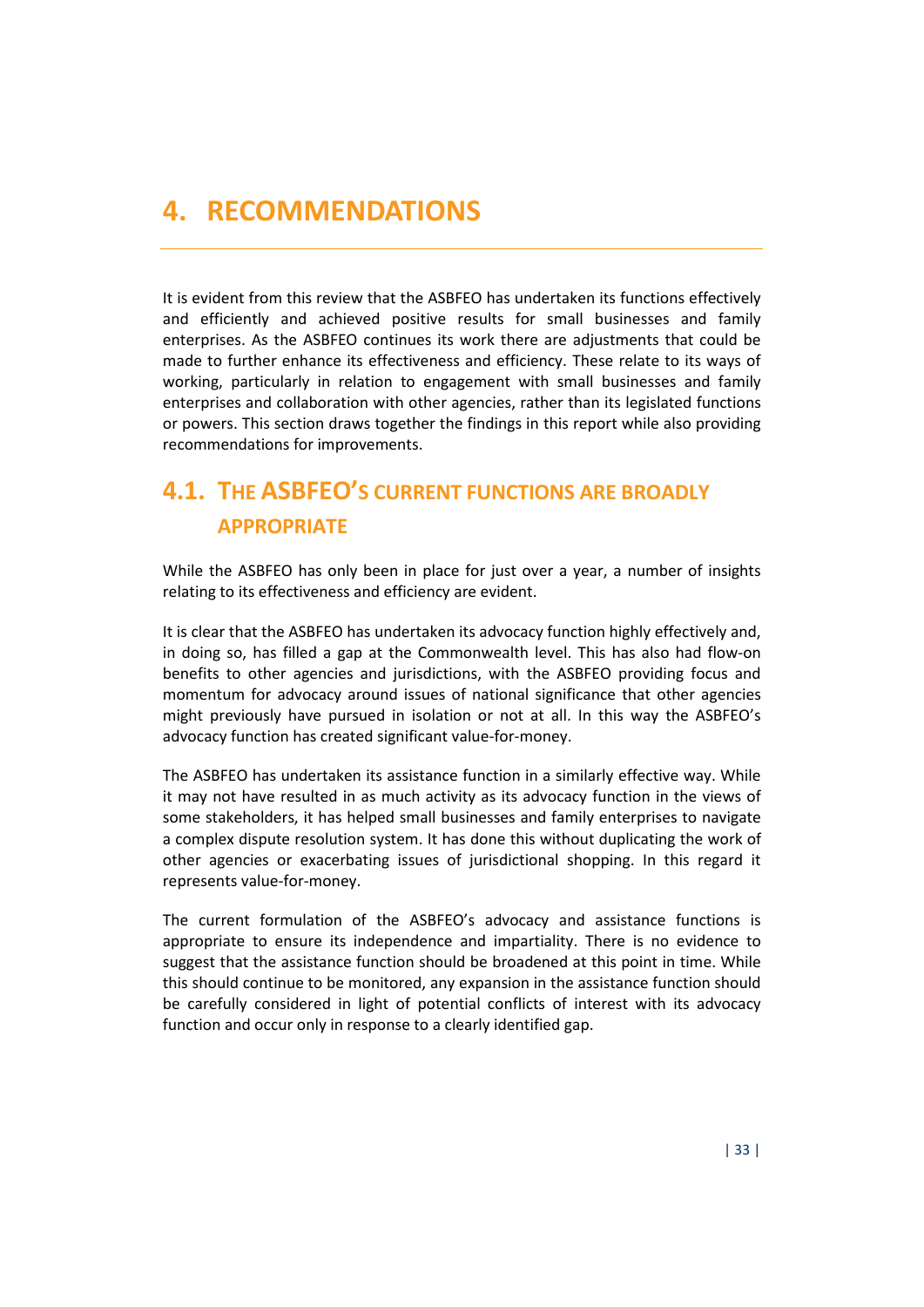Going forward, the ASBFEO should build on these elements through improvements in its ways of working. Specifically, the ASBFEO could increase its engagement with small businesses and family enterprises and its collaboration and information sharing with other agencies. Sectio[n 4.2](#page-43-0) further explores these adjustments.

### **RECOMMENDATION**

Any expansion in the ASBFEO's assistance function should be carefully considered in light of its important advocacy role and occur only in response to a clearly identified gap.

# <span id="page-43-0"></span>**4.2. THE ASBFEO COULD IMPROVE ITS EFFECTIVENESS AND EFFICIENCY THROUGH CHANGES TO ITS WAYS OF WORKING**

The review has identified two key areas where the ASBFEO could consider potential changes:

- 1. Ongoing engagement with small businesses and family enterprises; and
- 2. Collaboration and information sharing with other agencies.

The potential changes identified within each area are discussed in Sections [4.2.1](#page-43-1) through [4.2.2](#page-44-0) below.

## <span id="page-43-1"></span>**4.2.1. Ongoing engagement with small businesses and family enterprises**

There are opportunities for the ASBFEO to better engage with small businesses and family enterprises and elicit their views on their priorities and concerns. Specifically, it is recommended that the ASBFEO:

- continues its efforts to raise its profile among small businesses and family enterprises; and
- increases its engagement with small businesses and family enterprises by establishing forums through which to engage them.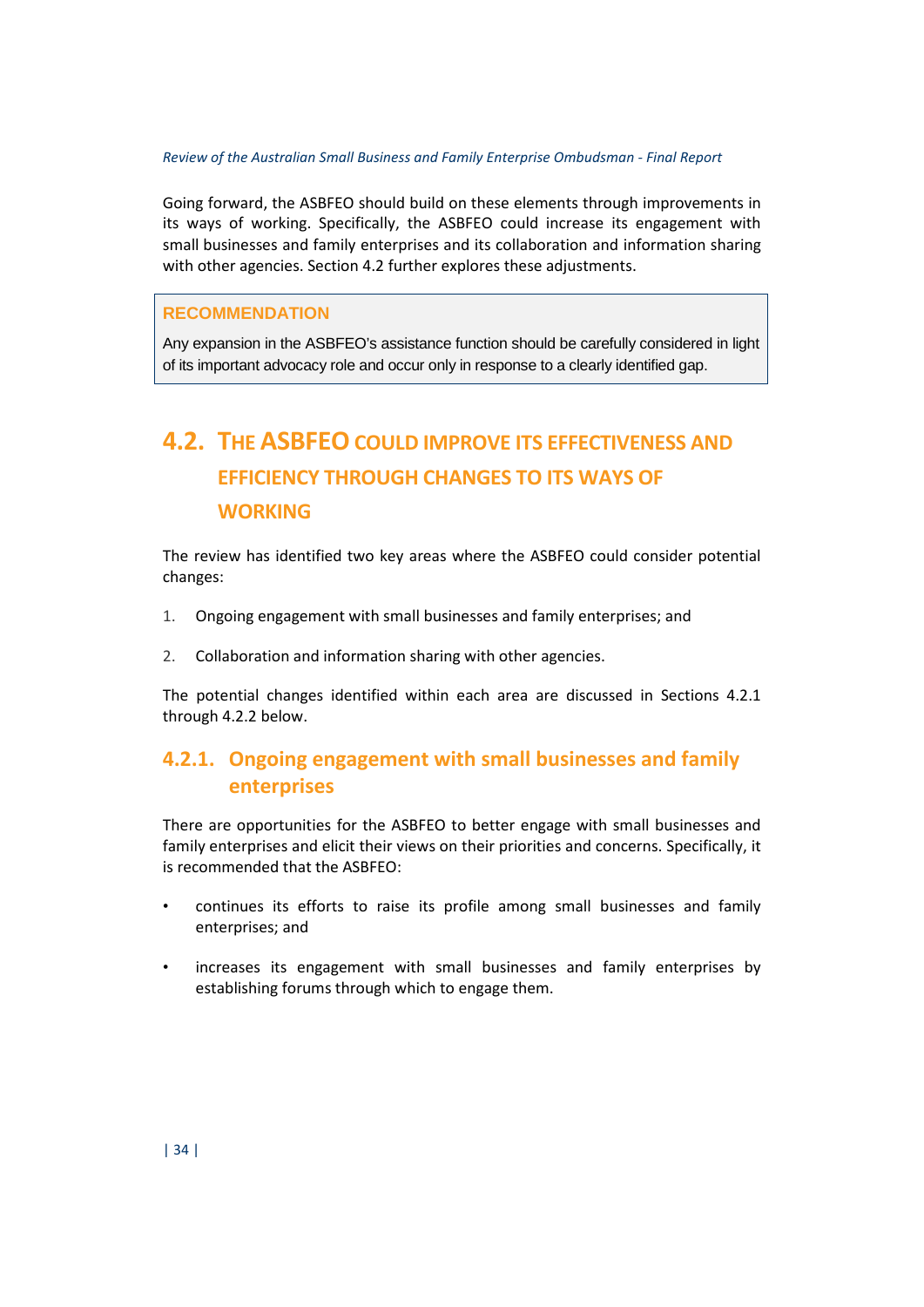These recommendations are discussed in turn below.

## *The ASBFEO should continue its efforts to raise its profile among small businesses and family enterprises*

The ASBFEO should continue its efforts to raise its profile among small businesses and family enterprises. While there will always be small businesses that are unaware of the assistance available to them until they need it, the ASBFEO should continue its efforts to raise awareness of its role and the support it can provide, which stakeholders broadly agreed have been effective (as discussed in Section [2.1\)](#page-16-1). In doing so it should particularly emphasise its role in relation to family enterprises and, specifically, the types of family enterprises for which it can advocate and to which it can provide assistance.

#### **RECOMMENDATION**

The ASBFEO should continue its efforts to raise its profile among small businesses and family enterprises, with a focus on clarifying its role in relation to family enterprises.

## *The ASBFEO should increase its engagement with small businesses, family enterprises and their representatives by establishing forums through which to engage them*

To increase its direct consultation with small businesses, family enterprises and their representatives, the ASBFEO could establish one or more forums through which to engage with them on an ongoing basis. These could take various forms, either physical or virtual. Potential approaches could include an advisory body or a regular survey distributed through the ASBFEO's website and newsletters. Given that small businesses are often time-poor and resource-constrained (as discussed in Section [2\)](#page-16-0), it is likely that an advisory body consisting primarily of peak bodies and other representative organisations would be most feasible.

### **RECOMMENDATION**

<span id="page-44-0"></span>The ASBFEO should establish one or more forums through which to directly engage with small businesses, family enterprises and their representatives on an ongoing basis.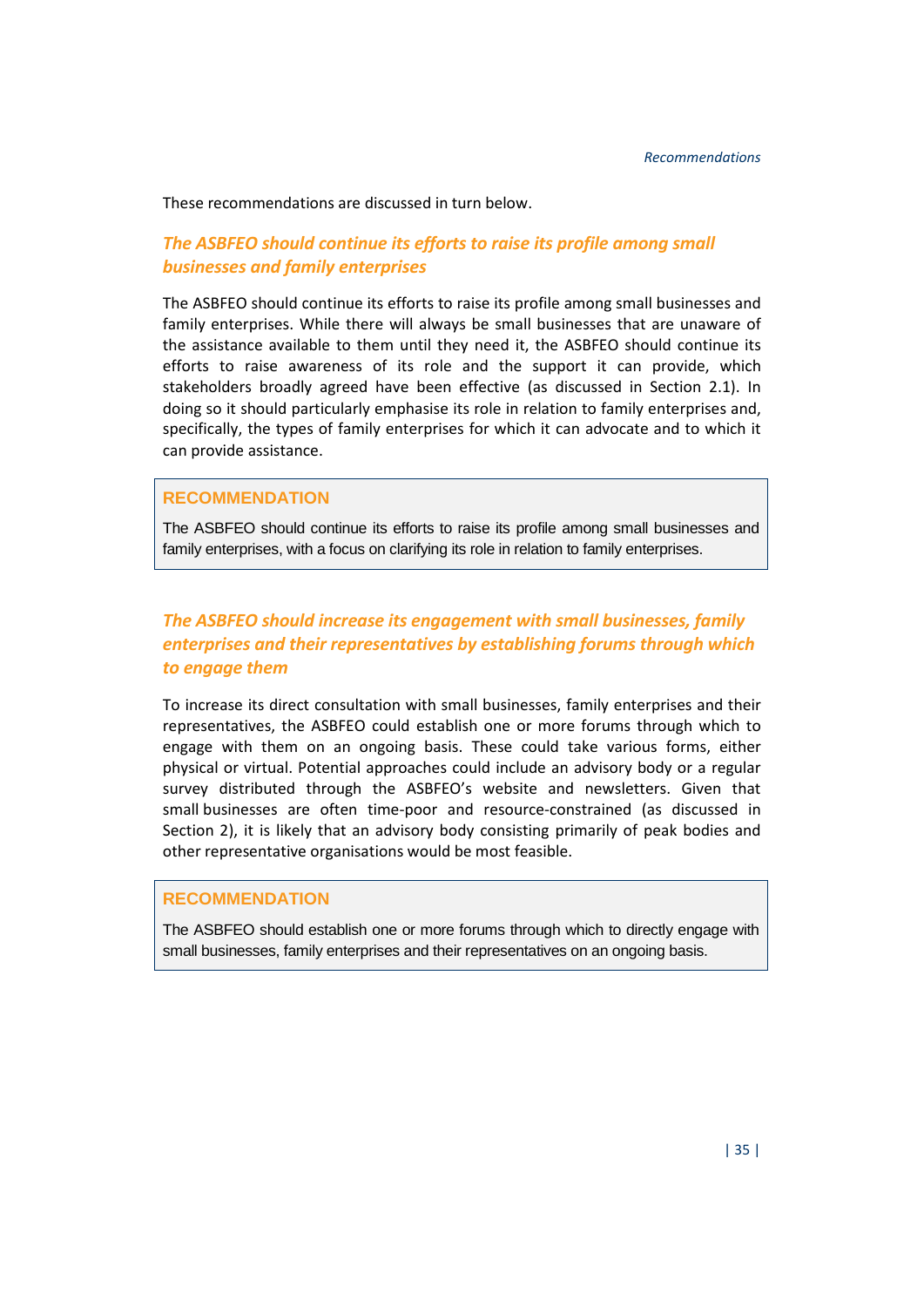## **4.2.2. Collaboration and information sharing with other agencies**

The ASBFEO could enhance its impact through improved collaboration and information sharing with other agencies. Specifically, it is recommended that the ASBFEO:

- bolsters its input into policy and legislation that affects small businesses and family enterprises;
- works with other agencies to share data and research about small businesses and family enterprises;
- works with other agencies to access data that would enable it to assess how effectively it transfers requests for assistance to them;
- works with states that do not have small business commissioners to establish clarity around its referrals; and
- expands the attendance of its meetings with the state small business commissioners.

These recommendations are discussed in turn below.

## *The ASBFEO should bolster its input into policy and legislation that affects small businesses and family enterprises*

The ASBFEO's ability to influence legislation and policies affecting small businesses and family enterprises could be enhanced through more formal mechanisms. Potential mechanisms could include:

• **Offering training and secondments to government agencies** – The ASBFEO could offer training and secondments to government agencies to build their understanding of the perspectives of small businesses. It would also be beneficial for the ASBFEO to offer such training and secondments to the Office of Best Practice Regulation (OBPR). Given the OPBR offers training in best practice regulation to other agencies, and assesses whether their regulation impact statements (RISs) are compliant with the Australian Government Guide to Regulation and related guides, this could help to build capability across the Australian Public Service. However, training and secondments could be beneficial for any agency, or part of an agency, that interacts with or impacts on small businesses.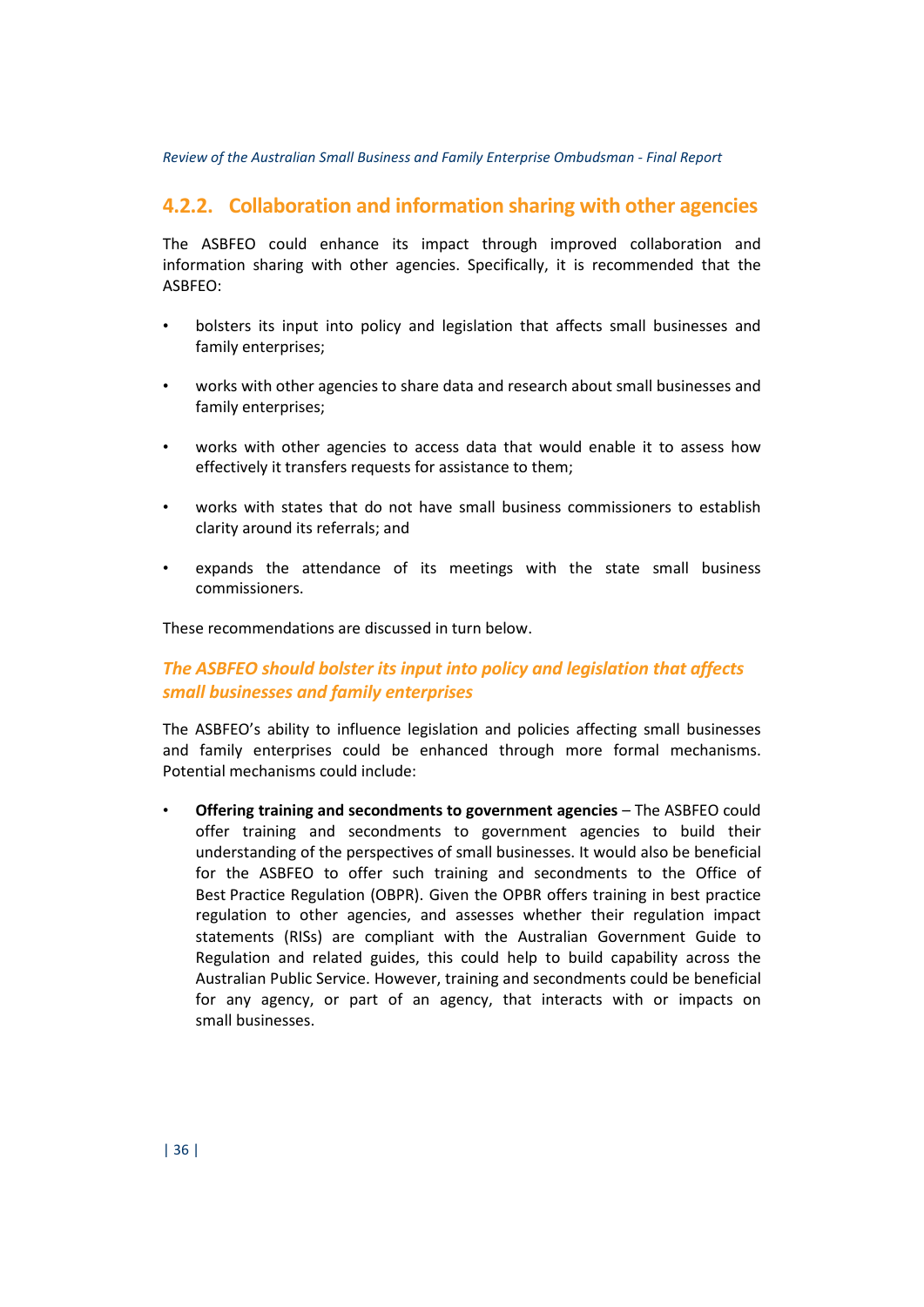- **Consulting with government agencies about regulatory impacts** The existing RIS process already involves consideration of regulatory impacts on small businesses. *The Australian Government Guide to Regulation* and related guides requires agencies to consider regulatory impacts on small businesses. The RIS Preliminary Assessment Forms that agencies submit to the OBPR include two questions relating to small businesses:
	- "Have you considered whether small businesses should have different obligations from larger businesses in relation to the operation of the possible regulation?"
	- "How has this been incorporated?"

As part of the assessment process of the Preliminary Assessment forms, where an agency identifies that their proposal may impact on small business, the agency should be encouraged to contact the ASBFEO. Guidance material should also refer to this. While the ASBFEO has no direct responsibility for preparing RISs within the current regulatory framework, working with other agencies in the preparation of RISs will help them consider small business impacts and perspectives. As part of the OBPR review process, there will be an opportunity to check that the ASBFEO has been contacted and separately the ASBFEO will be able to provide feedback to the OBPR on their involvement.

• **Evaluating policies that impact small businesses** – The ASBFEO could work with agencies to undertake evaluations of policies that have a significant impact on small businesses and make recommendations for their improvement. This would add value in the policy-making process as the Commonwealth Government's regulatory analysis framework primarily focuses on estimating the impacts of policies before they are implemented. It focuses less on evaluating policies during and following implementation to assess their effectiveness and efficiency. Agencies could also consult with the ASBFEO in evaluating programs designed to assist small businesses.

These mechanisms would bolster the ASBFEO's input into legislation and policies and would likely be feasible within the ASBFEO's current resource constraints. In implementing these mechanisms, the ASBFEO would need to balance its resources to maximise its influence on legislation, policies and practices that affect small businesses and family enterprises. The ASBFEO's success in balancing its resources to maximise its influence to date, particularly within its advocacy function, suggests it is well-placed to do this.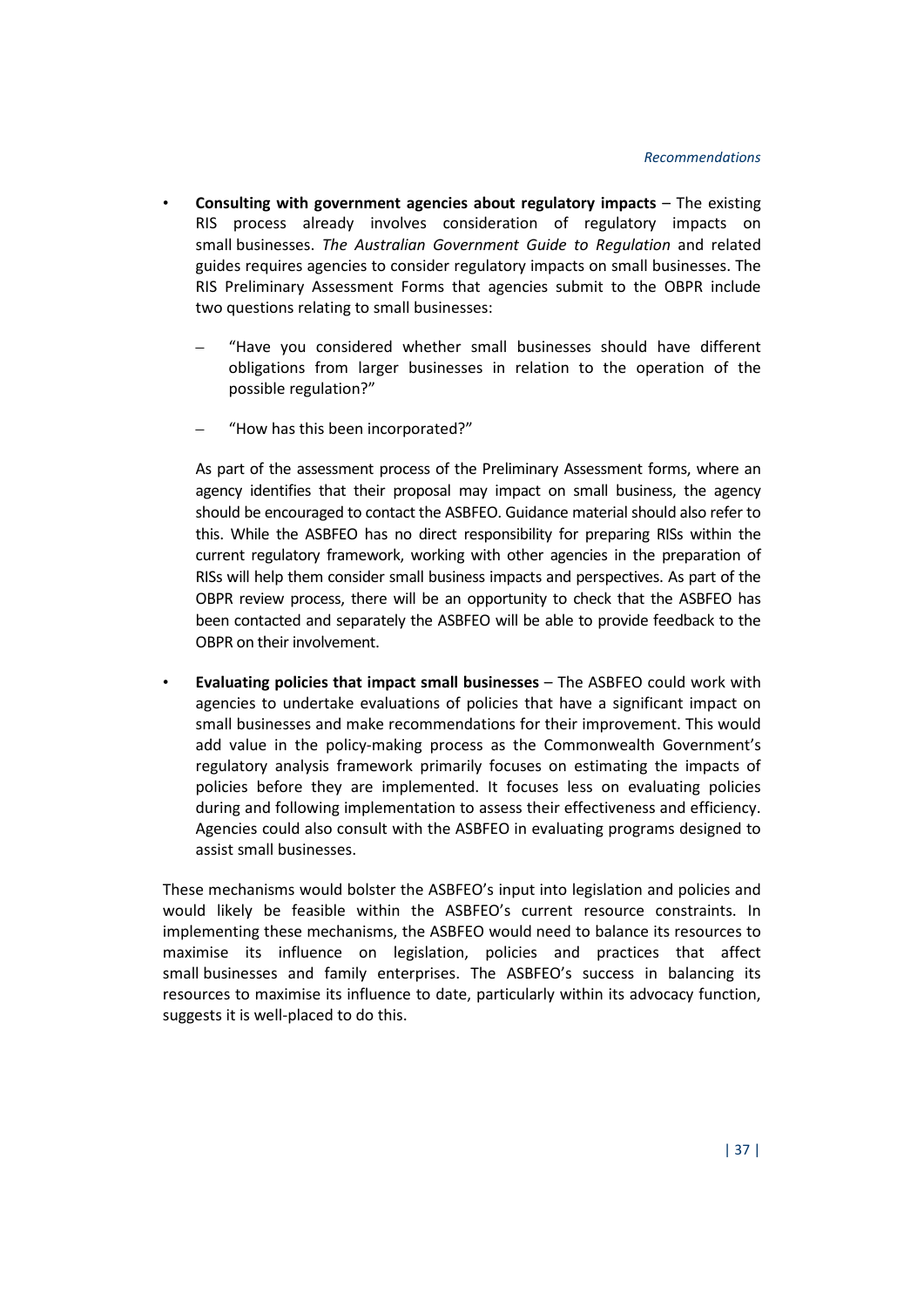#### **RECOMMENDATION**

The ASBFEO should bolster its input into policy and legislation that affects small businesses and family enterprises, including through training, secondments, consultation and evaluation.

### *The ASBFEO should collaborate with other agencies to share data and research about small businesses and family enterprises*

The ASBFEO could work with other agencies to determine how they can share data and research about small businesses and family enterprises. Facilitating sharing of data in this way would enhance advocacy and policy development and avoid duplication of effort, and is consistent with the Productivity Commission's recent report into data availability and use. It would also be a continuation of the ASBFEO's work to produce a research paper providing statistical information about small businesses.

#### **RECOMMENDATION**

The ASBFEO should work with other agencies to determine how they can share data and research about small businesses and family enterprises.

### *The ASBFEO should work with other agencies to access data that would enable it to assess how effectively it transfers requests for assistance to them*

It would be useful for the ASBFEO to access data on whether an agency to which it transfers a request for assistance resolves it or refers it on to a third agency. This would help the ASBFEO and other stakeholders to better understand how effectively it is fulfilling its concierge role and identify areas for improvement. Given concerns about privacy, the ASBFEO could work with agencies to determine what aggregate data may be available within the privacy constraints of their legislations and jurisdictions, noting the movements government is making to consider making data more freely available.

#### **RECOMMENDATION**

The ASBFEO should work with other agencies to access data that would enable it to assess how effectively it transfers requests for assistance to them, most likely focusing on the proportion of requests they resolve themselves and the proportion they refer on to a third agency.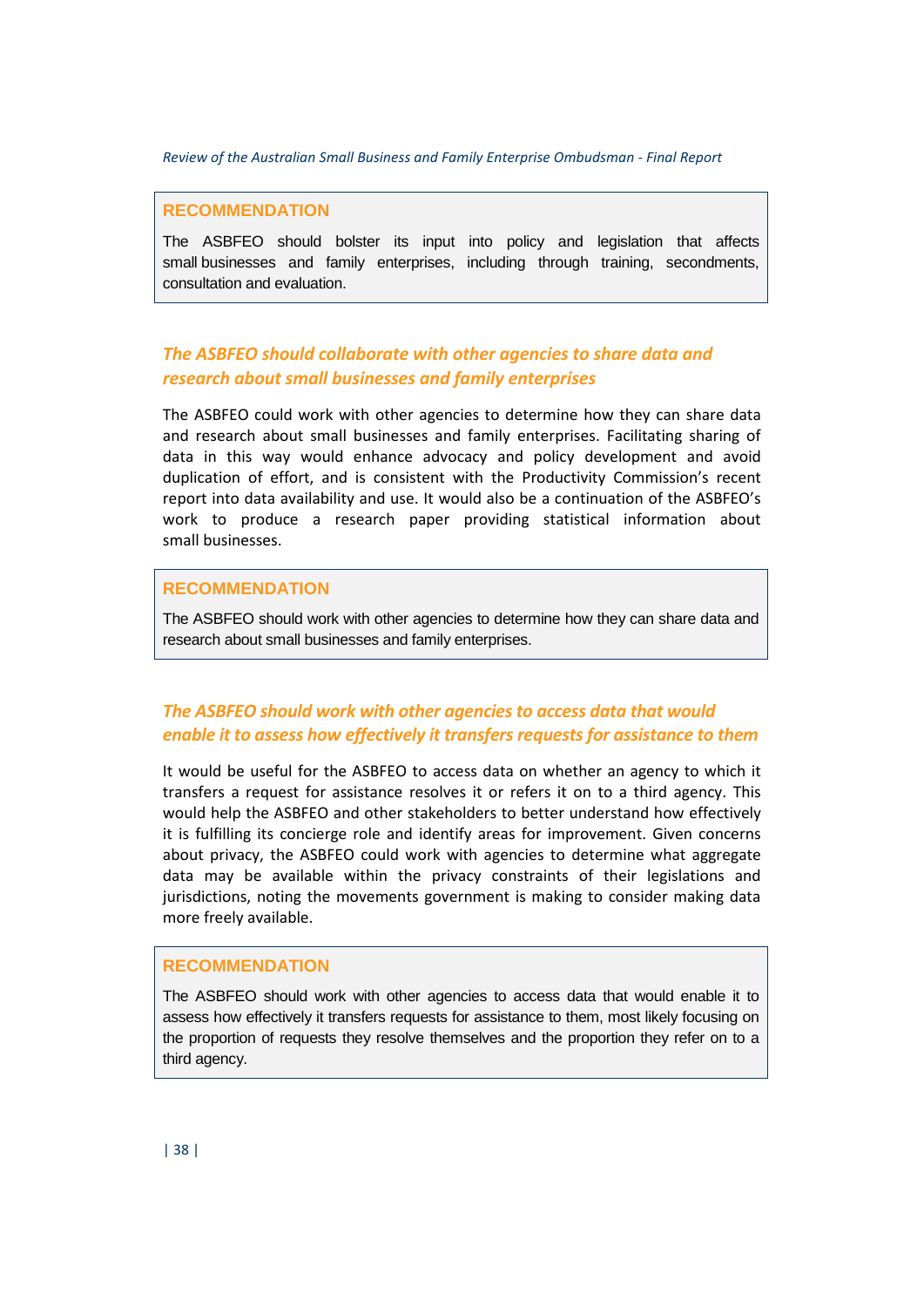### *The ASBFEO should work with states that do not have small business commissioners to establish clarity around its referrals*

For many of the requests for assistance the ASBFEO receives from small businesses in NSW, VIC, SA and WA, the small business commissioners in those states provide a clear referral point. For requests for assistance the ASBFEO receives from small businesses in states that do not have small business commissioners – namely QLD and TAS – there is less clarity. It is often more difficult for the ASBFEO to determine the appropriate agency to refer them to. This is less of an issue for TAS because the ASBFEO receives few requests from small businesses in that jurisdiction.

To address this, the ASBFEO could work with relevant agencies in these states to establish a clear protocol for each type of request it receives. In QLD the relevant agencies would likely include the Office of Fair Trading and the Department of Tourism, Major Events, Small Business and the Commonwealth Games. In TAS this would likely include Consumer Affairs and Fair Trading and Business Tasmania.

This approach could improve the ease and timeliness with which the ASBFEO responds to request for assistance from states without small business commissioners.

#### **RECOMMENDATION**

The ASBFEO should work with states that do not have small business commissioners to establish clear protocols for its referrals.

### *The attendees of some meetings of the ASBFEO and the small business commissioners should be expanded*

The ASBFEO could expand some of its meetings with small business commissioners to include other agencies that advocate for, or provide dispute resolution services to, small businesses. This would provide opportunities for the ASBFEO, the small business commissioners and these other agencies to discuss areas of common interest or potential duplication.

### **RECOMMENDATION**

The attendees of some meetings of the ASBFEO and the state small business commissioners should be expanded to facilitate a broader discussion of common issues and areas of potential duplication.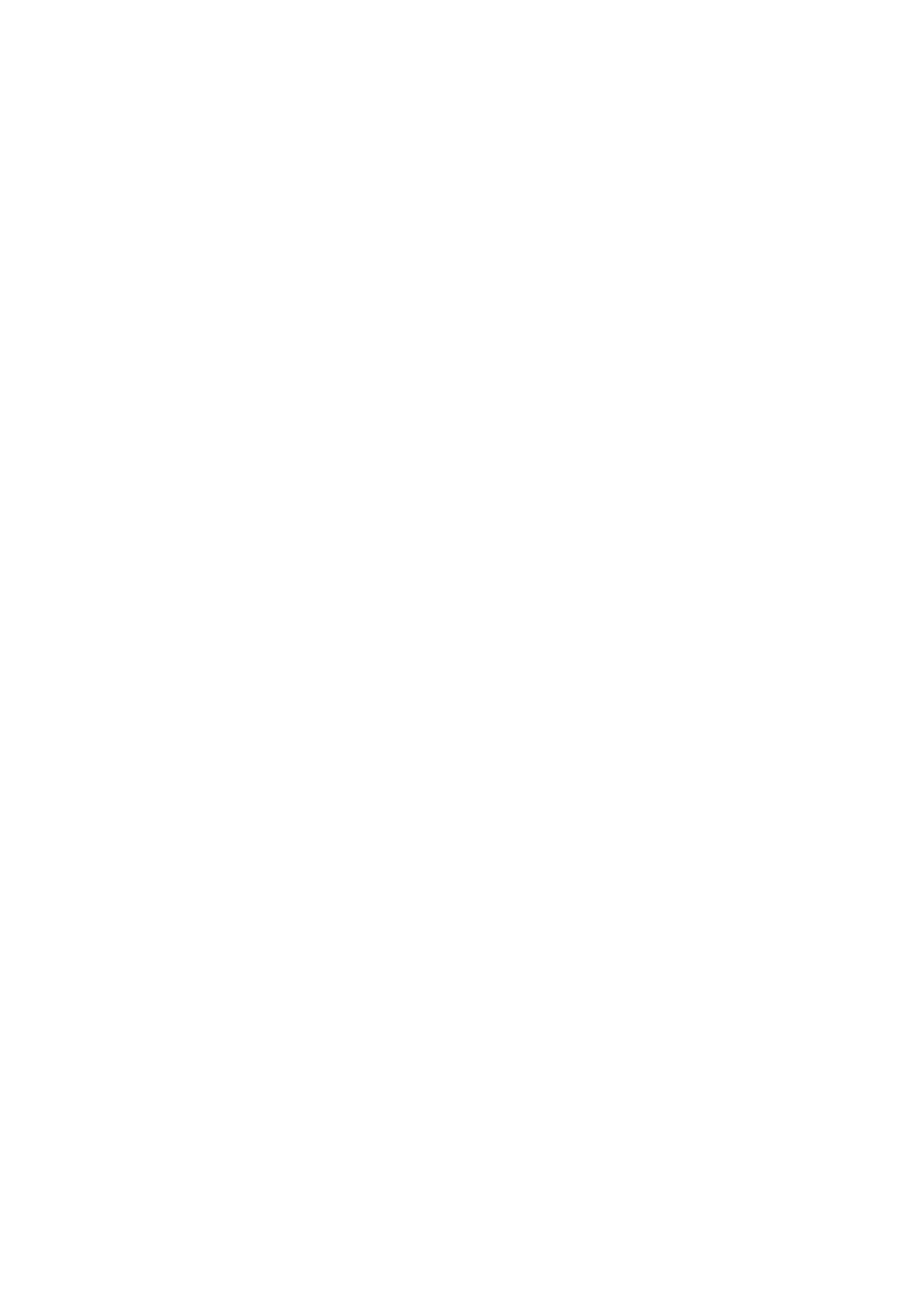## <span id="page-50-1"></span><span id="page-50-0"></span>**A.1 OBJECTIVE OF THE REVIEW**

The review is to examine how efficiently and effectively the Australian Small Business and Family Enterprise Ombudsman (the Ombudsman) has undertaken the assistance and advocacy functions set out under the *Australian Small Business and Family Enterprise Ombudsman Act 2015* (the Act)*.* The review is to assess delivery and to make recommendations to improve the efficiency and effectiveness of the Ombudsman's functions. The review should consider the following.

## **A.1.1 Advocacy function**

• the type of advocacy work the Ombudsman has undertaken in carrying out the advocacy function and how effective the Ombudsman has been as an advocate for small businesses and family enterprises.

## **A.1.2 Assistance function**

- the type of work the Ombudsman has undertaken in carrying out the assistance function and how effective the Ombudsman has been in providing assistance to small businesses and family enterprises including the following matters required under section 95 of the ACT:
	- the kinds of assistance requested from small businesses and family enterprises
	- whether the assistance given was convenient and effective for the operators of small businesses and family enterprises who requested assistance
	- whether amendment of the Ombudsman Act is needed to more conveniently and effectively assist the operators of small businesses and family enterprises
- how the Ombudsman cooperates and refers matters to government agencies and whether the cooperation has been effective.
- how the Ombudsman manages requests for assistance in relation to disputes, including recommendations on alternative dispute resolution processes.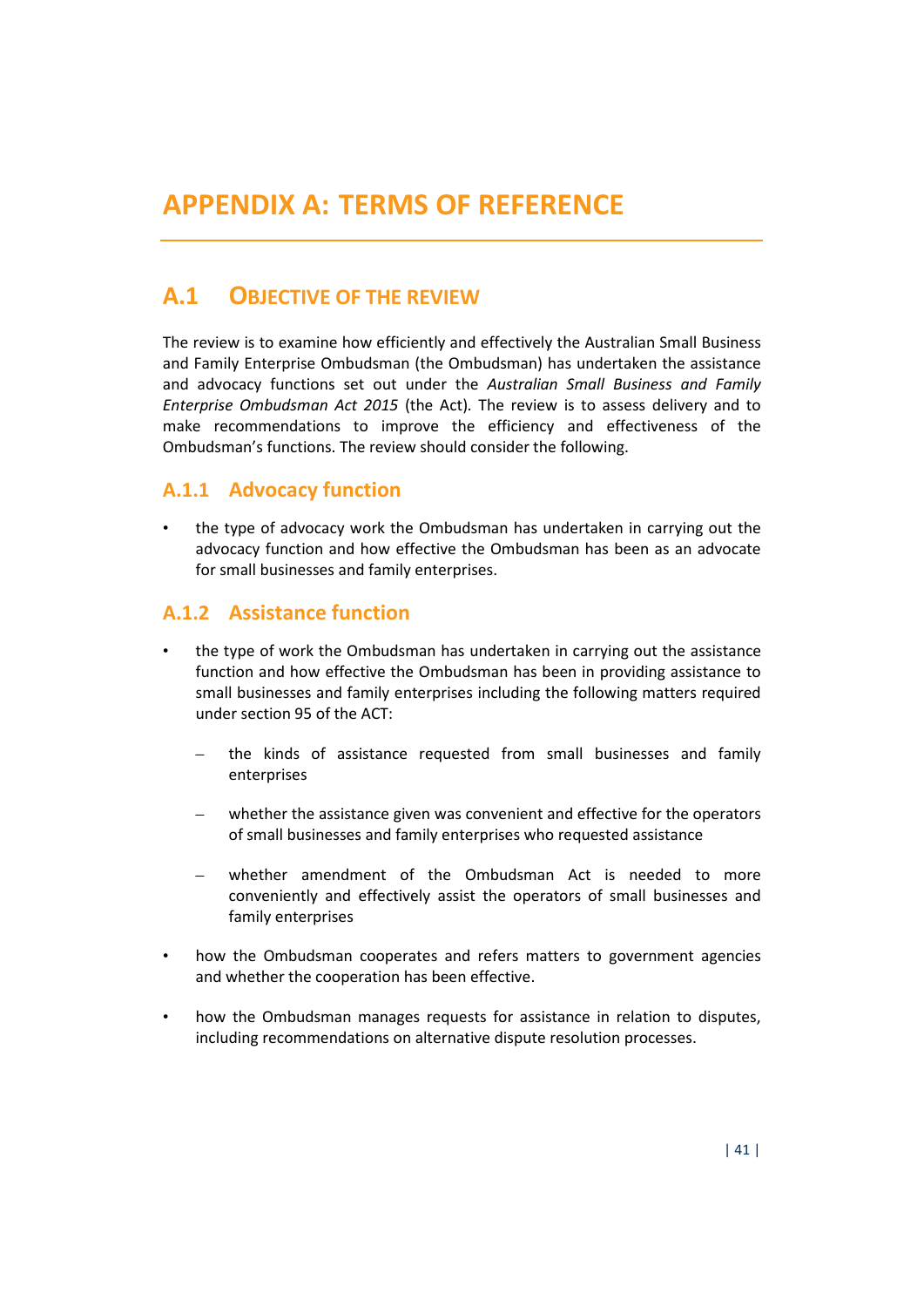## **A.1.3 Other matters**

- identify any challenges with identifying the position as an 'Ombudsman'
- the funding and flexibility of resourcing for the Ombudsman and whether it is sufficient to undertake the advocacy and assistance functions
- identify any challenges or barriers impacting the Ombudsman's effectiveness in undertaking the advocacy and assistance functions

# <span id="page-51-0"></span>**A.2 TIMING**

This review will commence no later than March 2017. The Act requires that the review must be completed and a written report given to the Minister for Small Business no later than 30 June 2017.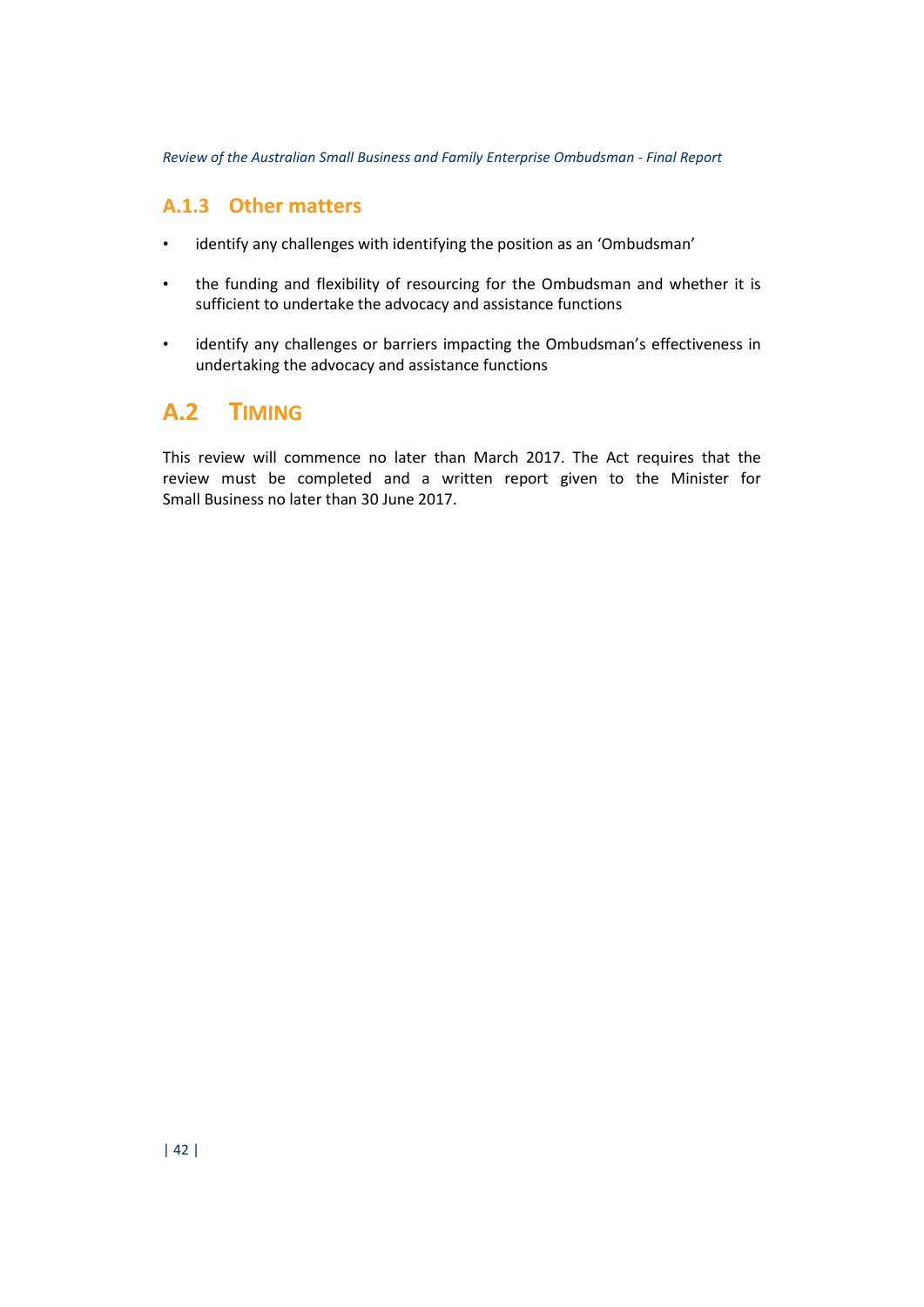# <span id="page-52-0"></span>**APPENDIX B: EXTERNAL STAKEHOLDERS CONSULTED**

A formal consultation period for this review was held from 15 March – 12 April 2017. During this time, Treasury invited relevant stakeholders to participate in interviews with Ms Su McCluskey. A full list of interview participants can be found in [Table 2](#page-52-1) below.

| <b>TYPE OF STAKEHOLDER</b> | <b>INTERVIEW PARTICIPANTS</b>                                                                                                                                                                                                                                                                                                                                                    |
|----------------------------|----------------------------------------------------------------------------------------------------------------------------------------------------------------------------------------------------------------------------------------------------------------------------------------------------------------------------------------------------------------------------------|
| Commonwealth agency        | Australian Small Business and Family Enterprise Ombudsman<br>$\bullet$<br><b>Australian Competition and Consumer Commission</b><br>$\bullet$<br>$\bullet$<br><b>Australian Prudential Regulation Authority</b><br>Australian Securities and Investment Commission<br>$\bullet$                                                                                                   |
|                            | <b>Australian Taxation Office</b><br>$\bullet$<br>Commonwealth Ombudsman<br>$\bullet$<br>Department of Agriculture & Water Resources<br>$\bullet$<br>Department of Industry, Innovation and Science<br>$\bullet$                                                                                                                                                                 |
| State/territory agency     | Queensland Department of Tourism, Major Events,<br>$\bullet$<br>Small Business and the Commonwealth Games<br><b>Small Business Commissioner - NSW</b><br>$\bullet$<br><b>Small Business Commissioner - VIC</b><br>$\bullet$<br><b>Small Business Commissioner - WA</b><br>$\bullet$                                                                                              |
| Other organisation         | <b>Australian Bankers' Association</b><br>$\bullet$<br><b>Council of Small Business Australia</b><br>$\bullet$<br><b>Family Business Australia</b><br>$\bullet$<br><b>Franchise Council of Australia</b><br>$\bullet$<br><b>Independent Contractors Australia</b><br>$\bullet$<br><b>National Farmers' Federation</b><br>$\bullet$<br>The Australian Industry Group<br>$\bullet$ |

#### <span id="page-52-1"></span>**Table 2: interview participants**

A further 16 stakeholders made written submissions. These stakeholders are listed in [Table 3](#page-53-0) below. This excludes two stakeholders that provided submissions considered confidential.